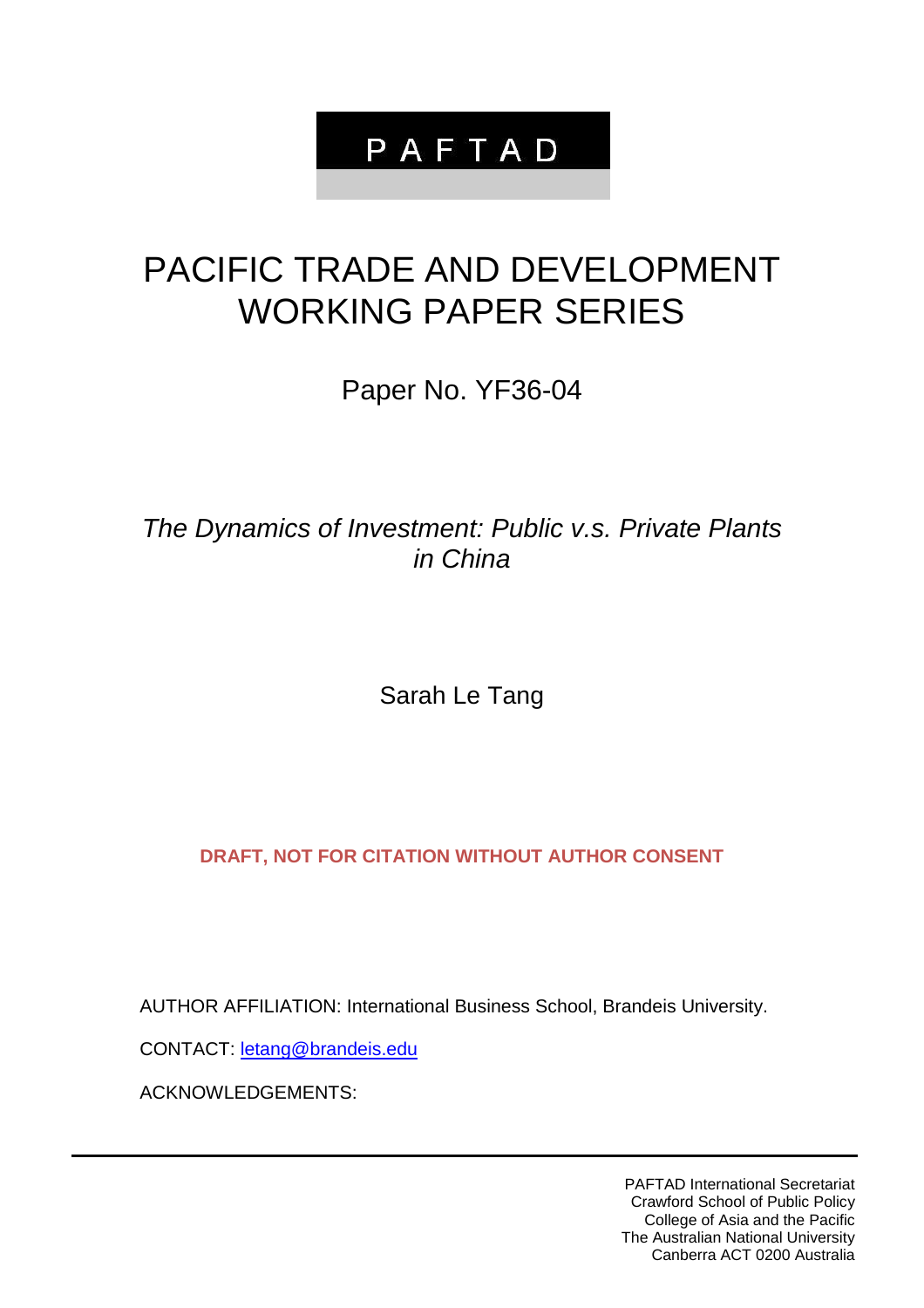# The Dynamics of Investment: State vs. Non-state Plants in China<sup>∗</sup>

Sarah Le Tang† Brandeis University November 15, 2013

#### **Abstract**

This paper studies the dynamics of investment in physical capital of private and public manufacturing plants in China. I map the types of plant to its adjustment cost in investment, and link the type of plants to their efficiency. First, using a balanced panel of Chinese manufacturing plants from 1998 to 2007, I document the stylized facts in plant's investment behavior: (i) for both public and private plants, the distributions of investment rates are skewed to the right, and there are considerable mass around zero; (ii) compared to private firms, public firms have a lower investment rate, lower frequency of large positive investment, and less volatile in investment rate; (iii) there is an increase in investment rate when a public plant becomes private, and a drop in investment rate when a private plant becomes public. Second, I present a dynamic model of investment, which maps the types of plants to their adjustment cost. The parameters in adjustment cost for both public and private plants are then simultaneously estimated via Simulated Method of Moments (SMM) procedure. The paper shows that public plants have higher quadratic and fixed costs, compared to private plants. Third, based on those estimated parameters, I explore the impact of difference in cost on aggregate economy, by extending the model into general equilibrium setting. The model predicts that privatization of all plants in the economy will lead to 0.04%-0.32% increase in aggregate output, and 0.06%-0.07% decrease in aggregate output if all plants are state.

JEL classification: E22 L33 O43 P23

Keywords: Investment dynamics, Capital accumulation, China, Firm-level data, State and non-state, Adjustment cost, SMM

<sup>∗</sup> I would like to thank my thesis committees George Hall, Gary Jefferson and Raphael Schoenle for invaluable advice and encouragement. I am grateful for comments from Daniel Bergstresser, Anton Cheremukhin, Alexander Chudik, Juddith Dean, Adam Jaffe, Christoffer Koch, Blake LeBaron, Ricardo Lopez, Enrique Martínez-García, Ben Shiller, Dan Tortorice, Jian Wang, Mark Wynne and seminar participlants from Brandeis University, Federal Reserve Bank of Dallas, 2012 Midwest Macroeconomic Conference, 2013 Midwest Economic Association Meetings, and 2013 Eastern Economics Association Meetings. Of course, all errors are mine.

<sup>†</sup>Email: letang@brandeis.edu; Tel: 617-480-5258; Mailing address: International Business School, MS 021, Brandeis University, 415 South Street, Waltham, MA, 02453.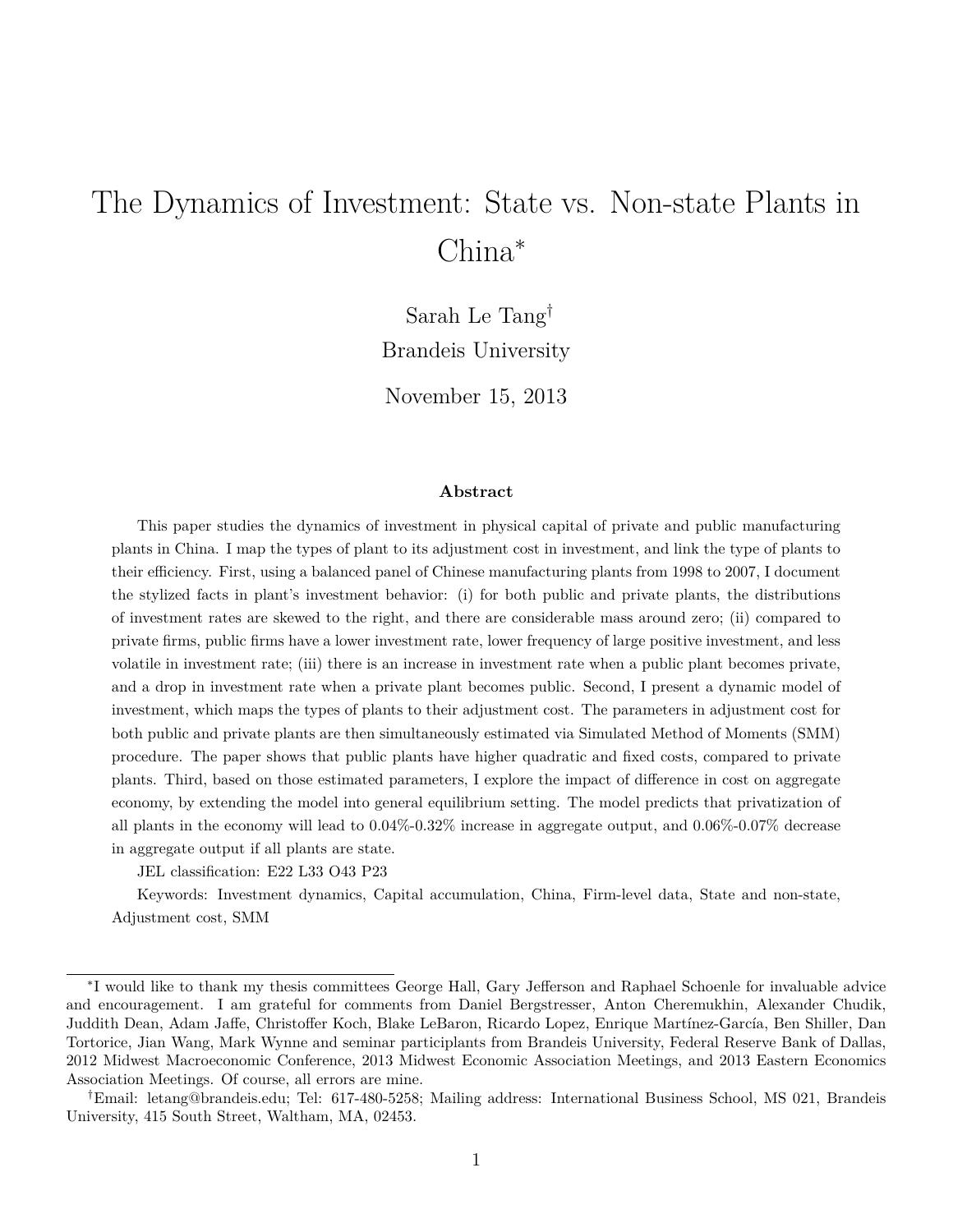### **1 Motivation**

This paper investigates the adjustment costs for state and non-state manufacturing plants in China, and explores the impact of privatization of state sector, using Chinese firm-level data from year 1998 to 2007. I map the types of firm (state vs. non-state) to the cost of investment in physical capital, the parameters in the adjustment cost are recovered by matching certain moments of investment rates that are directly observed from the firm-level data. Based on these parameters recovered, I explore the impact of converting firm's type on aggregate economy in a DSGE model. Two novel features make this study unique. First, investment has taken a relatively high share in GDP in Chinese economy, compared to other developed countries. Figure [1](#page-28-0) shows gross capital formation to GDP ratio of China, along with United States, EU, East Asian, and the world level from 1978 to 2011. Gross domestic investment over the entire period averaged a fairly steady 39% of GDP in China, while the corresponding average ratio is 19% in US. economy. To have a better understanding about the movement of aggregate investment, I focus on the investment behavior at the micro-level, and recover the structural parameters in the cost of investment, which play a key role in understanding the dynamics of capital stock. Second, a salient feature in China's industrial sector is that the co-existence of state and non-state firms<sup>[1](#page-2-0)</sup>, and the dramatic change in enterprise ownership structure during the last two decades. This raises some interesting questions for policy makers: has the privatization in the state sector increased firm's productivity and efficiency? How does the policy of privatization affect firm's investment decision and thus its overall efficiency? I answer these questions by capturing the institutional difference in investment behavior between state and non-state firms, and establish a channel that links a firm's type to its efficiency, and finally investigate the impact of privatization in China's state sector.

In this paper, I document the stylized facts regarding investment behavior of state and non-state firms. The facts can be summarized as: (1) for both state and non-state plants, the distributions of their investment rates are skewed to the right, considerable mass around zero; (2) compared to nonstate firms, state firms have a lower investment rate, fewer positive spikes and less volatile in investment rate; (3) a increase in investment rate when a state plant becomes non-state and a drop in investment rate when a non-state plant becomes state. Based on these facts, I propose a dynamic optimization problem regarding firm's investment decision, with a rich set of adjustment costs. In the model, I map the type of firms to the adjustment cost, which links to firms' efficiency essentially. The parameters in the adjustment cost are estimated via simulated method of moments (SMM). The idea is to use key moments of investment rate and productivity at the plant level to infer the structure parameters in the dynamic optimization problem. The state plants have a relatively higher quadratic cost and fixed cost, compared to non-state plants. Last, I explore the impact of privatization on the aggregate economy in a general equilibrium model, based on the parameters estimated directly from the plant-level data.

<span id="page-2-0"></span><sup>&</sup>lt;sup>1</sup>As discussed in section 2, the classification of state and non-state plants is determined by the share holdings rather than registration type.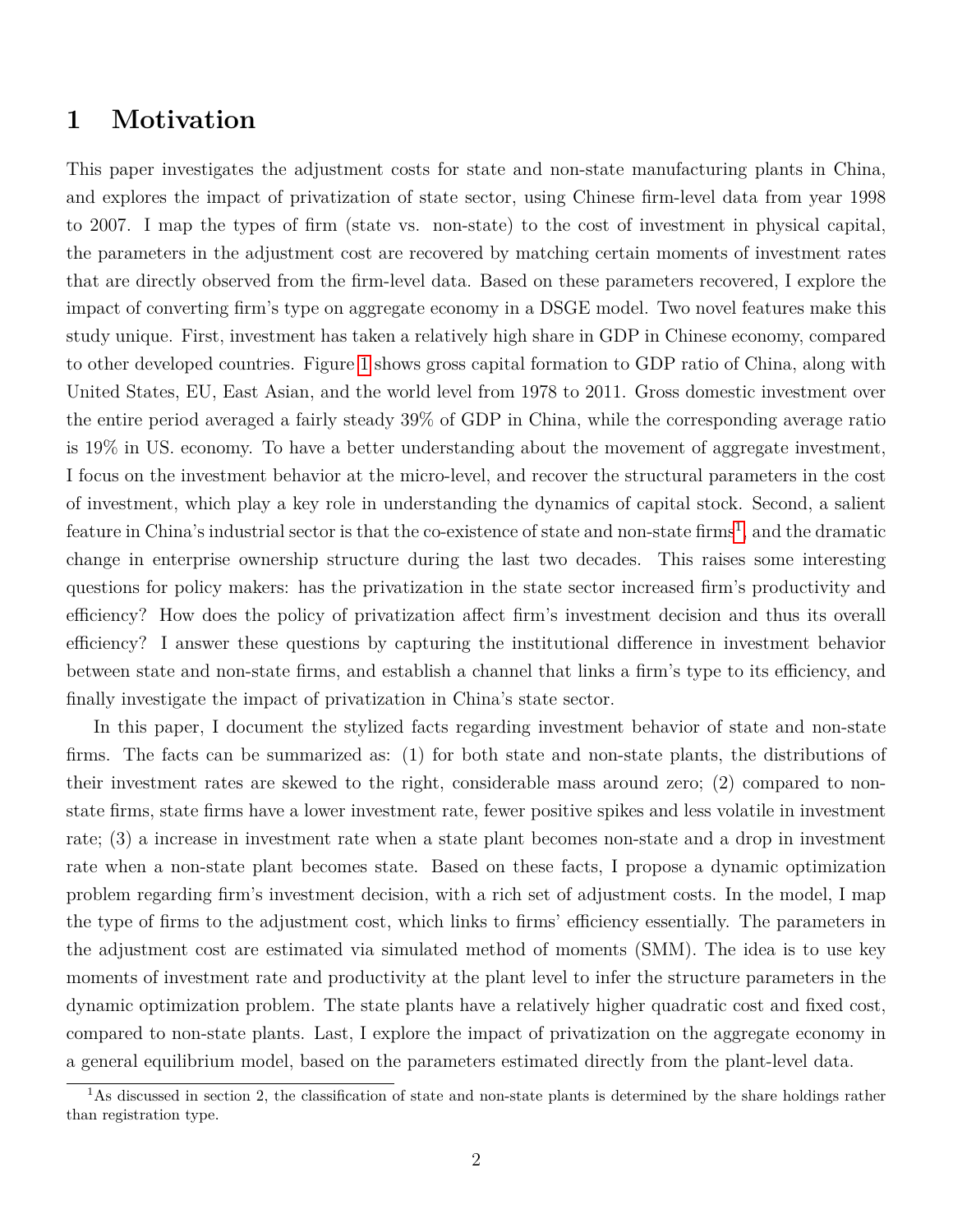This paper fits into a broader context of the reform of state sector in China since 1978. Prior to the economic reform, the state firms in China dominated the economy, accounting for over 95% of total industrial output<sup>[2](#page-3-0)</sup>. Till 1980, China's industrial sector consisted almost exclusively of state and collective-owned enterprises. China's state-sector reforms started in 1978 till present, aiming at increasing the efficiency of firms and promoting economic growth. The first phase, from 1978 to 1984, concentrated in increasing managerial autonomy in order to motivate the state-owned enterprises (SOE) to pursue profit and growth. The second phase, from 1985 to 1993, focused on separating company ownership and management by introducing a "contract responsibility" system. Managers signed a contract with the relevant government agencies and become the legal representative of the SOE, consequently being held responsible for the company's profit and losses. The third phase, starting from 1993 and continuing to the present, emphasized transforming SOEs into modern corporations. The main elements of reform during this period included policies "reinforcing the large SOEs while releasing the small ones (zhuada fangxiao)". The authority mandated the conversion of all but the largest 300 or so of the nation's industrial SOEs, as well as changing the State's position towards shareholders under mixed ownership (state and non-state ownership). During this period, privatization took place on a large scale, notably among small SOEs. This process of conversion has been extensive even among the largest and most successful collective-owned enterprises.

The paper proceeds as follows. Section 2 describes the micro-level data of Chinese industrial firms and summarizes the stylized facts regarding firm's investment behavior and the change of ownerships. In Section 3, I propose a dynamic optimization problem regarding firm's investment decision, taking into consideration of converting firm's ownership type. The parameters in the cost functions are estimated in Section 4, as well as model's evaluations. The partial analysis is extended to the general equilibrium setting in Section 5. Conclusions are drawn in Section 6.

## **2 Data and Facts**

### **2.1 Data set**

The plant-level data I used are from the Annual Surveys of Industrial Production on China's Above Scale Industrial Enterprises (Above Scale) from year 1998 to year 2007. These surveys are censuses of all non-state firms with more than 5 million Yuan (about \$700*,* 000) in revenue, plus all state-owned enterprises. The annual surveys are conducted by Chinese government's National Bureau of Statistics (NBS).

Although the data set contains rich information, some samples are noisy and thereby misleading. I clean the data set and omit outliers by using the following criteria. First, observations whose key

<span id="page-3-0"></span><sup>2</sup>Reported by Chinese government media internet: news.Xihuannet.com at 2004.07.08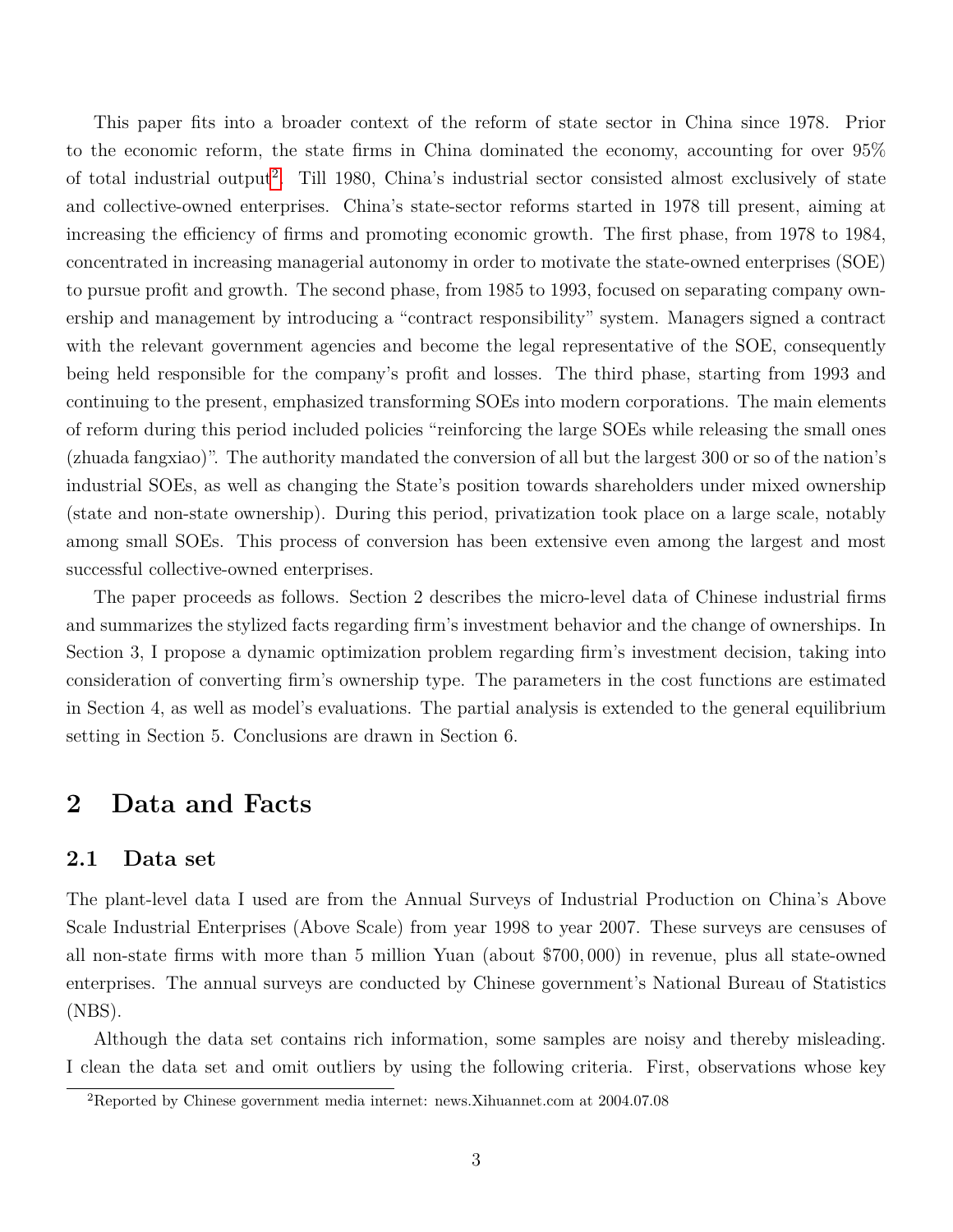financial variables (such as total assets, net value of fixed assets, sales, and gross value of industrial output) are missing were dropped. Secondly, the number of employees hired from a firm had to be no less than 10 people. Third, observations whose profile variables have unreasonable values (i.e., the region code should be 6 digits, the ownership code should be 3 digits, and the industrial code should be 4 digits) are dropped. Further, I delete observations according to the basic rules of Generally Accepted Accounting Principles if any of the following are true: (1) liquid assets are higher than total assets; (2) total fixed assets are larger than total assets; (3) the net value of fixed assets is larger than total assets; (4) the firm's identification number is missing; (5) the firm has an invalid established time, e.g., the opening year is greater than current reporting year. Last, since this paper focus on plant's capital stock, I delete the observations whose Net Value of Fixed Assets (NVFA) is not positive.

The final sample I used is a balanced panel from Above Scale consisting of approximately 73,000 enterprises that were continuously in operation between 1998 and 2007. Although there is likely a selection biased induced by choosing a balanced panel, it enables me to focus on firm's investment decision, and avoid modeling the exit and/or entry decisions. I calculate the real investment rate, *I/K*, for each plant<sup>[3](#page-4-0)</sup>, and the features of investment rate are presented in the subsequent session. Further, I compare the investment rate of balanced panel to the unbalanced panel, the average investment rates in two samples do not differ significantly. The standard deviation of investment rate in unbalanced sample is larger than that in balanced sample. This is expected, since exit and entry create dramatic change in investment rate, thus larger variation in investment rate in unbalanced panel.

The observations in the data set are firms; however the model I specify is based on plants. So I drop those firms who have more than one plant<sup>[4](#page-4-1)</sup>. In order to eliminate the cases of merge and acquisition, I simply constrain the plants' investment rates be between  $-1$  and  $+1$ , excluding the suddenly dramatic changes in investment rates. Also by doing this, all observations' investment rate is within 5 standard deviations from its mean.

Regarding the classification of state or non-state plants, the Above Scale data set has two variables defining whether the plant is state or not. The first variable is "ownership types", representing stateowned, collective, domestic private, joint venture and foreign (including Hong Kong, Macao and Taiwan) private firms. State-owned means that the firm is owned by all the people in the country, while collective means the firm is owned by part of the people in the country. According to Chinese constitution, both state-owned and collective firms are classified as public. A firm is termed as a joint venture if part of its shares is owned by foreign investors or companies, no matter how large the fraction is. Ownership type is the type that the firm is registered at the Administration of Business and Commerce, as well as the Administration of Taxation. It provides little information on who, among the shareholders, has the decision right. For instance, the decision maker of a joint venture could be state shareholders or

<span id="page-4-1"></span><span id="page-4-0"></span><sup>3</sup>The construction of investment variables are described in Appendix A.

<sup>&</sup>lt;sup>4</sup>The multi-plant firms account about 15% of all observation. Brandt, Biesebroeck and Zhang (2009) note that about 95% of the firms own a single plant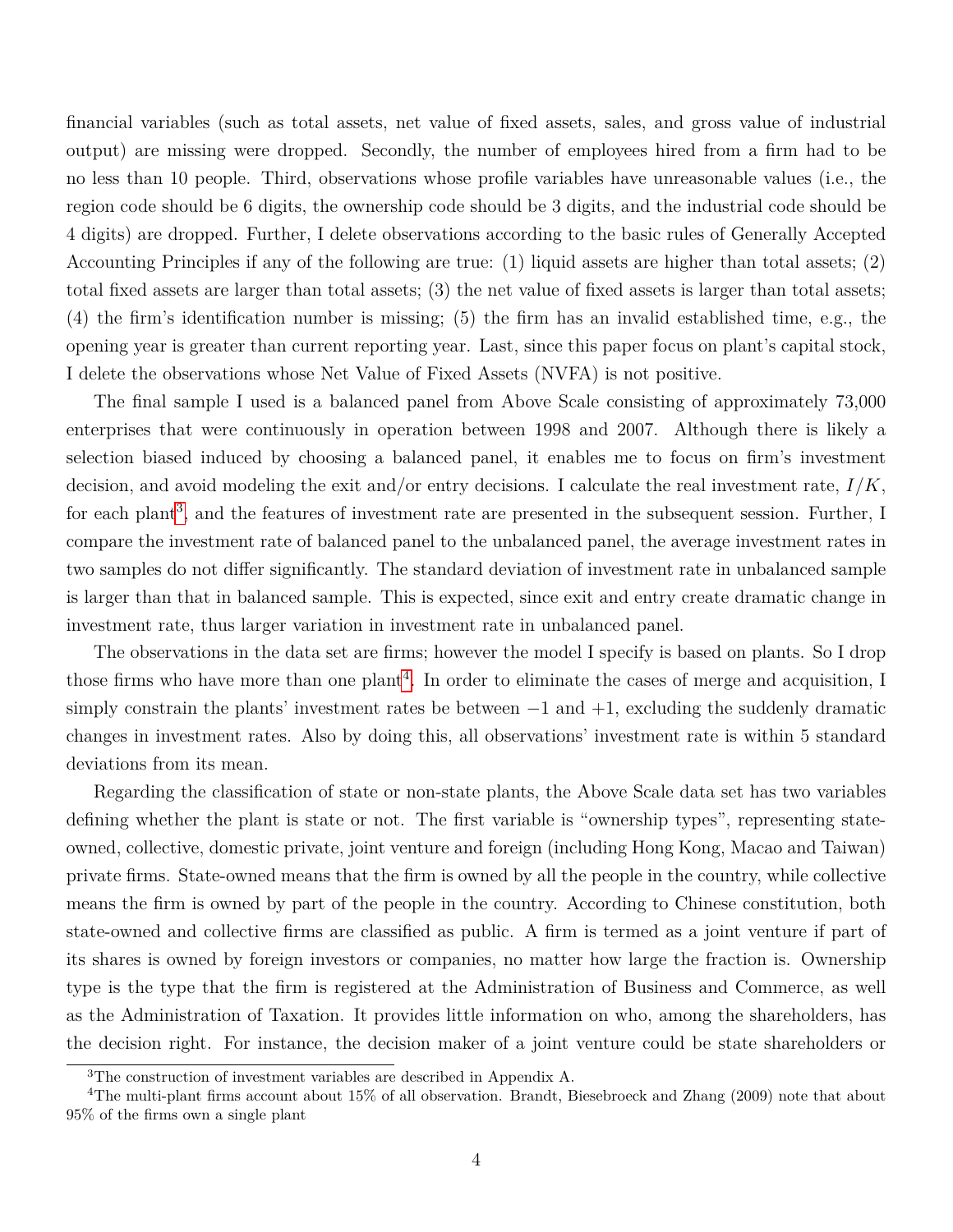non-state private shareholders.

The second variable is the "status of share-controlling". It has six categories, which are: statecontrolled, collectively controlled, domestically privately controlled, privately controlled by Hong Kong, Macao and Taiwan, foreign privately controlled, and others. "Control" means holding over 50% of total shares, or being pivotal in decision making if not holding over 50% of total share. By this standard, a joint venture is public if it is stated controlled or collectively controlled, even if it is not registered as state-owned or collective firms, according to the ownership type criterion. For example, Volkswagen, Ford, and Honda in mainland China are all state-owned joint ventures, though they are registered as foreign private firms. There are also a large fraction of enterprises that are registered as collective but are controlled by domestic private shareholders.

In this paper, I classify state- and non-state controlled firms by their "status of share-controlling". State plants are those that are state-controlled or collectively controlled, they could be state-owned enterprises, foreign or joint-ventures. Non-state plants are the plants are privately owned, not state or collectively controlled. Strictly speaking, collectively controlled firms are not state-controlled, they share more resemblance with state-controlled firms (i.e., formal or informal connections to central, municipal or local authorities, state-owned banks, etc.) other than those non-state private firms, and they both belong to public firms. This classification is consistent with Cooper, Gong & Yan (2012) and Poncet, Steingress & Vandenbussche (2010). In the balanced sample, there are 70,965 plants in total. Among those, according to the state non-state classification, 18,465 plants are state, the rest 52,500 plants are non-state or private. State plants account for 26.02%, non-state plants account for 73.98%. In the rest of the paper, I use state and public plants interchangeably, private and non-state plants interchangeably.

### **2.2 Facts**

Table [1](#page-20-0) summarizes several key financial variables, valued-added, gross value of industrial output, capital (net value of fixed assets) and employment (number of worked employed), by enterprises type from 1998 to 2007. Except employment, all nominal variables are deflated. Specifically, valued-added and gross value of industrial output are deflated by output price level at provincial level; capital is deflated by fixed asset price level at provincial level. Public plants are on average in large scale, compared to private plants. Public plants have higher valued added and output, hire more worker and capital goods. Public plants are also considerably more capital intensive on average. In terms of average output per worker, public plants are more productive than their private counterparts on average. In terms of average revenue or output per capital, private plants have higher output capital ratio. These statements mirror that high capital intensity of state and collective plants. Relative high capital intensity in state and collective plant might be due to their easy access to formal financial institution. Private plants, small, and medium enterprises have significantly less access to formal financial institutions than state enterprise and large firms. The ease access to external loans leads to low lending rates which contributed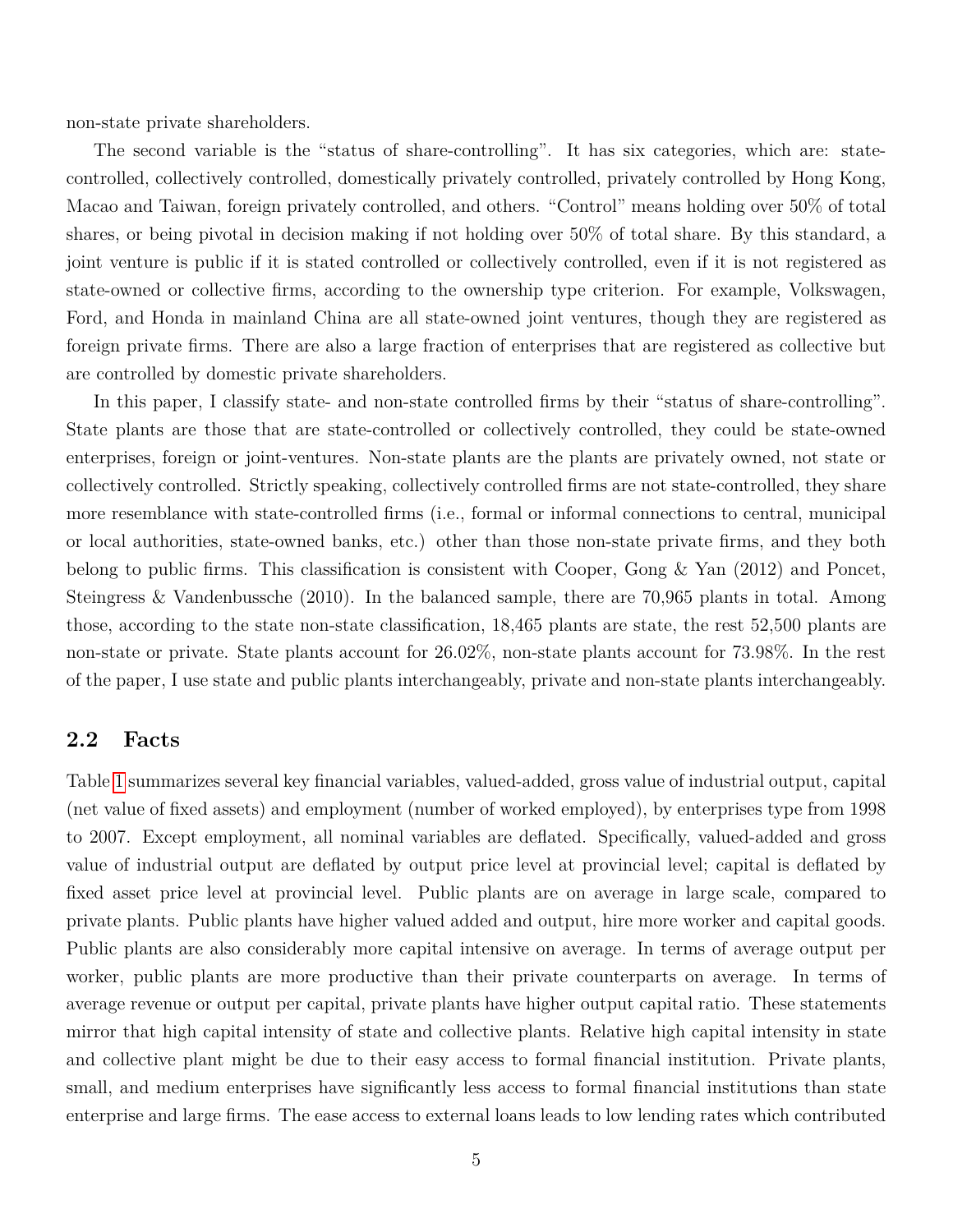to excessive investment and high capital intensity.

Figure [2](#page-29-0) plot the histogram of investment rates by firm's type. Apparently, in both distributions, there are considerable mass around zero. The distributions are skewed to the right and the standard tests for non-normality yield strong evidence to skewness and kurtosis. Further, to see whether the two distributions are different, Kolmogorov-Smirnov test rejects the null hypothesis that two distributions are identical.

Table [2](#page-21-0) presents the summary statistics of investment rates for both state and private plants. The first seven rows report the fractions in investment rates distribution. For state plants, there are about 13% of (plant, year) observations exhibit investment rates around zero, 9.26% inaction rate for private plants. Inaction investment is defined as the plant's investment rate is less than 1% in absolute value. In the following analysis, I use the term spike referring the episodes of investment rates in excess of 20%. There are 20.21% of observations whose investment rates are greater than 20% for state plants, and the negative spikes accounts for only 4.03%. Regarding private plants, fraction of positive spikes is 27.28%, while negative spikes accounts for only 3.53%. For both state and private plants, most of investment rates lie between 0 and 10%. State plants have lower average investment rates and smaller variance, compared to private plants. Further, to see whether private plants have a higher average investment rate, I regress the investment rate on a dummy variable, State, controlling year, firm's location and their industries. The regression result is reported in Table [3.](#page-22-0) In both OLS and Fixed Effect, the coefficient in front of State dummy is significantly negative.

Table [2](#page-21-0) also reports two correlations. The first correlation is auto correlation of investment rate, which is positive. The second is cross correlation of investment rates to profitability shock, which are measured at the plant level. The measurement of the profitability shocks are discussed in 4.2. The correlation between investment rates and fundamentals are surprisingly low, although it is positive.

The standard errors of those moments are reported in parentheses. The small standard errors are mainly due to the relatively large sample size. Such precision should not be understood as there is little dispersion among plants. For all the variables listed in Table [2,](#page-21-0) the dispersions are substantial. For example, the standard deviation of investment rate for state plants is 21.70%, and 27.73% for private plants. This implies the heterogeneity of the plants, which is supposed to be taken account into the estimation of profitability shocks. The bottom line is that I estimate the mean and other moments of micro-investment very precisely, due to the relatively large sample size.

The stylized facts described above are similar to U.S. manufacturing data. Domes & Dunnes (1998) and Cooper & Haltiwanger (2006) document the stylized facts in investment using U.S. manufacturing plants data from 1972 to 1988. The distribution of investment rate is not normal, asymetric, and skewed to the right; inaction rate is 8%, 18.6% observations have investment rate is greater than 20%, while there is only 1.8% observations whose investment rate is less than -20%.

The distribution of state and private plants is changing over the years, which is reported in Table [4.](#page-22-1)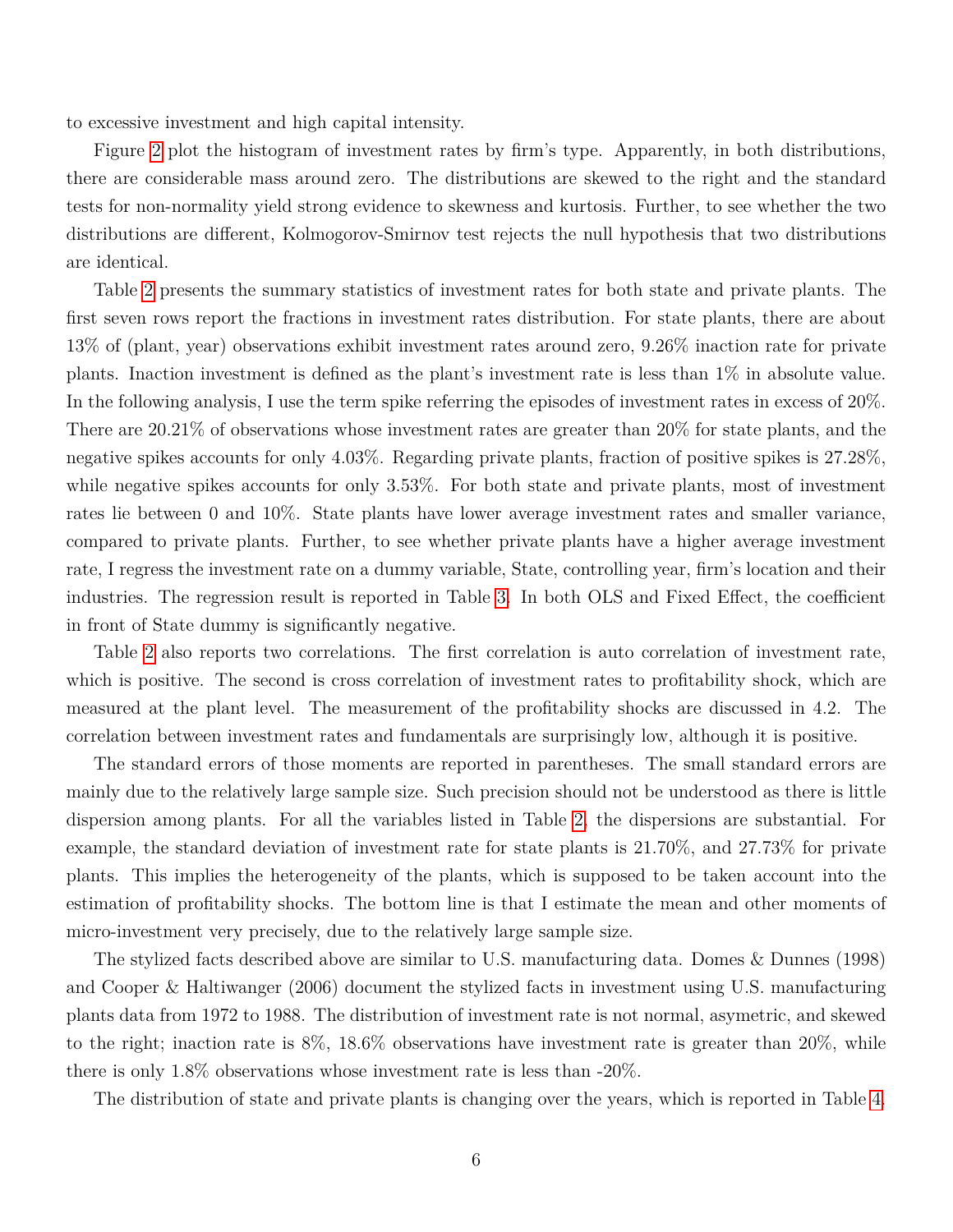The fraction of state plants decreased over the sample years, except a relatively large in crease from 2005 to 2006. One possible explanation is that the authority was in fears of losing state-owned assets to the non-state sector after China's accession to WTO. This led to the establishment of the State-owned Assets Supervision and Administration Commission (SASAC). In 2006, SASAC declared that the state had "absolute control" over seven key industries, which are: armaments, power generation and distribution, oil and petrochemicals, telecommunications, coal, aerospace, and air freight industries. Also, the state would play a large supervisory role in the "underpinning" industries, which are equipment manufacturing, automobiles, electronic communications, architecture, steel, non-ferrous metals, chemicals, surveying and design. The SOE reform was fundamentally reversed after the eruption of the global financial crisis in 2008.

Figure [3](#page-30-0) plot the investment rate for plants that switching from state to private plants. Likewise, Figure [4](#page-30-1) reports the investment rate for plants that change from private to state plants. In both figures, vertical axis is plant's investment rate, horizontal axis is time period, 0 means the time at which switch ownerships happen, 1 means one period after the switching, -1 means one period before the switching happens. Green square dots are average of investment rates, two blue lines are 95% confidence intervals regarding the average investment rate.

Figure [3](#page-30-0) shows that state plants increase their investment rates when they become private plants. Private plant's investment rates exhibit a drop when they become state-controlled, as showed in Figure [4.](#page-30-1)The switching, changing from state to private, or private to state, does not happen only once for a certain plant in the balanced sample. About 16.49% observations stay as private plant from 1998 to 2007, 54.45% plants stay as private during the sample period. 14.14% observations experience one time switch, the rest of 14% plants switched multiple times. The number of switching in the sample is tabulated in Table [5.](#page-22-2)

## **3 Dynamic Optimization Problem**

This section presents dynamic problem regarding investment decision at plant level. The generic dynamic problem is

$$
V(A, S, K) = \max_{I} \{ \Gamma(A, S, K, I) + \beta E[V(A', S', K') | A, S] \}
$$
(3.1)

$$
s.t. K' = (1 - \delta)K + I \tag{3.2}
$$

for all  $(A, S, K)$ . It takes one period for investment to become productive. The function  $V(A, S, K)$ is the value function of a plant continuing in operation. The state vector contains three elements: *A* is the stochastic profitability shock facing the plant, *S* represents the type of the plant,  $S = 1$  means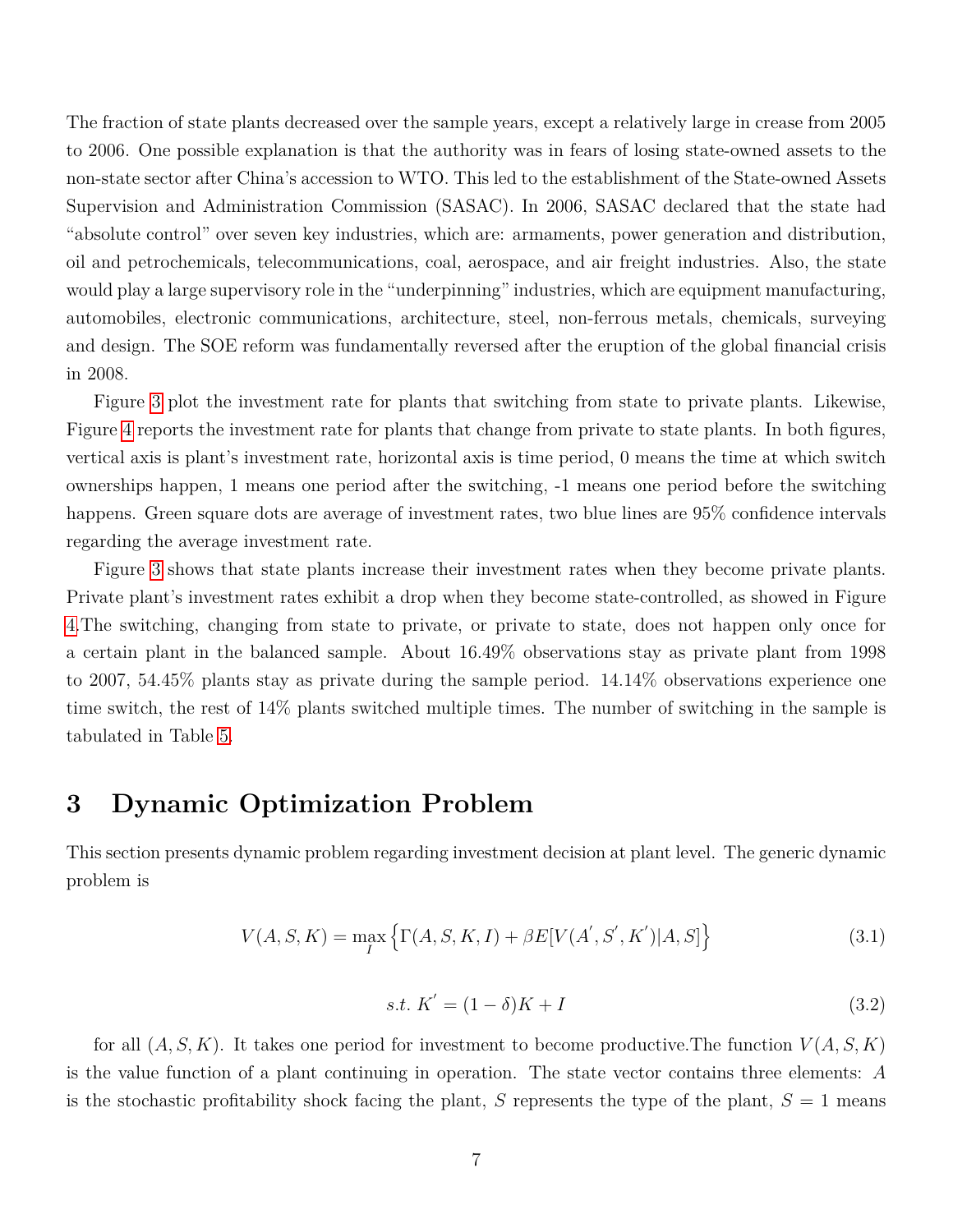the plant is state controlled,  $S = 0$  represents private plant. K is the current capital stock. The control variable is *I*, the amount of investment the plant chooses.

The function  $\Gamma(A, S, K, I)$  represents the current payoff to the plant. Embedded in this function are the adjustment costs as well as objective function. Ultimately, the difference between state-controlled and private plants are captured by this function.

The generic model in (1) can be specified as:

$$
\Gamma(A, S, K, I) = \Pi(A, K) - C(S, K, I)
$$
\n(3.3)

where Π(*A, K*) is the plant's (reduced-form) profit function, which depends only on capital stock *K* , and the profitability shock *A*. It has the form:

$$
\Pi(A, K) = AK^{\theta} \tag{3.4}
$$

The parameter *θ* captures the curvature of production function and the elasticity of demand. Other factors that are used in production, like labor, raw material and energy, are assumed not to entail any adjustment cost. And they are optimally chosen given the current state (*A, S, K*). The cost of changing capital stock is given by  $C(S, K, I)$ . Follow Cooper & Haltiwanger (2006), a general cost of adjustment function would be

$$
C(S, K, I) = \frac{\gamma(S)}{2} * (\frac{I}{K})^2 * K + F(S) * K + I
$$
\n(3.5)

if there is a positive investment  $I > 0$ , i.e., $K' > (1 - \delta)K$ . Price of purchasing capital good is normalized to be 1 through the whole analysis. Similarly,

$$
C(S, K, I) = \frac{\gamma(S)}{2} * (\frac{I}{K})^2 * K + F(S) * K + p_s(S) * I
$$
\n(3.6)

$$
s.t. p_s(S) < p_b \tag{3.7}
$$

if there is a dis-investment  $I < 0$ , i.e., $K' < (1 - \delta)K$ .  $p_s$  is the price of selling used, undepreciated capital goods. The assumption  $p_s < p_b$  means that plants are not able to sell used capital goods at the original buying price. Last, if  $K' = (1 - \delta)K$ , there are no investment, then  $C(S, K, I) \equiv 0$ .

One feature of the model is that the parameters in adjustment cost depend on the type of the plant, because from the plant level data, I observe the fact that investment behavior are different between state plants and private one, and simultaneously there are considerable events that plants switched between state and private. It is reasonable to assume that state-controlled and private plants have different adjustment cost, the three parameters  $\gamma$ ,  $F$ ,  $P$ <sub>*s*</sub> are functions of type of the plant. In the following estimation procedure, the cost parameters for both state and private plants are estimated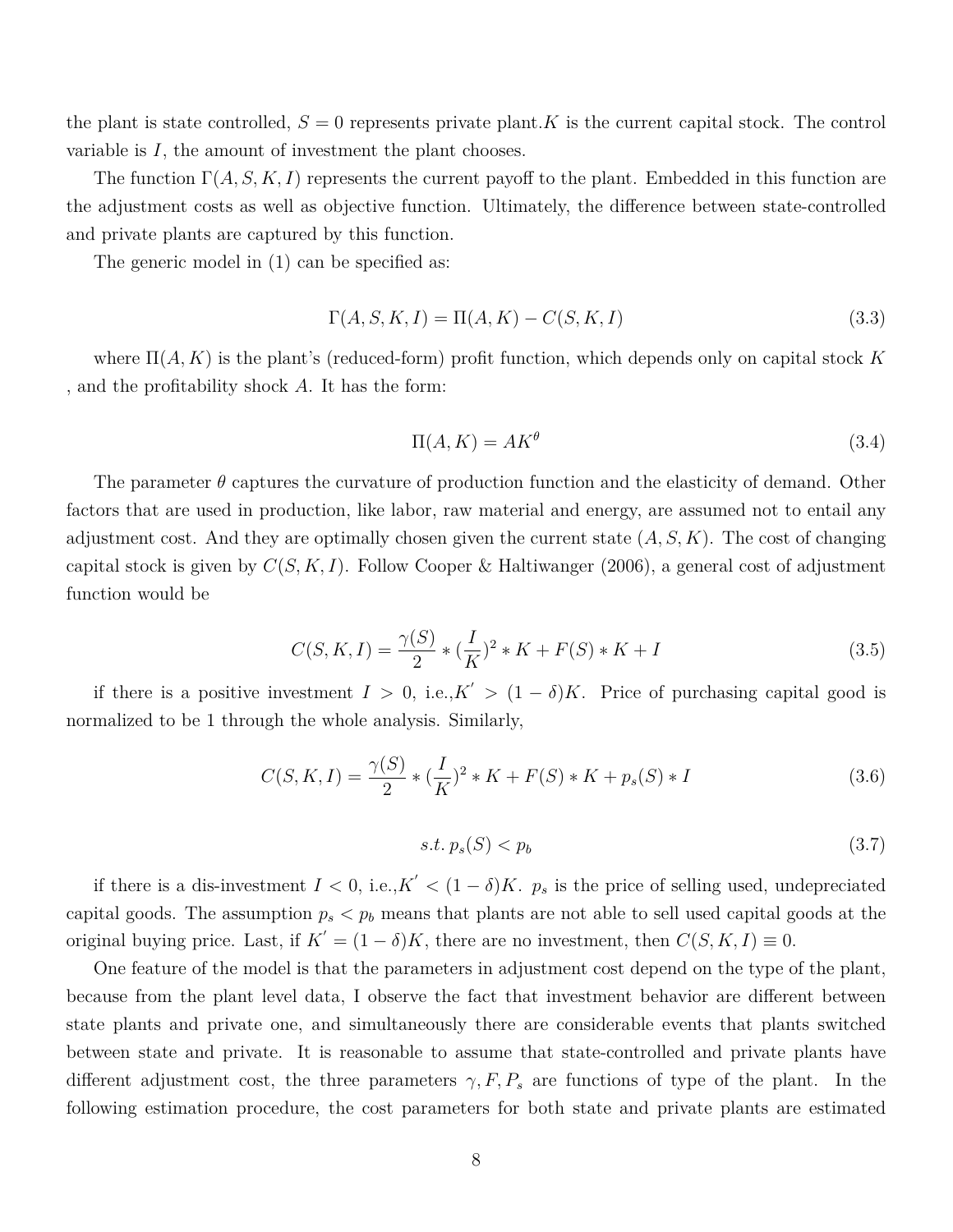simultaneously. Although the cost parameters depend on the type of the plant, the profitability shock *A* is assumed to be orthogonal to the type of the plant *S*. A major reason for this orthogonal assumption between two shocks is that the profitability shock is estimated from the plant-level data. Orthogonal assumption allows me to separate the calibrations of the profitability shock and the transition of plant's type.

There are three forms of adjustment cost. The first is a quadratic adjustment cost, parameterized by  $\gamma(S)$ . Two types of non-convex costs are considered<sup>[5](#page-9-0)</sup>. One, parameterized by  $F(S)$  is the traditional fixed cost, which is independent of investment *I*. A second, parameterized by  $p_s(S)$ , created a gap between buying price and selling price. This reflects the irreversibility of investment, and the frictions in the market for used capital as well as specific aspects of capital equipment that may make them imperfectly suitable for uses at other production sites.

The optimization generates choices along a couple of dimensions. First there are the discrete choices of purchase capital good, sales of capital good, or inaction. The latter is an important option given the plant-level observations of no investment. Second, there is the continuous choice of investment. If the current capital stock exceeds certain threshold, additional non-convex adjustment costs would apply.

## **4 Quantitative Analysis**

Before I recover the parameters in the adjustment cost, I need to determine the values of discount rate and depreciation rate, the process of profitability shock and transition shock. They are either calibrated or estimated from the plant-level data.

### **4.1 Calibration**

The real annual interest rate is set to be 5%, which implies the plant's discount rate  $\beta = 0.95$ . Depreciation rate of capital  $\delta = 10\%$ , which is backed out from the plant-level data (Please see Appendix A). The transition probability between state and private is:

$$
\pi(S'|S) = \left(\begin{array}{cc} P_{11} & P_{10} \\ P_{01} & P_{00} \end{array}\right) = \left(\begin{array}{cc} 0.57 & 0.43 \\ 0.15 & 0.85 \end{array}\right) \tag{4.1}
$$

This transition probability matrix is consistent with the following two facts: average duration of a plant staying state is about 2*.*34 years; fraction of state plants in the balanced sample is about 26%.

<span id="page-9-0"></span><sup>&</sup>lt;sup>5</sup>There is another type of non-convex adjustment cost, opportunity cost, which is a loss of profit flow equal to  $(1 - \lambda)$ . In this paper, I do not consider this opportunity cost. The reasons are: the decision rules in the opportunity cost case share the same features as they are in the case of fixed cost; in the case of opportunity case, the profitability shock and cost parameters must be estimated jointly, which is computationally expensive.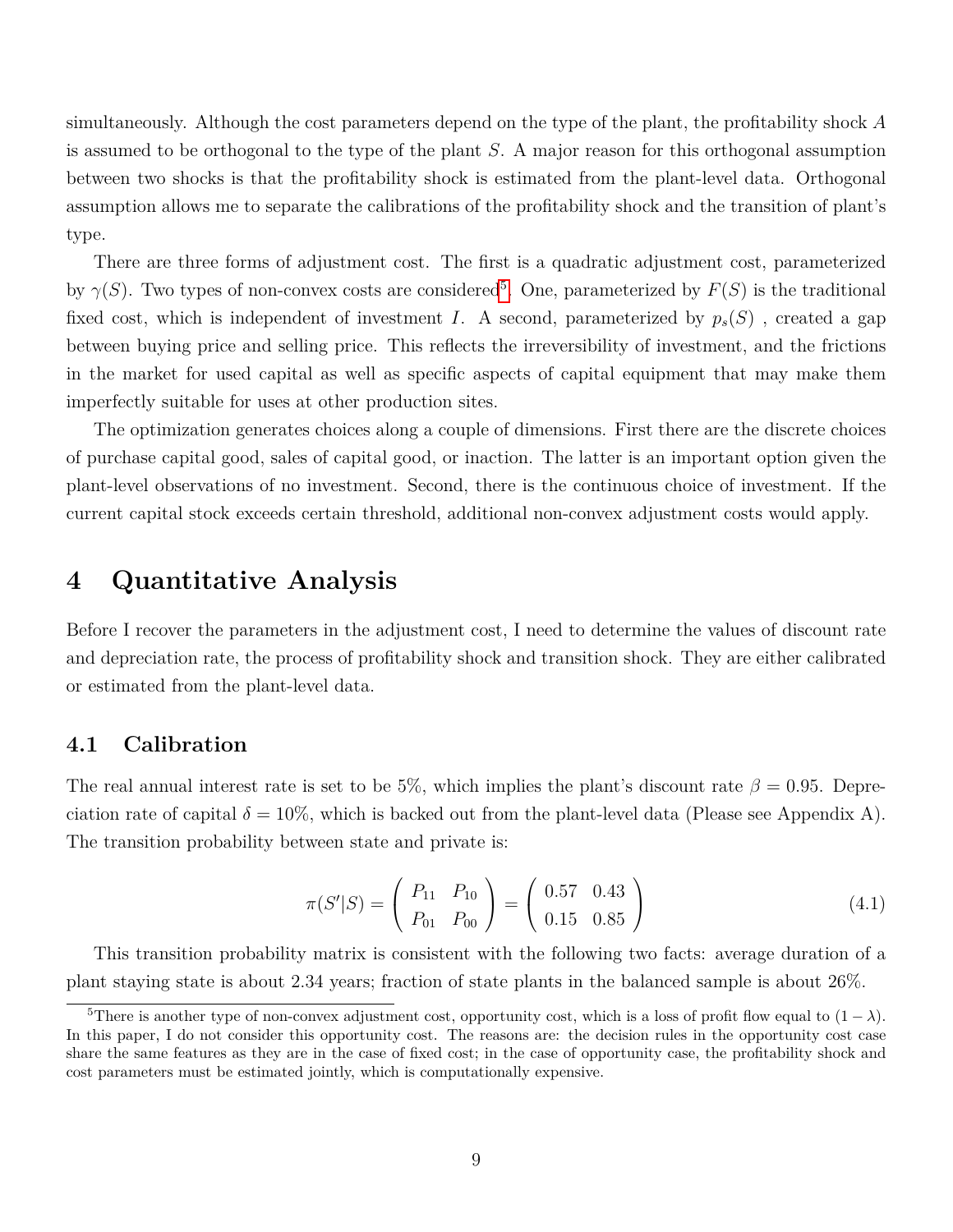### **4.2 Profitability Shock**

Using the plant level data on output and capital stock, I estimate the stochastic process of profitability shock *A* and *θ* in the reduced-form profit function. Specifically, I assume that profits of plant *i* at year *t* are given by:

$$
\Pi_{it} = A_{it} K_{it}^{\theta} \tag{4.2}
$$

regardless of the level of investment activity. Suppose  $a_{it} = ln(A_{it})$  that has the following structure:

$$
a_{it} = b_t + \epsilon_{it}
$$

where  $b_t$  is a common shock faced by all the plants at year  $t$ , and  $\epsilon_{it}$  is a plant-level idiosyncratic shock,  $\alpha_i$  is plant's unobservable individual fixed effect. Assume  $\epsilon_{it}$  follows an AR(1) process:  $\epsilon_{it} = \rho_{\epsilon} \epsilon_{it-1} + \eta_{it}$ , where $\eta_{it} \sim \text{iid}(0, \sigma_{\eta}^2)$ . Taking logs of the reduced form profit function and quasi-differencing yields:

$$
\pi_{it} = \rho_{\epsilon}\pi_{it-1} + \theta k_{it} - \rho_{\epsilon}\theta k_{it-1} + b_t - \rho_{\epsilon}b_{t-1} + \eta_{it}
$$
\n(4.3)

I estimate this equation via non-linear least squares method, using a complete set of year dummies to capture the aggregate shock and individual dummies to control the heterogeneity among the plants. Modeling the idiosyncratic shock as an  $AR(1)$  process intends to keep the state space relatively parsimonious for the numerical analysis at later stage (Detailed discussions are in Appendix B).

The results give us an estimate of  $\theta$  and an estimate of the process for the idiosyncratic components of the profitability shocks. From the plant-level data,  $\theta$  is estimated at 0.32 (0.007) and  $\rho_{\epsilon}$  is estimated at 0.49. Having estimated  $\theta$  I recover  $a_{it}$  from the reduced form profit function and decompose it into aggregate and idiosyncratic components. This latter step amounts to measuring the aggregate shock *b<sup>t</sup>* as the mean of  $a_{it}$  in each year and the idiosyncratic shock  $\epsilon_{it}$  as the deviation of  $a_{it}$  from the year-specific mean. Using this decomposition,  $b_t$  is approximated by an  $AR(1)$  process:

$$
b_t - 6.29 = 0.98(b_{t-1} - 6.29) + v_t, \ v_t \sim iid(0, 0.02^2)
$$
\n
$$
(4.4)
$$

The estimation of profitability shock is summarized in Table [6.](#page-22-3)

### **4.3 SMM Estimation**

The remaining parameters in the adjustment cost are estimated via Simulated Method of Moments (SMM). The approach revolves around finding the vector of structural parameters, denoted Θ, to minimize the weighted difference between simulated and actual data moments. That is to solve the following minimization problem: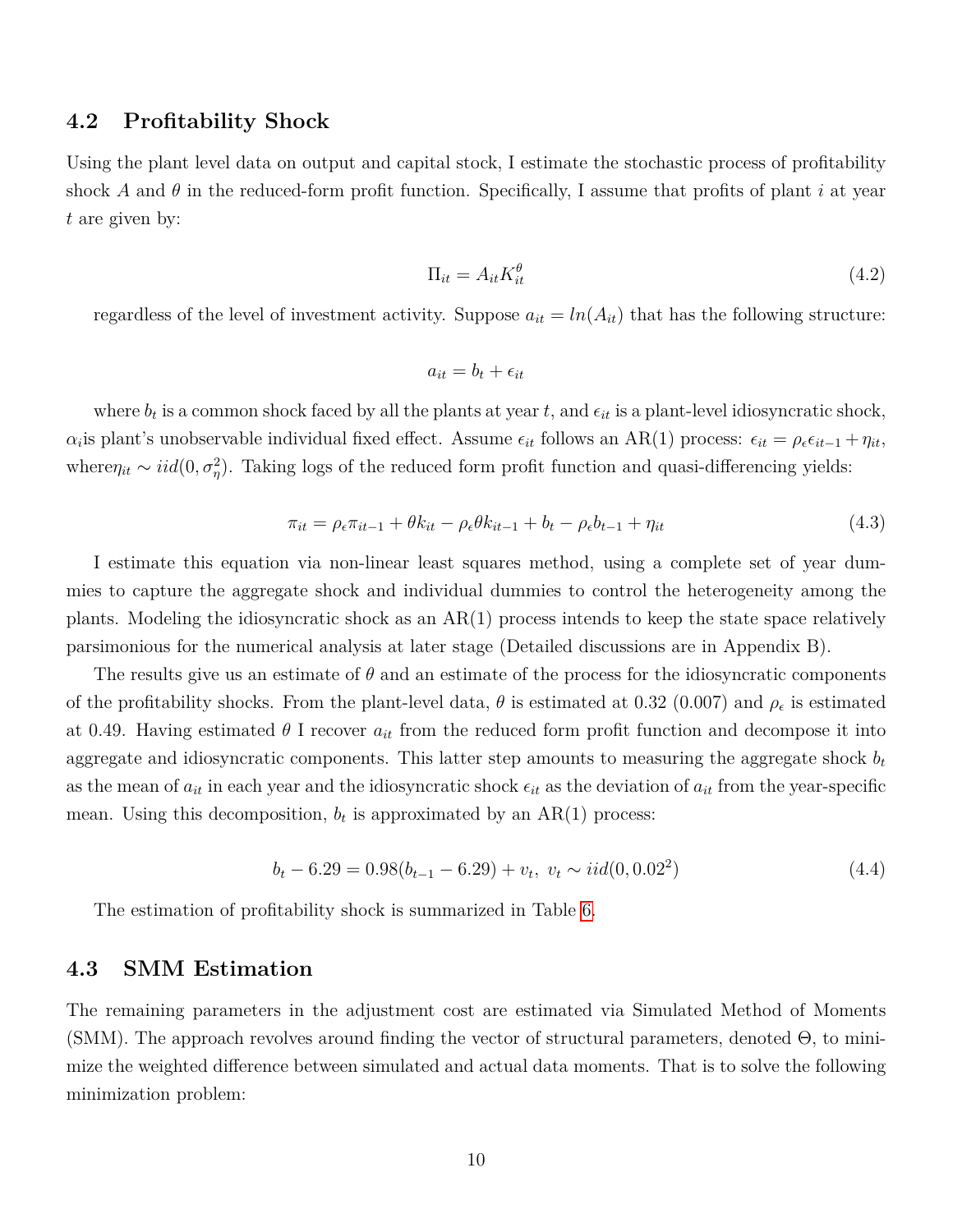$$
\mathcal{L}(\Theta) = \min_{\Theta} [\Psi^d - \Psi^s(\Theta)] W [\Psi^d - \Psi^s(\Theta)]'
$$
\n(4.5)

In this expression,  $\Psi^d$  are the data moments for state and private plants,  $\Psi^s(\Theta)$  are the simulated counterparts. The moments to match are the ones listed in Table 2, two serial correlations, the first and second moments of investment rates and distribution of investment rates for state and private plants. So there are 20 moments in total. *W* is the optimal weighting matrix, which is the inverse of variance-covariance matrix of actual data moments.

The simulated moments are obtained by solving the dynamic programming problem from Equation (3.1) to (3.7) for a given value of Θ. The resulting decision rules are used to simulate a panel data set. The simulated moments are calculated from that data set.

Due to the fact that the data have a relatively short time horizon, only 10 years, it is difficult to construct the variance-covariance matrix by actual data moments. Therefore, I apply 2-stage SMM procedure. In the first stage, I use identity matrix as the weighting matrix, and then get a set of  $\hat{\Theta}_0$  by minimization Equation (4.5); next I simulate the corresponding moments with relatively long time horizon, and calculate  $\hat{W}_0$  the variance-covariance matrix by the simulated moments. In the second stage, using  $\hat{W}_0$  from the first stage, I solve the minimization problem again, then get a set of estimator  $\Theta$ , which is the final estimation and reported.

The parameters to be estimated by SMM are  $\Theta \equiv (\gamma^s, \gamma^p; F^s, F^p; P_s^s, P_s^p)$ . The first two parameters are the quadratic cost for state and private plants, respectively. The fourth and fifth are the fixed cost, and the last two are the price of re-selling capital goods. Superscript *s* represents the parameters for state plants; superscript *p* corresponds to private plants. The moments were selected because they are informative about these underlying parameters. The reasons are explained in Cooper & Halitwanger (2006), Thomas & Khan (2008), and Khan & Thomas (2007). The primary purpose of introducing adjustment cost is to reduce the distance between model-generated and actual data. In an investment model without adjustment cost, the investment rate will be excessively responsive to profitability shock. Including adjustment cost attempts to increase the fitness of mode. However, different types of adjustment cost have different impact on investment rates. Roughly speaking, quadratic cost will make investment smooth, less volatile, and generate small investment rates; the serial correlation of investment rate is expected to be positive, and correlation between investment rates to profitability shock is expected to be relatively large. Incorporating fixed cost, investment rate will become very volatile, and investment rates are concentrated at zero and two tails. The reason is that under fixed adjustment cost, the decision rule follows typical (*S, s*) policy: the plant will not invest till its capital stock falls below certain critical value. So it is expected that lots of inaction punctuated by large bursts in investment rate. And the auto correlation of investment rates is expected to be negative, correlation between investment rate and profitability shock is expected to be low. Last, the gap between buying and selling capital good will create inaction in investment, and plants are cautious in investment decision: when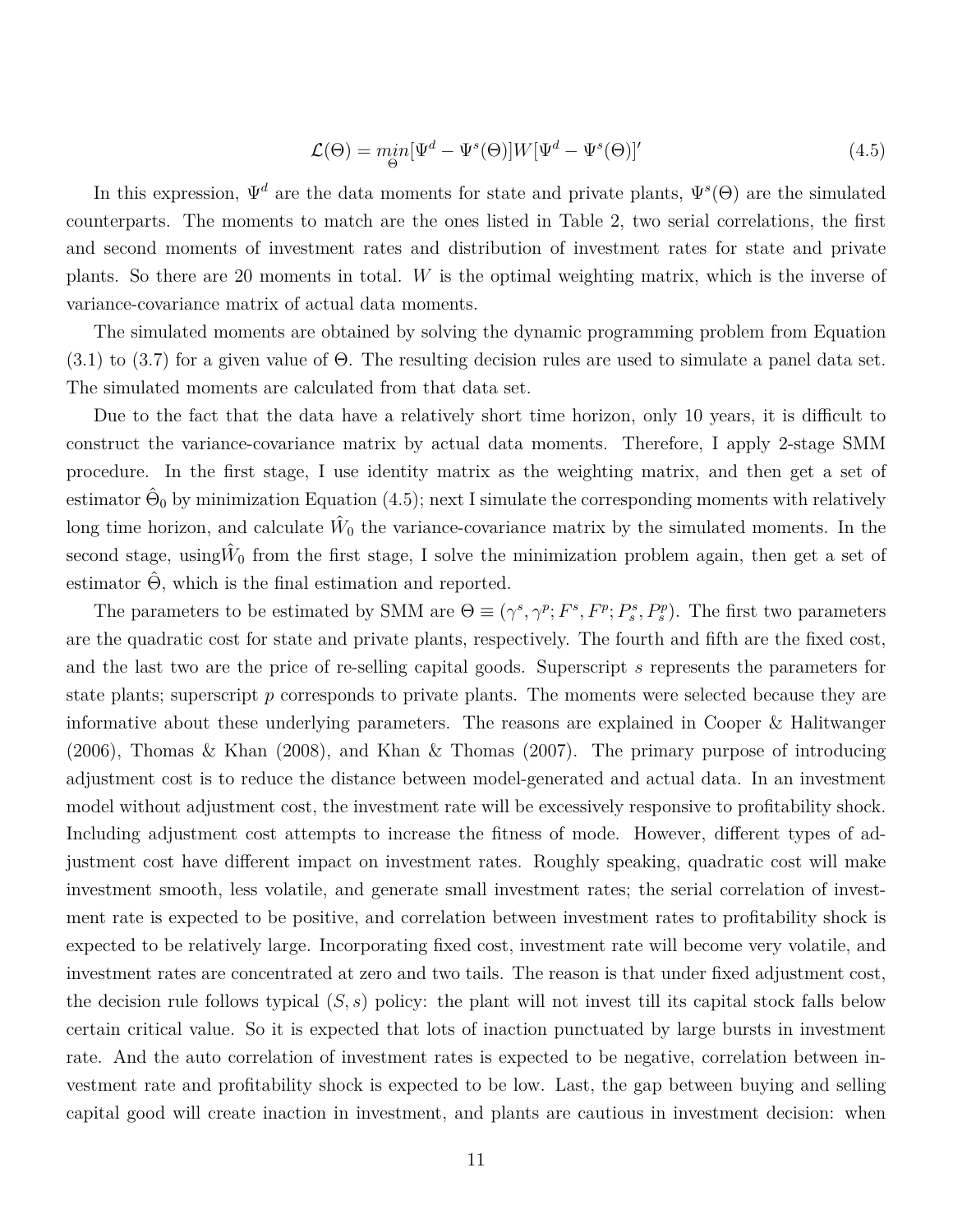facing a high profitability shock, the plant would investment, but the amount of investment would be less compared to the case of no irreversibility; when facing a negative shock, the plant would hold its capital stock, instead of selling them, to avoid the loss inducing by the lower selling price. Irreversibility will create inaction in investment, and the average investment rates will be lower. The lower the selling price, the lower the average investment rates, the higher fraction of inaction and it is more likely that serial correlation of investment rates to be positive.

### **4.4 Estimation Results**

This section provides results from SMM estimation. I do not attempt to estimate and identify all six parameters in Θ simultaneously. Instead, I consider three specifications separately. Specification 1 is quadratic cost only; Specification 2 is fixed cost only, and Specification 3 is irreversibility only. The estimation results are reported in Table [7.](#page-23-0) Numbers in parentheses are standard errors. The second last column report the value of objective function  $\mathcal{L}(\widehat{W})$ , using  $\widehat{W}$  as the weighting matrix, the last column is the value of objective function  $\mathcal{L}(I)$ , using the identity matrix as weighting matrix.

The first two columns report the estimated quadratic cost for state and private plants, respectively. Both quadratic costs are significantly positive, and state plants have higher quadratic cost than private ones. I put the two estimated quadratic cost parameters back to the model, simulated the model and generated the corresponding moments. The simulated moments are presented in Table [8.](#page-23-1) First, only including quadratic cost, the model has difficulty generating the negative spikes, and the inaction rates are lower for both state and private plants. But the model is able to generate the distributions that investment rates ranging from -20% to 20%. Second, the quadratic model is not able to reproduce the second moments of investment rates. This is expected because quadratic cost alone will make investment very smooth, thus reduce the variance of investment rate. Third, this model fails to reproduce the feature of two correlations. The model predicts the serial correlation to be negative, and the correlation between investment rate and profitability shock is too high. With quadratic cost alone, in order to generate positive serial correlations, the quadratic costs are expected to be very large. However, large quadratic cost will reduce the fraction of two tails, and make the variation of investment rate very small. Further, I plot the changes in investment for the switching plants, in Figure [5](#page-31-0) and Figure [6.](#page-32-0) In both figures, the left graph is what we observe from the data, the right one is what the model generates. In the model with quadratic cost only, it generates a jump in investment when a state plant becomes private, and a drop in investment when a private plant becomes state, both jump and drop are not significant though.

The third and fourth columns in Table [7](#page-23-0) show the estimated fixed cost for state and private plants, respectively. In this specification, the state plants bear a significantly positive fixed cost, while the fixed cost for private plants is basically zero. To evaluate the fixed cost model, I put the two estimated fixed cost back to the model, and the simulated moments from model are reported in Table [9.](#page-24-0) First,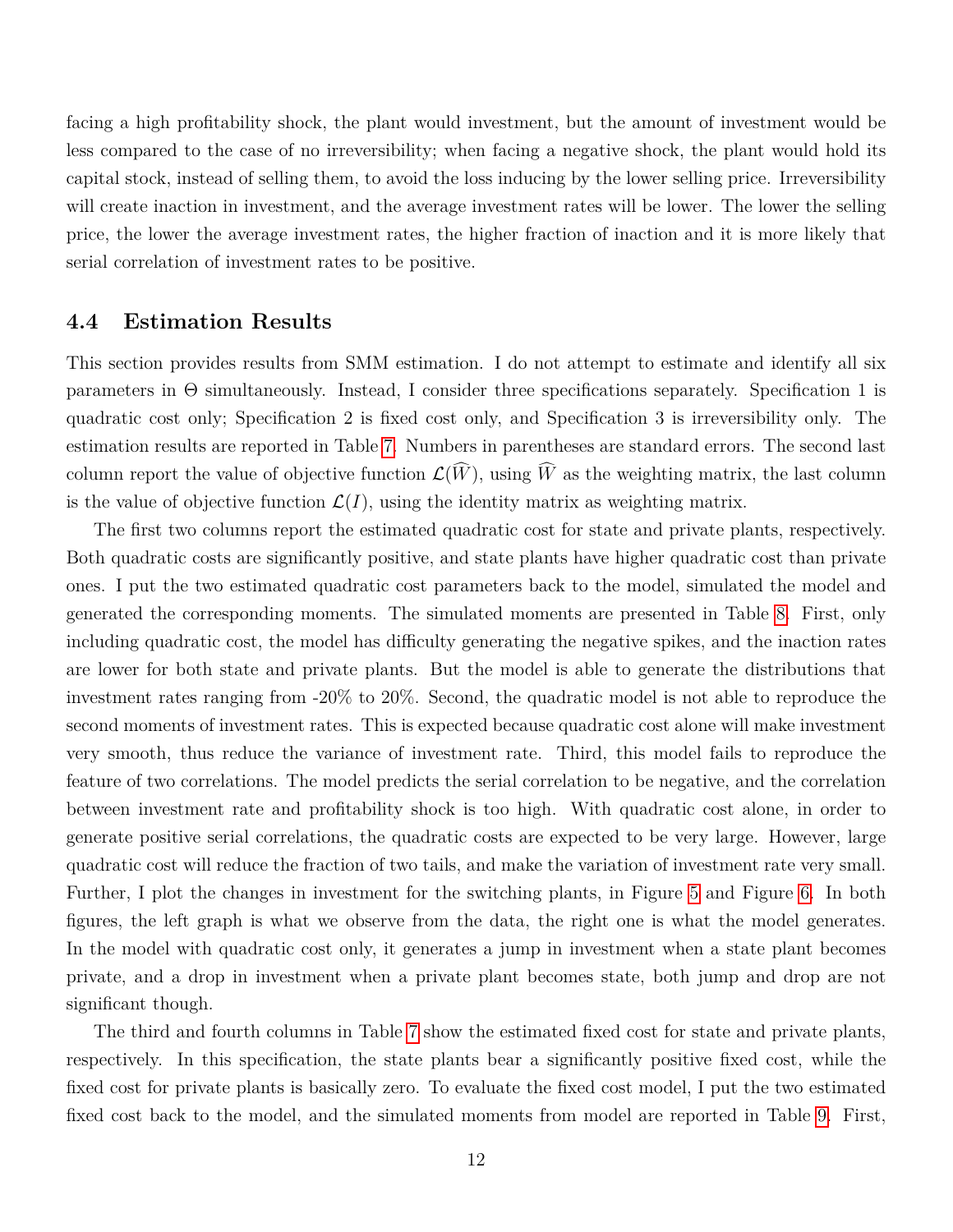introducing fixed cost is able to generate both positive and negative spikes, but it is not able to generate the fractions of investment rates falling into -20% to 0. And this model fails to generate inaction in private plants, since the estimated fixed cost is zero. Second, incorporating fixed cost, investment rates are expected to become volatile. So in this fixed cost model, both variances of investment rates for state and private plants are higher, than the quadratic cost model. But it over-estimates the variance for state plants. Third, this fixed cost model is not able to reproduce the two correlations. With fixed cost alone, it is very hard to generate positive serial correlation of investment rates, since fixed cost model will generate the pattern of investment rates like this: considerable inaction punctuated with large bursts. Further, I plot the changes in investment for the switching plants, in Figure [7](#page-33-0) and Figure [8.](#page-34-0) In both figures, the left graph is what we observe from the data, the right one is what the model generates. In the model with fixed cost only, it generates a small jump in investment when a state plant becomes private, while no change in investment when a private plant becomes state.

The last two columns in Table [7](#page-23-0) present the estimated price of reselling capital good. The both prices are significantly lower than 1, however in this case, the price of state plants is significantly higher than that of private plants. This might be due to the reason that most state plants are capital intensive, their capital good embodied more advanced technology, while most private plants are labor intensive, and their capital good might be as advanced as that in state plants. To see how the model fit the data, I generate the corresponding moments based on the two estimated prices. The simulated moments are reported in Table [10.](#page-25-0) First, the irreversibility model is able to reproduce the distribution of investment rates, but it over estimates inaction rates for both state and private plants. Second, the model predicts a higher average investment rate in state plants than private plants; this contradicts the fact that private plants have a higher average investment rate. Third, the irreversibility model fails to reproduce the two correlations. With irreversibility, the price of selling capital good has to be very low, in order to generate positive serial correlation. However, lower selling price will reduce the fraction of two spikes, and introduce too much inaction. Further, I plot the changes in investment for the switching plants, in Figure [9](#page-35-0) and Figure [10.](#page-36-0) In both figures, the left graph is what we observe from the data, the right one is what the model generates. In the model with irreversibility only, it generates a small drop in investment when a state plant becomes private, while no change in investment when a private plant becomes state, since the reselling price is higher for state plants compared to private ones.

For all three models, their values of  $\mathcal{L}(I)$  are smaller than 0.223, which is the value of  $\mathcal{L}(I)$  when there is no adjustment cost. This indicates that adding adjustment cost makes the model fit the observed data better. Further, in all three models, the values of objective function using optimal weighting matrix are large, this is because the numbers in optimal weighting matrix are large, lots of elements are in magnitude of 10<sup>6</sup>. The reason is that all moments are small in magnitude, so their variations are very small, this lead to large elements in the optimal weighting matrix. If comparing  $\mathcal{L}(\widehat{W})$ , the irreversibility model has the best fit, then the fixed cost model, and the quadratic cost model is the worst. However,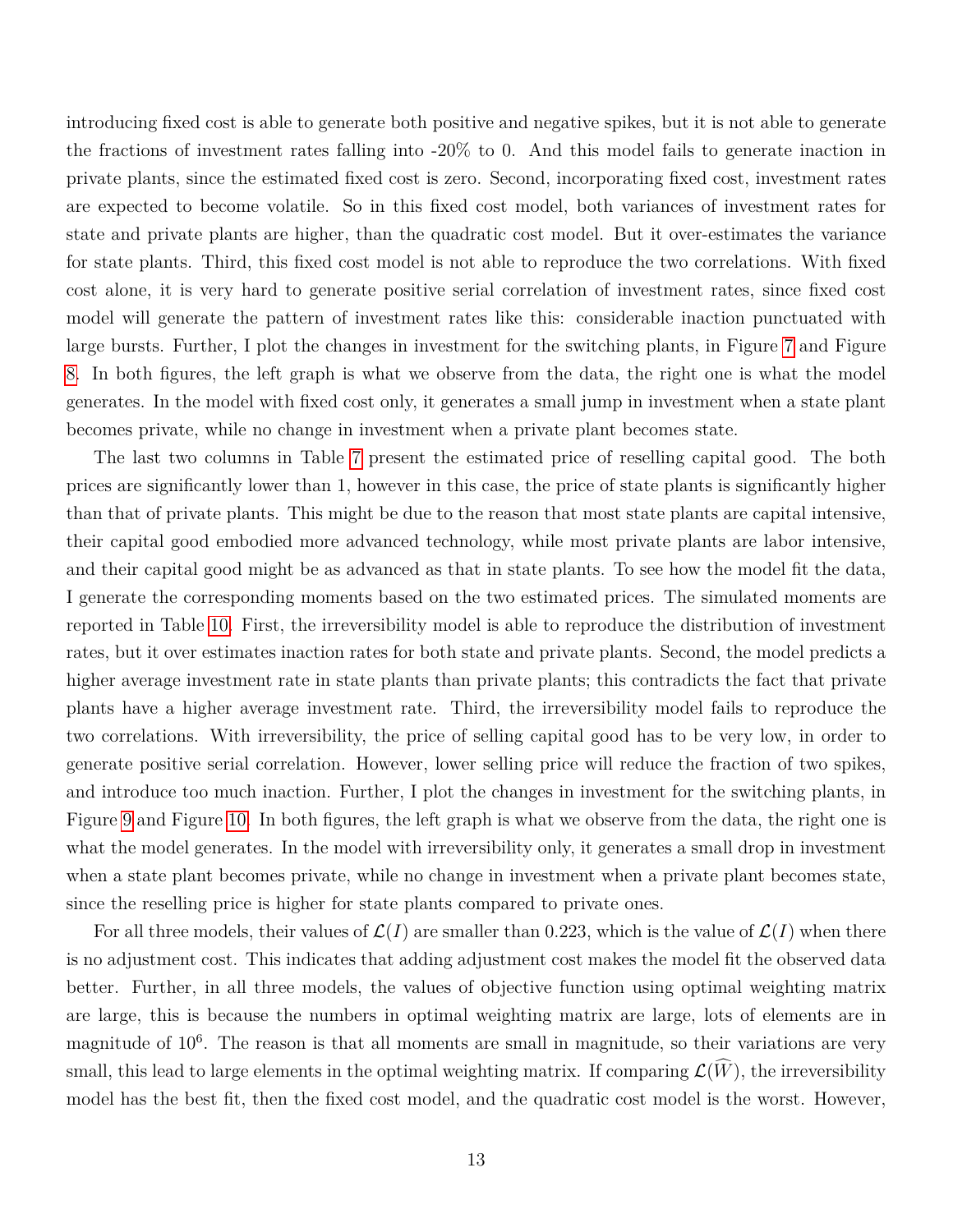if we look at the  $\mathcal{L}(I)$ , the quadratic model has the best fit, not the irreversibility model. Because I use 2-stage SMM, the optimal weighting matrices  $\widehat{W}$  are different in the three models. The quadratic model can hardly generate the negative spikes, which lead a large weight on the moment of negative spikes, which gives a large  $\mathcal{L}(\widehat{W})$ .

In Table [11,](#page-25-1) I report the fraction of average adjustment cost paid by each type of plants to their average revenue, based on the parameters estimated in three models. As expected, the larger value of *γ* or *F* translate into larger fraction of adjustment cost paid, and the lower reselling price *P<sup>s</sup>* translates to a larger fraction of adjustment cost paid.

There are studies that estimate capital adjustment cost using U.S. manufacturing data. Hall (2004) estimates the quadratic adjustment cost through Euler equation, using manufacturing industrial level data from 1949 to 2000. In all 56 industries, the capital adjustment costs are all small (most of the estimators are in magnitude of 0.1 or 0.01), not significantly different from zero. My estimations of quadratic cost and irreversibility are in the same magnitude as in in Cooper  $\&$  Haltiwanger (2006), the fixed costs in my estimation — 0*.*000375 for state plants and 0 for non-state plants — are much smaller than theirs, which is 0*.*0695 or 0*.*039. The large difference in fixed cost estimation is likely due to different values of input in model: the profitability shock and curvature of the reduced-form profit function. On the other hand, Cooper, Gong & Yan (2012) estimate adjustment cost in labor using Chinese manufacturing plant data from 2005 to 2007. Their estimated firing, hiring costs, and quadratic costs are also small in magnitude.

In sum, the above estimation results show that state plants have higher quadratic and fixed cost, while the private plants have a lower price of selling capital good. Higher quadratic cost and higher fixed cost can generate an increase in investment when a state plant becomes private and a decrease in investment when a private plant becomes state-controlled.

## **5 General Equilibrium Effects**

In this section, I extend the model to general equilibrium setting. And I run two policy experiments: what happens to aggregate output, consumption, capital and investment if all firms are state-controlled, or if all firms are privatized. Suppose in an economy, there is only one input, *K* capital, which is owned by household. Household lend *K* to firm, which produce a single output through the production function  $Y_t = A_t * K_t^{\theta}$ . Household owns the firm, and make investment decision. The general equilibrium mode is described by the following dynamic problem:

$$
\max_{\{C_t, I_t\}} E_0 \left\{ \sum_{t=0}^{\infty} \beta^t U(C_t) \right\} = E_0 \left\{ \sum_{t=0}^{\infty} \beta^t ln(C_t) \right\} \tag{5.1}
$$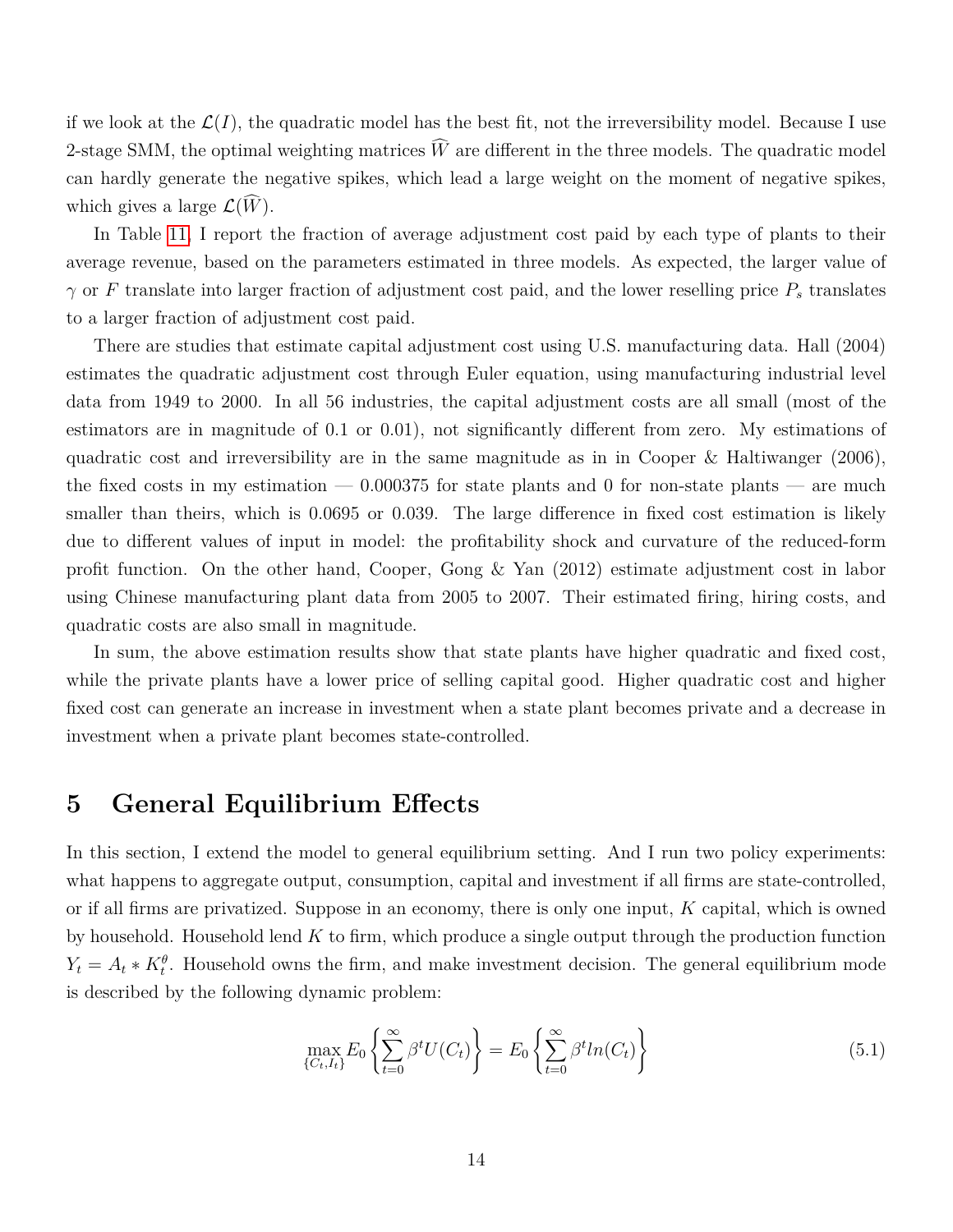$$
C_t + I_t + \frac{\gamma(S_t)}{2} * (\frac{I_t}{K_t})^2 * K_t = A_t * K_t^{\theta}
$$
\n(5.2)

*A*<sup>t</sup> and *S*<sup>t</sup> follow the stochastic process described in section 4. Again,  $\beta = 0.95$ ,  $\delta = 10\%$ , and  $\theta = 0.32$ . I plug the quadratic cost that estimated in Section 4 into the above general equilibrium model. The only difference from the previous model presented in Section 4 is here the objective function is household utility, instead of firm's profit. In this section, Here, I do not consider the irreversibility model, because it predicts a higher average investment rate in state plants, which contradicts the fact from the data.

Based on the two quadratic cost that I estimate in Section 4,  $\gamma = [0.108, 0.082]$ , I simulate 3 economies and compare their stationary equilibrium. The inputs of 3 economies are described in Table [12.](#page-26-0) Everything else is the same, except the fraction of state and private plants, thus the quadratic cost. One economy is full of state plants, which have a relatively higher quadratic cost; the second economy has the same distribution of state and private plants as in the data; all plants are private in the third economy. The stationary equilibriums of 3 economies are reported in Table [13.](#page-26-1) The baseline for comparison is the economy with a mixed of state and private plants, in term of the average and volatility of aggregate output, consumption, capital stock and investment. As expected, if all plants are privately owned, the economy has the highest aggregate output, consumption, capital stock and investment level.

Incorporate the fixed cost in the general equilibrium, I have the following dynamic problem:

$$
\max_{\{C_t, I_t\}} E_0 \left\{ \sum_{t=0}^{\infty} \beta^t U(C_t) \right\} = E_0 \left\{ \sum_{t=0}^{\infty} \beta^t ln(C_t) \right\} \tag{5.3}
$$

$$
C_t + I_t + C(S_t, K_t, I_t) = A_t * K_t^{\theta}
$$
\n(5.4)

$$
C(S_t, K_t, I_t) = \begin{cases} F(S_t) * K_t & I_t \neq 0 \\ 0 & I_t = 0 \end{cases}
$$
 (5.5)

Based on the two fixed cost that I estimate in Section 4, *F* = [0*.*000375*,* 0], I simulate 3 economies and compare their stationary equilibrium. The inputs of 3 economies are described in Table [14.](#page-27-0) Everything else is the same, except the fraction of state and private plants and the fixed cost. One economy is full of state plants, which have a relatively higher quadratic cost; the second economy has the same distribution of state and private plants as in the data; all plants are private in the third economy. The stationary equilibrium of 3 economies are reported in Table [15.](#page-27-1) Again, the baseline for comparison is the economy with a mixed of state and private plants, in term of the average and volatility of aggregate output, consumption, capital stock and investment. As expected, if all plants are privately owned, the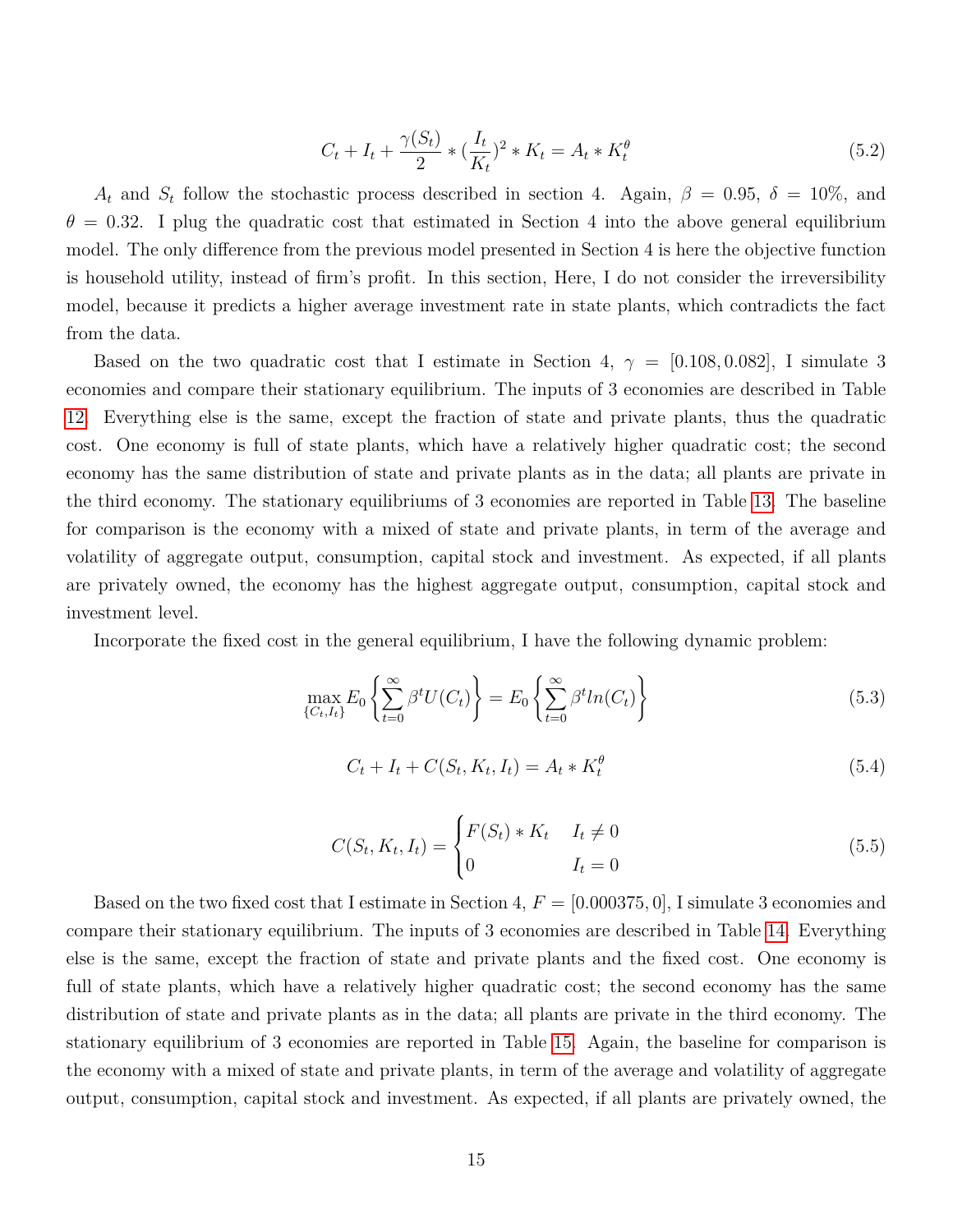economy has the highest aggregate output, consumption, capital stock and investment level.

The effect in general equilibrium is not significant, the main reasons are: the difference in adjustment cost between state and private plants is small in magnitude; general equilibrium usually squeezes out the difference.

# **6 Conclusion**

In this paper, I characterize the adjustment costs in physical capital for public and private manufacturing plants in China, using a balanced panel of Chinese manufacturing plants from 1998 to 2007. I map the types of plant to its adjustment cost in investment, and link the type of plants to their efficiency. I document the stylized facts in plant's investment behavior: (i) for both public and private plants, the distributions of investment rates are skewed to the right, and there are considerable mass around zero; (ii) compared to private firms, public firms have a lower investment rate, lower frequency of large positive investment, and less volatile in investment rate; (iii) there is an increase in investment rate when a public plant becomes private, and a drop in investment rate when a private plant becomes public. Then I present a dynamic model of investment, which maps the types of plants to their adjustment cost. The parameters in adjustment cost for both public and private plants are then simultaneously estimated via Simulated Method of Moments (SMM) procedure. The paper shows that public plants have higher quadratic and fixed costs, compared to private plants. Last, based on those estimated parameters, I explore the impact of difference in cost on aggregate economy, by extending the model into general equilibrium setting. The model predicts that privatization of all plants in the economy will lead to 0.04%-0.32% increase in aggregate output, and 0.06%-0.07% decrease in aggregate output if all plants are state.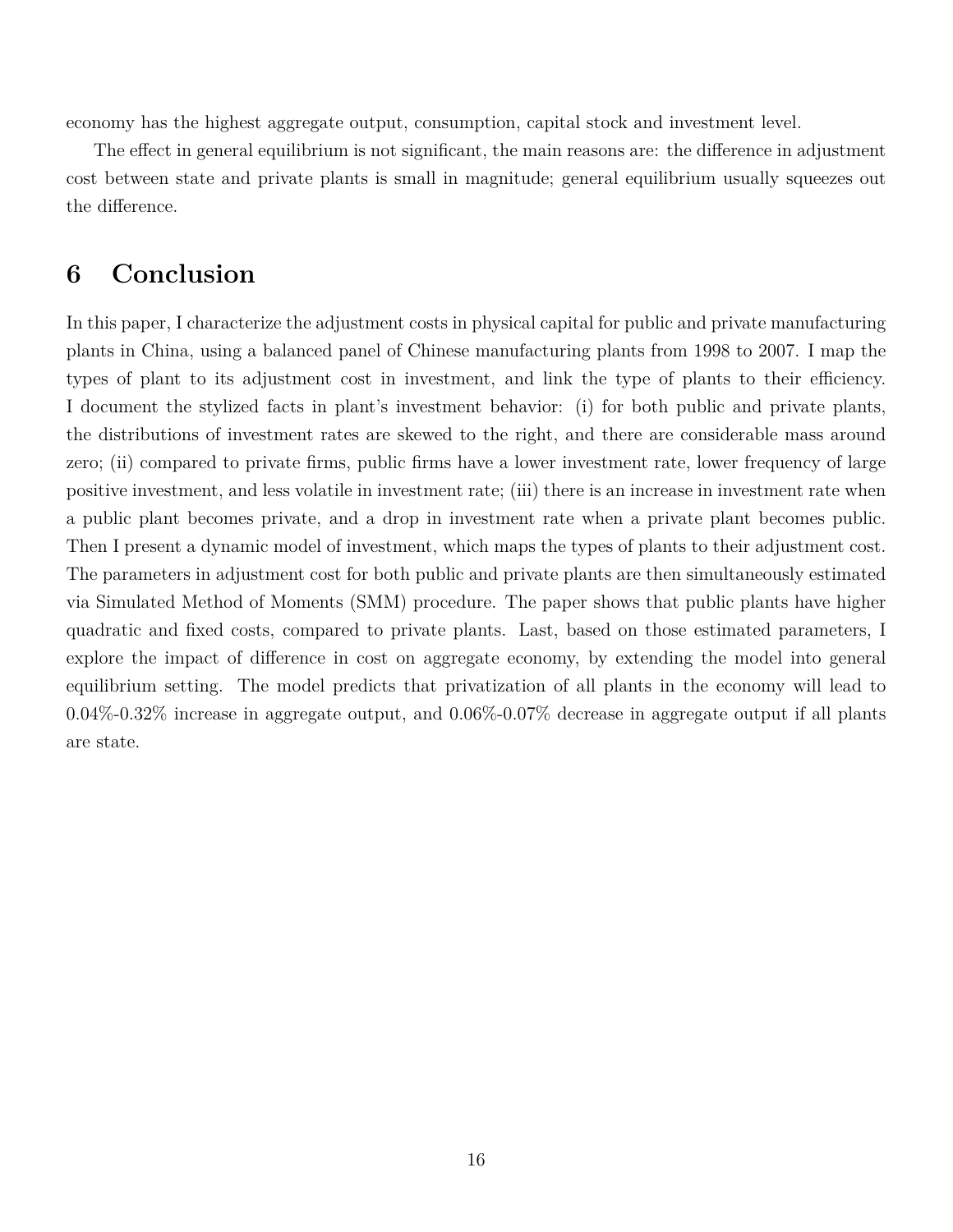# **References**

- [1] Khan. A and Thomas.J. *Adjustment Costs in The New Palgrave Dictionary of Economics ed. by Steven Durlauf and Lawrence Blume*. Palgrave Macmillan, 2008.
- [2] Adda.J and Cooper.R. *Dynamics Economics: Quantitative Methods and Applications*. MIT Press, Cambridge, MA, 2003.
- [3] Heer. B and Maussner. A. *Dynamic General Equilibrium Modeling:Computational Methods and Applications*. Springer, Berlin, Germany, 2009.
- [4] Biesebroeck.J.V. Brandt.L and Zhang Y. Creative accounting or creative destruction? firm-level productivity growth in chinese manufacturing. *NBER Working Paper*, 2009.
- [5] Caballero.R and Engel.E. Explaining investment dynamics in u.s. manufacturing: A generalized (s,s) approach. *Econometrica*, 67:783–826, 1999.
- [6] Caballero.R and Engel.E. Adjustment is slower than you think. *NBER working paper*, 2003.
- [7] Engel.E Caballero.R and Haltiwanger.J. Plant-level adjustment and aggregate investment dynamics. *Brooking Papers on Economics Activity*, 2:1–39, 1995.
- [8] Gong. G Cooper. R and Yan. P. Dynamic labor demand in china: Public and private objectives. *NBER working paper*, 2010.
- [9] Cooper.R and Haltiwanger.J. The aggregate implications of machine replacement: Theory and evidence. *American Economic Review*, 83:360–382, 1993.
- [10] Cooper.R and Haltiwanger.J. On the nature of capital adjustment costs. *Review of Economic Studies*, 73:611–633, 2006.
- [11] Haltiwanger.J Cooper.R and Power.L. Machine replacement and the business cycle: Lumps and bumps. *American Economic Review*, 89:921–946, 1999.
- [12] DeJong.D and Dave.C. *Strcuctural Macroeconometrics*. Princeton University Press, Princeton, NJ, 2007.
- [13] Dixit.A and Pindyck.R. *Investment Under Uncertainty*. Princeton Univeristy Press, Princeton, N.J., 1994.
- [14] Duffie.D and Singleton.K. Simulated moment estimation of markov models of asset prices. *Econometrica*, 61:929–52, 1993.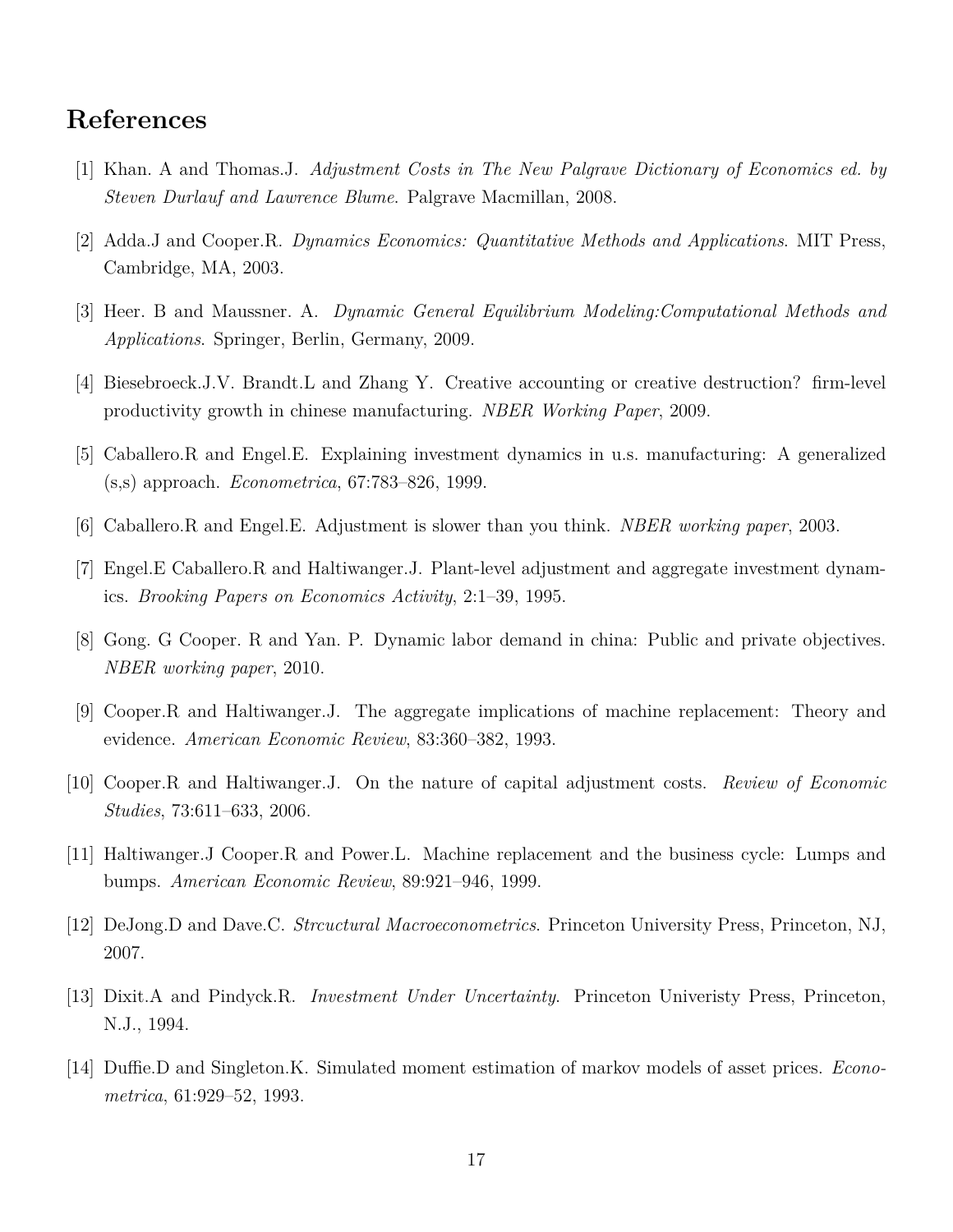- [15] Gourieroux.C and Monfort.A. *Simulation-Based Econometric Method*. Oxford Univeristy Press, Oxford, 2008.
- [16] Jefferson.G and Su. J. Privatization and restructuring in china: Evidence from shareholding ownership, 1995-2001. *Journal of Comparative Economics*, 34:146–166, 2006.
- [17] Judd.K. *Numerical Methods in Econoomics*. MIT Press, Cambridge, MA, 1998.
- [18] Khan.A and Thomas.J. Nonconex factor adjustments in equilibrium business cycle models: Do non-linearities matter. *Journal of Monetary Economy*, 50:331–360, 2003.
- [19] Lee.B.S and Ingram.B.F. Simulation estimation of time-series models. *Journal of Econometrics*, 47:197–205, 1991.
- [20] Ljungqvist.L and Sargent.T. *Recursive Marcoeconomic Theory*. MIT Press, Cambridge, MA, 2000.
- [21] Doms. M and Dunne. T. Capital adjustment patterns in manufacturing plants. *Review of Economic Dynamics*, 1:409–429, 1998.
- [22] Miranda.M and Fackler.P. *Applied Computational Economics and Finance*. MIT Press, Cambridge, MA, 2002.
- [23] Bloom. N. The impact of uncertainty shocks. *Econometrica*, 77:6239–685, 2009.
- [24] National Bureau of Statistics. *China Statistical Year Book*. China Statistics Press, Beijing, China, 2008.
- [25] Pakes.A and Pollard.D. Simulation and the asymptotics of optimization estimators. *Econometrica*, 57:1027–1057, 1989.
- [26] Steingress.W Poncet.S and Vandenbussche.H. Financial constraints in china: Firm-level evidence. *China Economic Review*, 21:411–422, 2010.
- [27] Hall. R. Measuring factor adjustment costs. *Quarterly Journal of Economics*, 119:899–927, 2004.
- [28] Jing J. Riedel.J and Gao.J. *How China Gorws: Investment, Finance and Reform*. Princeton Univeristy Press, Princeton, N.J., 2007.
- [29] Storesletten.K Song.Z and Zilibott.i F. Growing like china. *American Economic Review*, 101:196– 233, 2011.
- [30] Woo.W T. *Chinese Economic Growth: Sources and Prospects In M.Fouquin and F.Lemoine eds. The Chinese Economy*. London: Economica, 1998.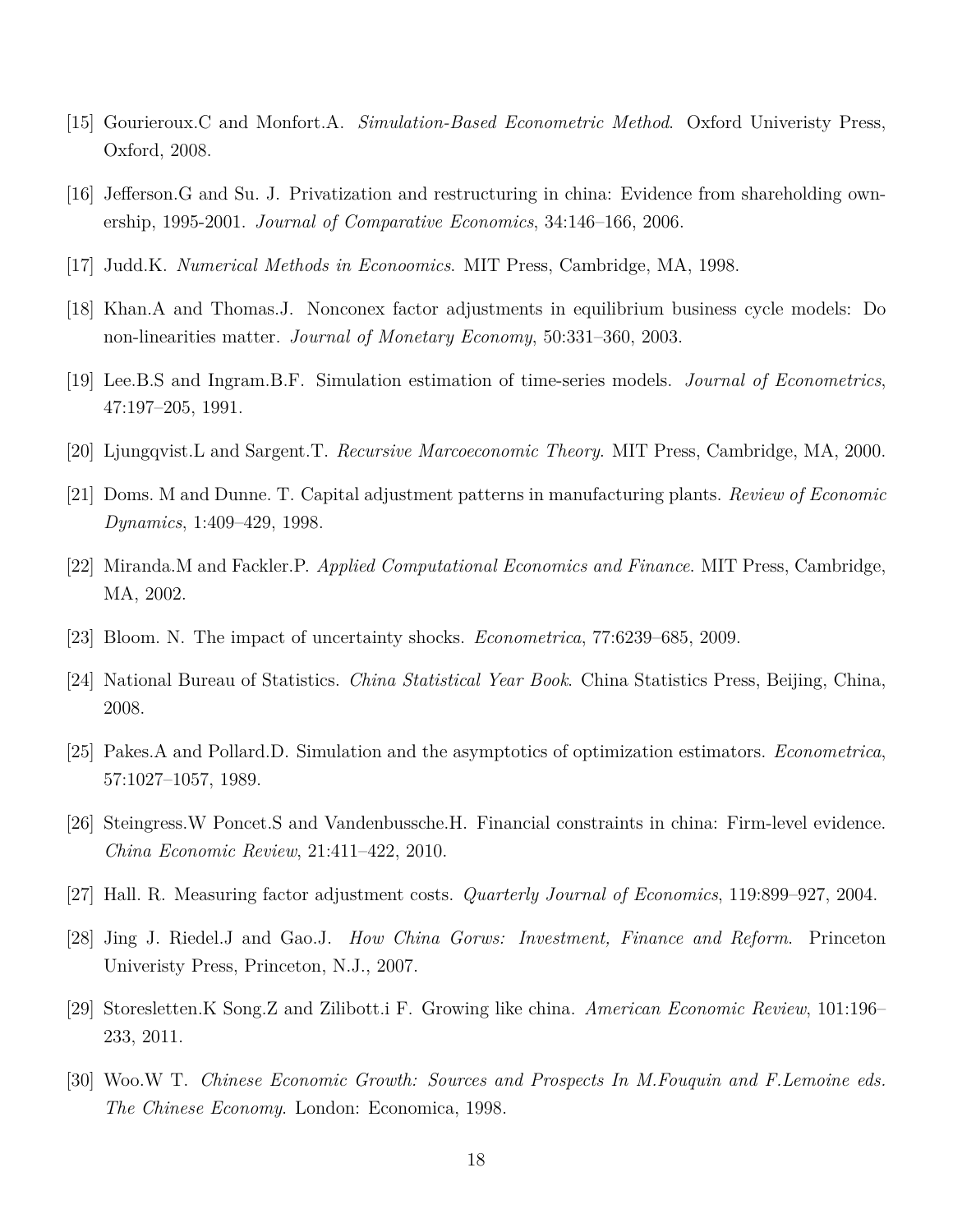- [31] Thomas.J. Is lumpy investment relevant for the business cycle? *Journal of Political Economy*, 110:508–534, 2002.
- [32] Thomas.J and Khan. A. Idiosyncratic shocks and the role of nonconvexities in plant and aggregate investment dynamics. *Econometrica*, 76:395–436, 2008.
- [33] Wang.Y and Yao .Y. Sources of china's economic growth, 1952-99: Incorporating human capital accumulation. *World Bank Policy Research Working Paper*, 2001.
- [34] Wu.G.Y. Aggregate output loss in china: An indirect inference from capital adjustment costs. *Nanyang Technological University working paper*.
- [35] Wu.G.Y. *How Costly is Capital Adjustment? Emprical Evidence from a Structural Estimation*. DPhil Thesis, Oxford University, 2009.
- [36] Young.A. Gold into base metal: Productivity growth in the people's republic of china during the reform period. *NBER Working Paper*, 2000.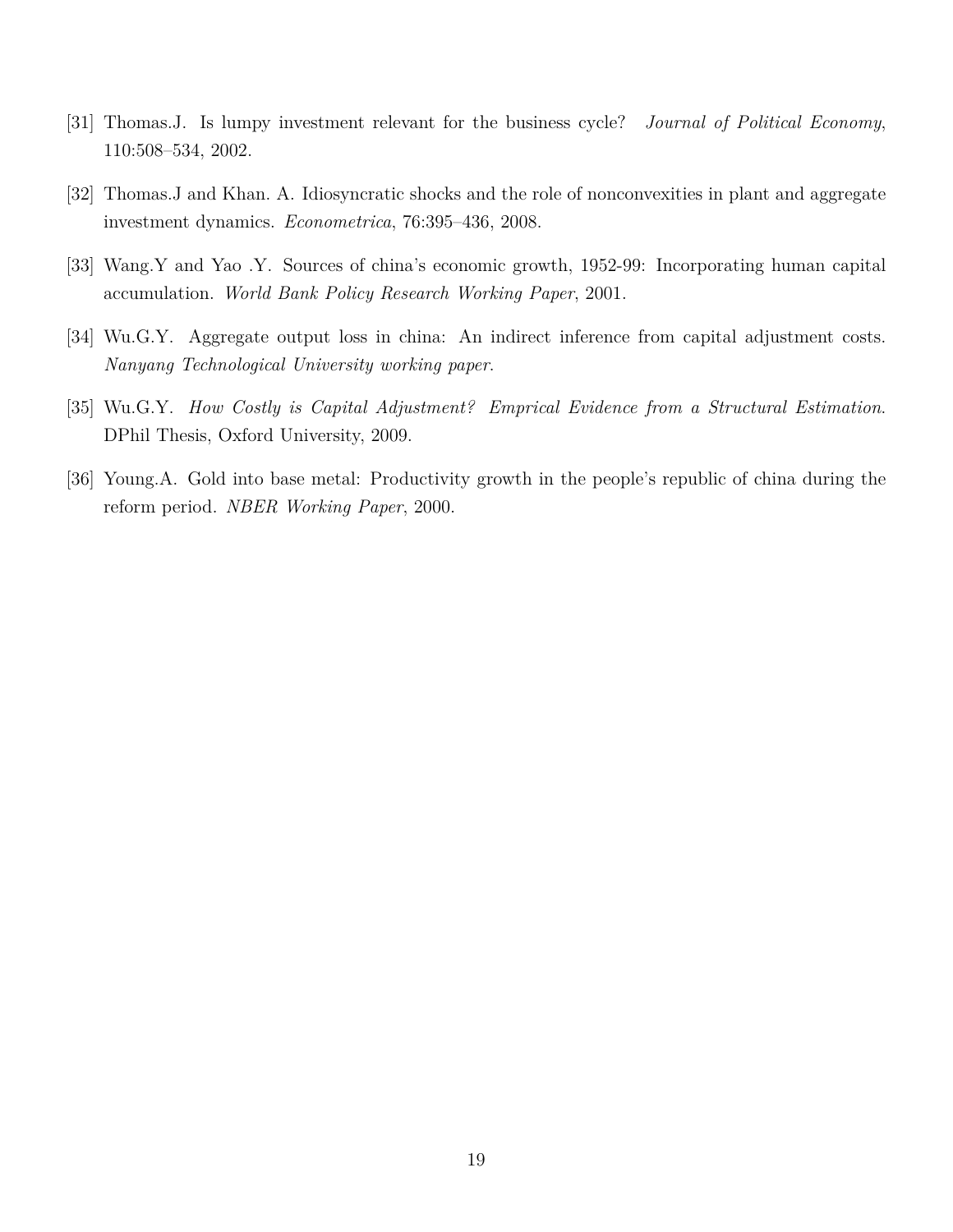# <span id="page-20-0"></span>**7 Tables**

| Variables                   | All                 | State      | Non-state  |
|-----------------------------|---------------------|------------|------------|
| Value Added                 | 26,418              | 36,961     | 22,611     |
|                             | (135, 224)          | (213, 140) | (91, 812)  |
| Gross Output                | $\overline{9}9,736$ | 118,425    | 93, 162    |
|                             | (471, 472)          | (648, 138) | (390, 588) |
| Employment                  | 391                 | 462        | 367        |
|                             | (670)               | (685)      | (662)      |
| Capital Stock               | 40,043              | 74,695     | 27,855     |
|                             | (261, 981)          | (465, 456) | (126, 521) |
| Cap/Emp                     | 168.28              | 360.79     | 100.49     |
|                             | (8181.29)           | (16, 022)  | (297.71)   |
| VA/Emp                      | 93.50               | 141.12     | 76.28      |
|                             | (3, 250)            | (6, 297)   | (198.24)   |
| VA/Cap                      | 1.48                | 1.02       | 1.64       |
|                             | (2.74)              | (2.39)     | (2.84)     |
| $\mathrm{Opt}/\mathrm{Emp}$ | 322.88              | 368.87     | 306.68     |
|                             | (5, 169)            | (10, 060)  | (701.61)   |
| Opt/Cap                     | 5.787               | 3.62       | 6.55       |
|                             | (9.81)              | (8.74)     | (10.04)    |
| No. Obs                     | 70,965              | 18,465     | 52,500     |

Table 1: Characteristics of Plants, 1998-2007 Balanced Panel

Notes: numbers in parenthesis are standard deviations.All monetary terms, i.e., Value added, gross output, capital stock, are in 1,000 RMB Yuan. Value added and gross output are deflated by annual output price deflator at provincial level, capital stock is deflated by annual price deflators in fixed investment at provincial level. Specifically, Cap/Emp is the ratio of capital stock to employment, VA/Emp is the ratio of value added to employment, VA/Cap is the ratio of value added to capital stock, Opt/Emp is the ratio of output to employment, Opt/Cap is the ratio of output to capital stock.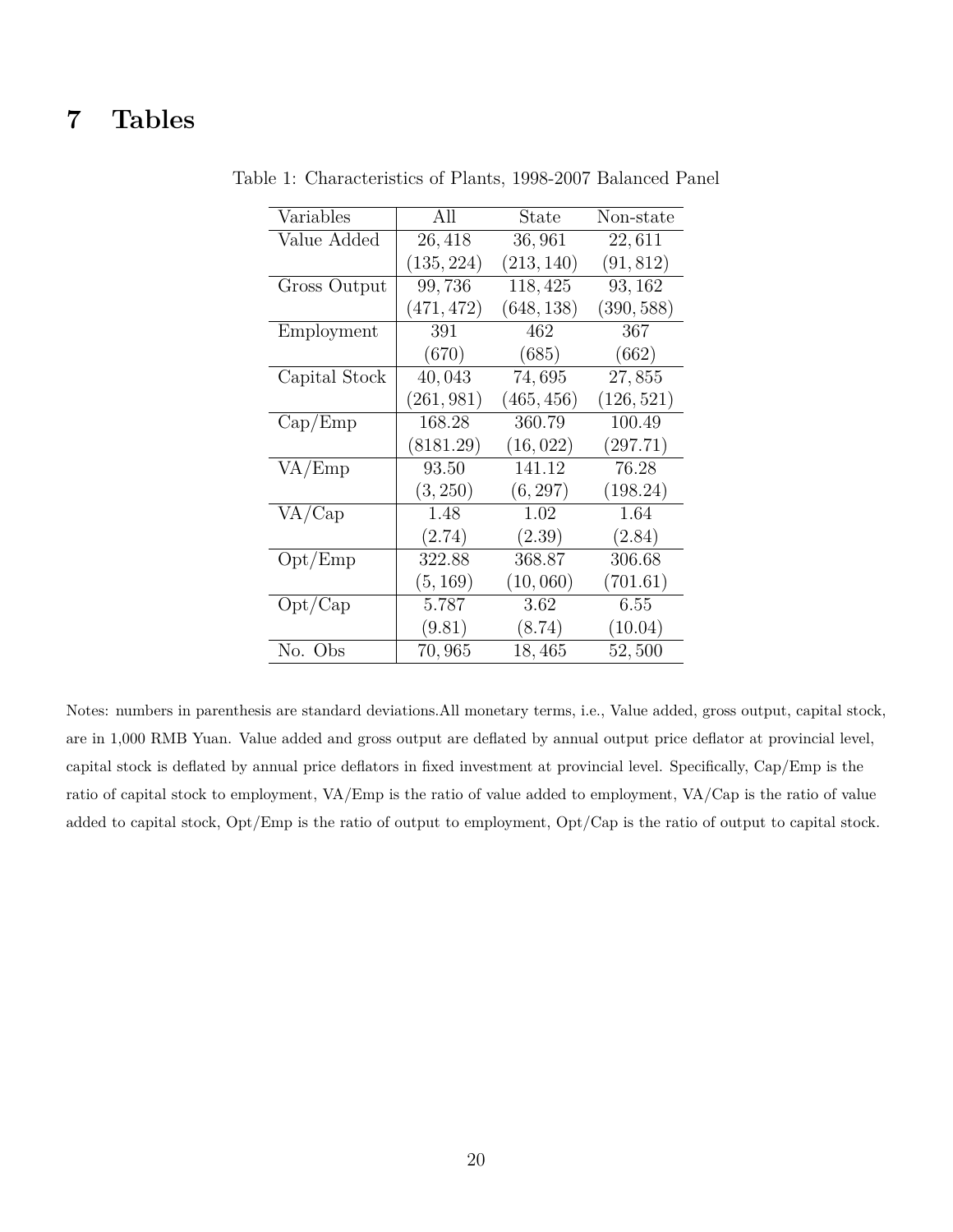<span id="page-21-0"></span>

|                                         | State      | Non-state  |  |  |
|-----------------------------------------|------------|------------|--|--|
| Fraction of $i_{it} < -20\%$            | $4.03\%$   | $3.53\%$   |  |  |
|                                         | $(0.06\%)$ | $(0.03\%)$ |  |  |
| Fraction of $i_{it} \in (-20\%, -10\%)$ | 3.77%      | $3.09\%$   |  |  |
|                                         | $(0.06\%)$ | $(0.03\%)$ |  |  |
| Fraction of $i_{it} \in (-10\%, 0)$     | 11.67%     | $9.69\%$   |  |  |
|                                         | $(0.10\%)$ | $(0.05\%)$ |  |  |
| Fraction of $i_{it} = 0$                | 13.01\%    | $9.26\%$   |  |  |
|                                         | $(0.13\%)$ | $(0.06\%)$ |  |  |
| Fraction of $i_{it} \in (0, 10\%)$      | 32.44\%    | $30.14\%$  |  |  |
|                                         | $(0.15\%)$ | $(0.09\%)$ |  |  |
| Fraction of $i_{it} \in (10\%, 20\%)$   | 14.86%     | 17.00%     |  |  |
|                                         | $(0.11\%)$ | $(0.07\%)$ |  |  |
| Fraction of $i_{it} > 20\%$             | 20.21\%    | 27.28%     |  |  |
|                                         | $(0.15\%)$ | $(0.09\%)$ |  |  |
| $E(i_{it})$                             | $8.96\%$   | 13.74%     |  |  |
|                                         | $(0.17\%)$ | $(0.11\%)$ |  |  |
| $E(i_{it}^2)$                           | 0.055      | 0.074      |  |  |
|                                         | (0.001)    | (0.001)    |  |  |
| $corr(i_{it}, i_{it-1})$                | 0.148      |            |  |  |
|                                         | (0.005)    |            |  |  |
| $cov(i_{it}, a_{it})/var(a_{it})$       |            | 0.043      |  |  |
|                                         |            | (0.002)    |  |  |

Table 2: Summary Statistics of Investment Rates

Notes: numbers in parenthesis are standard errors.  $i_{it}$  is the plant-level investment rate,  $E(i_{it})$  is the first moment of investment rate,  $E(i_{it}^2)$  is the second moment of investment rate.  $corr(i_{it}, i_{it-1})$  represents the first-order auto-correlation of investment rate,  $cov(i_{it}, a_{it})/var(a_{it})$  is the cross-correlation between investment rate  $i_{it}$  and profitability shock  $a_{it}$ , which is estimated directly from the plant-level data.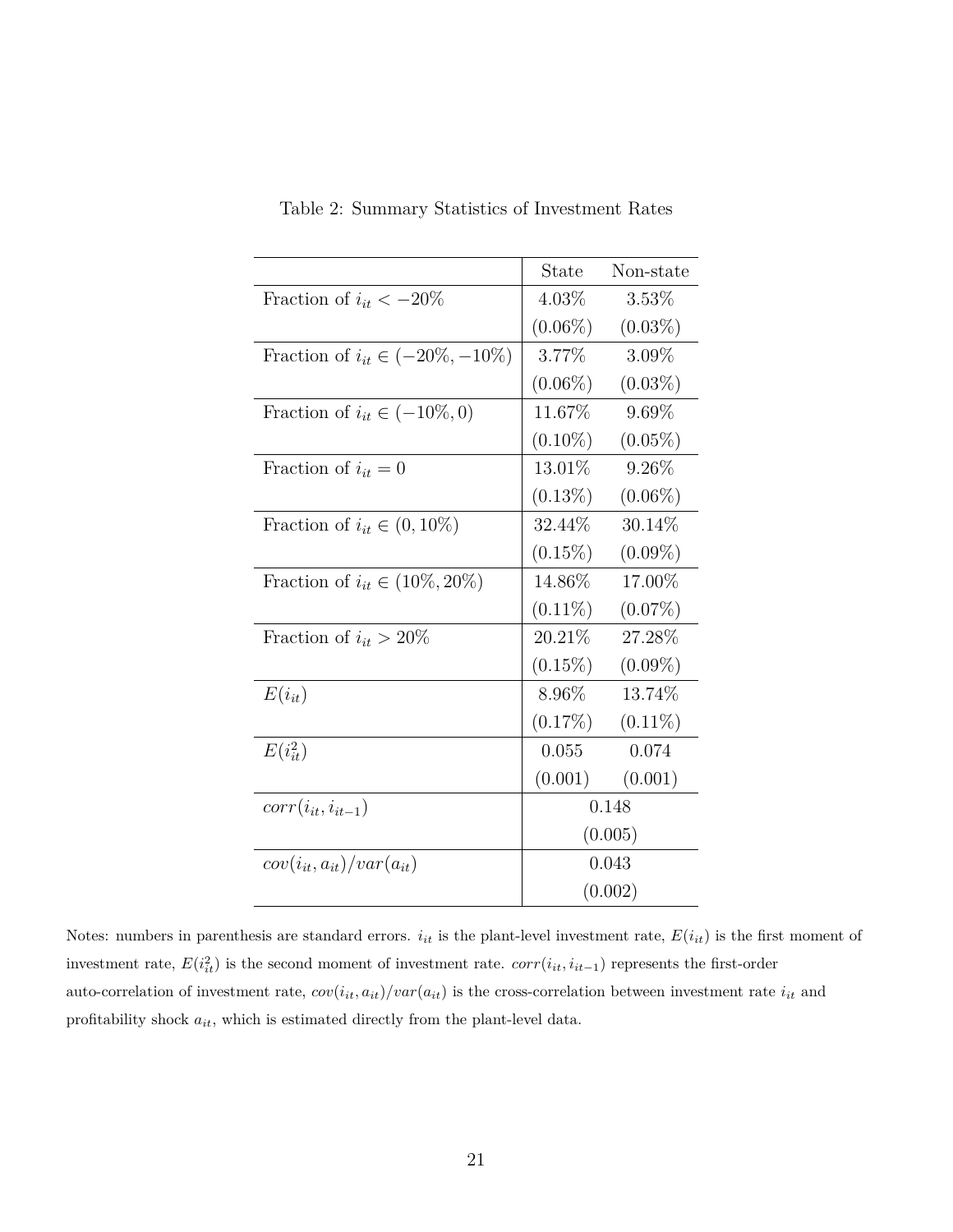<span id="page-22-0"></span>

| Dep: Investment Rate             | <b>OLS</b>  | FE          |  |  |  |  |  |
|----------------------------------|-------------|-------------|--|--|--|--|--|
| State                            | $-0.046***$ | $-0.014***$ |  |  |  |  |  |
|                                  | (0.002)     | (0.004)     |  |  |  |  |  |
| Year                             | Yes         | Yes         |  |  |  |  |  |
| Region                           | Yes         | Yes         |  |  |  |  |  |
| 3-digit industry                 | Yes         | Yes         |  |  |  |  |  |
| Observations                     | 70,965      | 70,965      |  |  |  |  |  |
| $R$ -sq                          | 0.027       | 0.006       |  |  |  |  |  |
| Standard errors in parentheses   |             |             |  |  |  |  |  |
| * p<0.05, ** p<0.01, *** p<0.001 |             |             |  |  |  |  |  |

Notes: first column reports the coefficients via OLS, second column reports the coefficients via Fixed Effect, controlling plant's individual fixed effect.State is a dummy variable for state plants.

| Table 4: Distribution of state-private by years |  |  |
|-------------------------------------------------|--|--|
|                                                 |  |  |

<span id="page-22-1"></span>

| Year                                                                      | 1998 | 1999 | 2000                                                                                                                           | 2001 | 2002 | 2003 | 2004 | 2005 | 2006 |
|---------------------------------------------------------------------------|------|------|--------------------------------------------------------------------------------------------------------------------------------|------|------|------|------|------|------|
| <b>State</b>                                                              |      |      | $\mid 30.13\% \quad 27.93\% \quad 26.39\% \quad 25.62\% \quad 24.40\% \quad 23.09\% \quad 21.93\% \quad 21.33\% \quad 33.35\%$ |      |      |      |      |      |      |
| Non-state 69.87% 72.07% 73.61% 74.38% 75.60% 76.91% 78.07% 78.67% 66.65 % |      |      |                                                                                                                                |      |      |      |      |      |      |

Notes: in each column, I report the relative frequency of state and non-state plants.

<span id="page-22-2"></span>

| State | Non-state                                                                                   |  |  |  |  | Total |
|-------|---------------------------------------------------------------------------------------------|--|--|--|--|-------|
|       | Frequency 11,700 38,637 10,035 1,962 1,827 1,134 1,287 1,710 1,170 1,503 70,965             |  |  |  |  |       |
|       | Percent   $16.49\%$ 54.45\% 14.14\% 2.76\% 2.57\% 1.60 \% 1.81\% 2.41\% 1.65\% 2.12\% 100\% |  |  |  |  |       |

<span id="page-22-3"></span>Notes: the first row reports the number of plants in the balanced sample, the second row report the percentage of plants compared to the balanced sample.

| Table 6: Parameterization of Profitability Shock |  |
|--------------------------------------------------|--|
|                                                  |  |

| parameters $\theta$ . |  | $-\sigma_n$                                                   | $\rho_b$ $\mu_b$ |  |
|-----------------------|--|---------------------------------------------------------------|------------------|--|
|                       |  | $0.32 \quad 0.49 \quad 0.37 \quad 0.98 \quad 6.29 \quad 0.02$ |                  |  |

Notes: this table means that the reduced-profit function is:  $\pi_{it} = (b_t + \varepsilon_{it}) * k_{it}^{0.32}$ , where  $b_t - 6.29 = 0.98 * (b_{t-1} - 6.29) + v_t$ ,  $vt \sim iid(0, 0.02^2)$ , and  $\varepsilon_{it} = 0.49 * \varepsilon_{i-1} + \eta_{it}$ ,  $\eta_{it} \sim iid(0, 0.37^2)$ .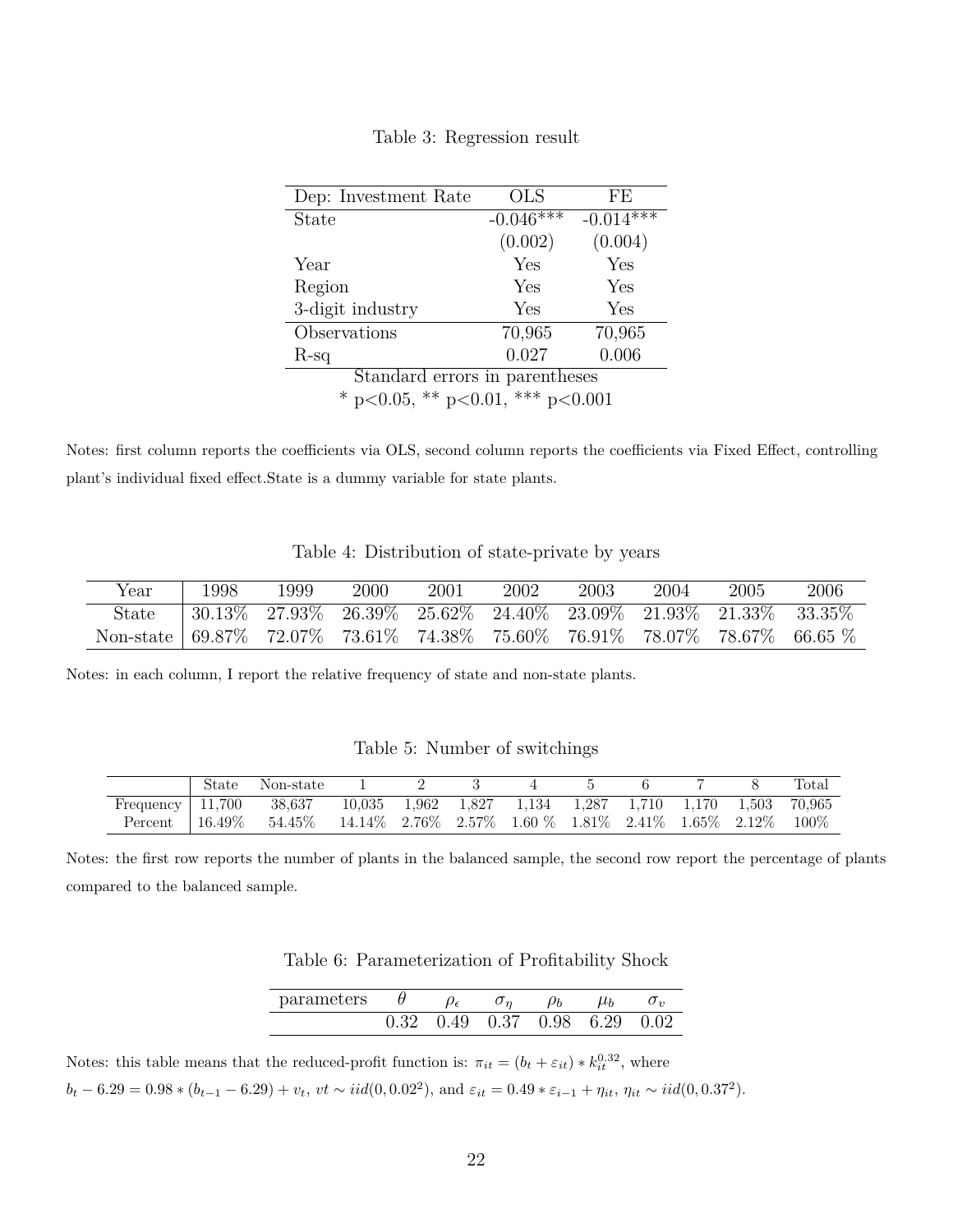<span id="page-23-0"></span>

|               | $\sim^s$     | $\gamma^n$   | $F^s$        | $F^n$        | $_{Ds}$                   | $D^n$ | $\mathcal{L}(W)$ | $\mathcal{L}(I)$ |
|---------------|--------------|--------------|--------------|--------------|---------------------------|-------|------------------|------------------|
| $\gamma$ only | 0.108        | 0.082        |              |              |                           |       | 19714            | 0.080            |
|               | $(0.12e-03)$ | $(0.08e-03)$ |              |              |                           |       |                  |                  |
| $F$ only      |              |              | 0.000375     |              |                           |       | 19206            | 0.301            |
|               |              |              | $(2.08e-07)$ | $(2.90e-07)$ |                           |       |                  |                  |
| $p_s$ only    |              |              |              |              | 0.99                      | 0.985 | 5755             | 0.170            |
|               |              |              |              |              | $(2.70e-05)$ $(1.12e-05)$ |       |                  |                  |

Table 7: Estimated Parameters

Notes: numbers in parenthesis are standard errors. Superscript *s* represents state or public plants and superscript *n* represents non-state plants.  $\mathcal{L}(\widehat{W})$  is the value of objective function defined in Equation (4.5), using the optimal weighting matrix;  $\mathcal{L}(I)$  is the value of objective function defined in Equation (4.5), using an identity matrix.

<span id="page-23-1"></span>

|       |          |            |            |            | <b>State</b> |                   |                 |             |               |
|-------|----------|------------|------------|------------|--------------|-------------------|-----------------|-------------|---------------|
|       | N20      | N1020      | N010       | Inaction   | P010         | P <sub>1020</sub> | P <sub>20</sub> | $E(i_{it})$ | $E(i_{it}^2)$ |
| Data  | $4.03\%$ | 3.77%      | 11.67%     | 13.01\%    | 32.44\%      | 14.86%            | 20.21\%         | 8.96\%      | 0.055         |
| Model | $0.07\%$ | 3.35%      | $9.96\%$   | $6.30\%$   | 34.48%       | 26.98%            | 18.87%          | 10.22%      | 0.022         |
| s.e.  | $(0\%)$  | $(0\%)$    | $(0.01\%)$ | $(0.04\%)$ | $(0.05\%)$   | $(0.01\%)$        | $(0\%)$         | $(0\%)$     | (0)           |
|       |          |            |            |            | Non-state    |                   |                 |             |               |
|       | N20      | N1020      | N010       | Inaction   | P010         | P <sub>1020</sub> | P20             | $E(i_{it})$ | $E(i_{it}^2)$ |
| Data  | 3.53%    | $3.09\%$   | $9.69\%$   | $9.26\%$   | $30.14\%$    | 17.00%            | 27.28%          | 13.74%      | 0.074         |
| Model | $0.16\%$ | 3.51%      | $9.80\%$   | $7.00\%$   | 30.53%       | 24.36%            | 24.65%          | 10.80\%     | 0.025         |
| s.e.  | $(0\%)$  | $(0.01\%)$ | $(0.01\%)$ | $(0.10\%)$ | $(0.09\%)$   | $(0.06\%)$        | $(0\%)$         | $(0\%)$     | (0)           |
|       |          |            |            |            |              |                   |                 |             |               |

| Table 8: Simulated Moments $-\gamma$ only |  |  |  |  |
|-------------------------------------------|--|--|--|--|
|-------------------------------------------|--|--|--|--|

|       | $corr(i_{it}, i_{it-1})$ | $cov(i_{it}, a_{it})/var(a_{it})$ |
|-------|--------------------------|-----------------------------------|
| Data  | 0.148                    | 0.043                             |
| Model | $-0.0006$                | 0.188                             |
| s.e.  | (0.0001)                 | (0)                               |

Notes: the first panel reports moments of investment rates regarding state plants, the second panel corresponds to moments of investment rates for non-state plants, and the third column presents two serial correlations for both state and non-state plants. In the above three panels, the number in the first row is data moments, the number in the second row is the moment simulated by the model, and number in parenthesis is standard error of the simulated moment. N20 is the fraction of  $i_{it} < -20\%$ , N1020 is the fraction of  $i_{it} \in (-20\%, -10\%)$ , N010 is the fraction of  $i_{it} \in (-10\%, -1\%)$ , inaction is the fraction of  $i_{it} \in (-1\%, 1\%)$ , P010 is the fraction of  $i_{it} \in (0, 10\%)$ , P1020 is the fraction of  $i_{it} \in (10\%, 20\%)$ , P20 is the fraction of  $i_{it} > 20\%$ .  $E(i_{it})$  is the first moment of investment rate  $i_{it}$ ,  $E(i_{it}^2)$  is the second moment of investment rate  $i_{it}$ *, corr*( $i_{it}$ ,  $i_{it-1}$ ) represents the first-order auto-correlation of investment rate,  $cov(i_{it}, a_{it})/var(a_{it})$  is the cross-correlation between investment rate  $i_{it}$  and profitability shock  $a_{it}$ .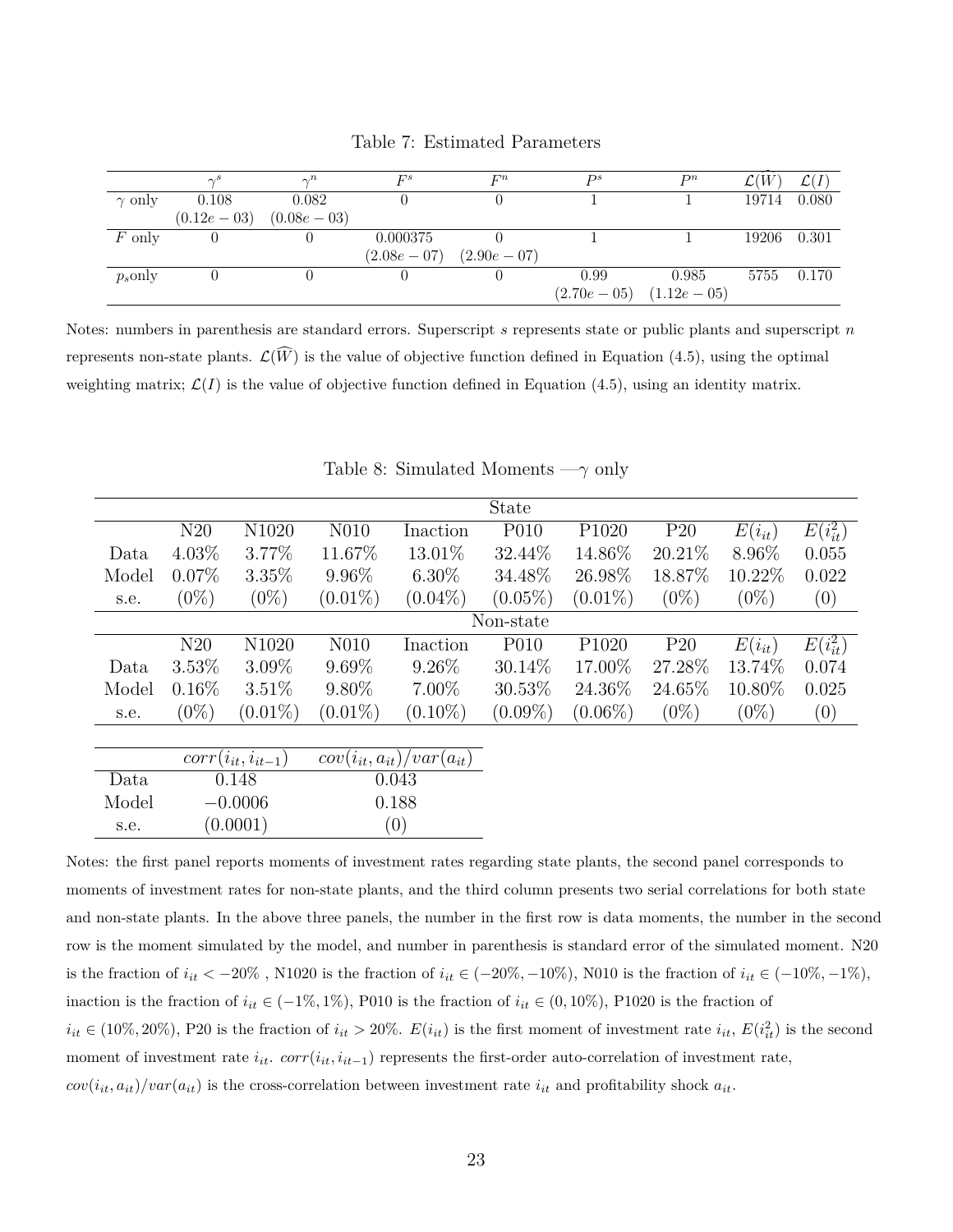<span id="page-24-0"></span>

|       |          |                          |                   |                                   | State            |                   |                 |             |               |
|-------|----------|--------------------------|-------------------|-----------------------------------|------------------|-------------------|-----------------|-------------|---------------|
|       | N20      | N1020                    | N <sub>0</sub> 10 | Inaction                          | P <sub>010</sub> | P <sub>1020</sub> | P <sub>20</sub> | $E(i_{it})$ | $E(i_{it}^2)$ |
| Data  | $4.03\%$ | $3.77\%$                 | 11.67%            | 13.01%                            | 32.44\%          | 14.86%            | 20.21\%         | 8.96%       | 0.055         |
| Model | 5.36%    | 14.53%                   | 5.57%             | 11.51\%                           | $20.41\%$        | 13.74\%           | 28.88%          | 13.02%      | 0.086         |
| s.e.  | $(0\%)$  | $(0\%)$                  | $(0\%)$           | $(0.07\%)$                        | $(0.17\%)$       | $(0.09\%)$        | $(0.02\%)$      | $(0\%)$     | (0)           |
|       |          |                          |                   |                                   | Non-state        |                   |                 |             |               |
|       | N20      | N1020                    | N <sub>0</sub> 10 | Inaction                          | P010             | P <sub>1020</sub> | P <sub>20</sub> | $E(i_{it})$ | $E(i_{it}^2)$ |
| Data  | 3.53%    | $3.09\%$                 | $9.69\%$          | $9.26\%$                          | $30.14\%$        | 17.00%            | 27.28%          | 13.74%      | 0.074         |
| Model | 5.07\%   | 20.42\%                  | $0.63\%$          | $0.01\%$                          | $30.00\%$        | 17.14\%           | 26.74\%         | 13.09%      | 0.083         |
| s.e.  | $(0\%)$  | $(0\%)$                  | $(0\%)$           | $(0\%)$                           | $(0.08\%)$       | $(0.08\%)$        | $(0.01\%)$      | $(0\%)$     | (0)           |
|       |          |                          |                   |                                   |                  |                   |                 |             |               |
|       |          | $corr(i_{it}, i_{it-1})$ |                   | $cov(i_{it}, a_{it})/var(a_{it})$ |                  |                   |                 |             |               |
| Data  |          | 0.148                    |                   | 0.043                             |                  |                   |                 |             |               |
| Model |          | $-0.282$                 |                   | 0.333                             |                  |                   |                 |             |               |
| s.e.  |          | $\left(0\right)$         |                   | (0)                               |                  |                   |                 |             |               |

Table 9: Simulated Moments —*F* only

Notes: the first panel reports moments of investment rates regarding state plants, the second panel corresponds to moments of investment rates for non-state plants, and the third column presents two serial correlations for both state and non-state plants. In the above three panels, the number in the first row is data moments, the number in the second row is the moment simulated by the model, and number in parenthesis is standard error of the simulated moment. N20 is the fraction of  $i_{it} < -20\%$ , N1020 is the fraction of  $i_{it} \in (-20\%, -10\%)$ , N010 is the fraction of  $i_{it} \in (-10\%, -1\%)$ , inaction is the fraction of  $i_{it} \in (-1\%, 1\%)$ , P010 is the fraction of  $i_{it} \in (0, 10\%)$ , P1020 is the fraction of  $i_{it} \in (10\%, 20\%)$ , P20 is the fraction of  $i_{it} > 20\%$ .  $E(i_{it})$  is the first moment of investment rate  $i_{it}$ ,  $E(i_{it}^2)$  is the second moment of investment rate  $i_{it}$ .  $corr(i_{it}, i_{it-1})$  represents the first-order auto-correlation of investment rate,  $cov(i_{it}, a_{it})/var(a_{it})$  is the cross-correlation between investment rate  $i_{it}$  and profitability shock  $a_{it}$ .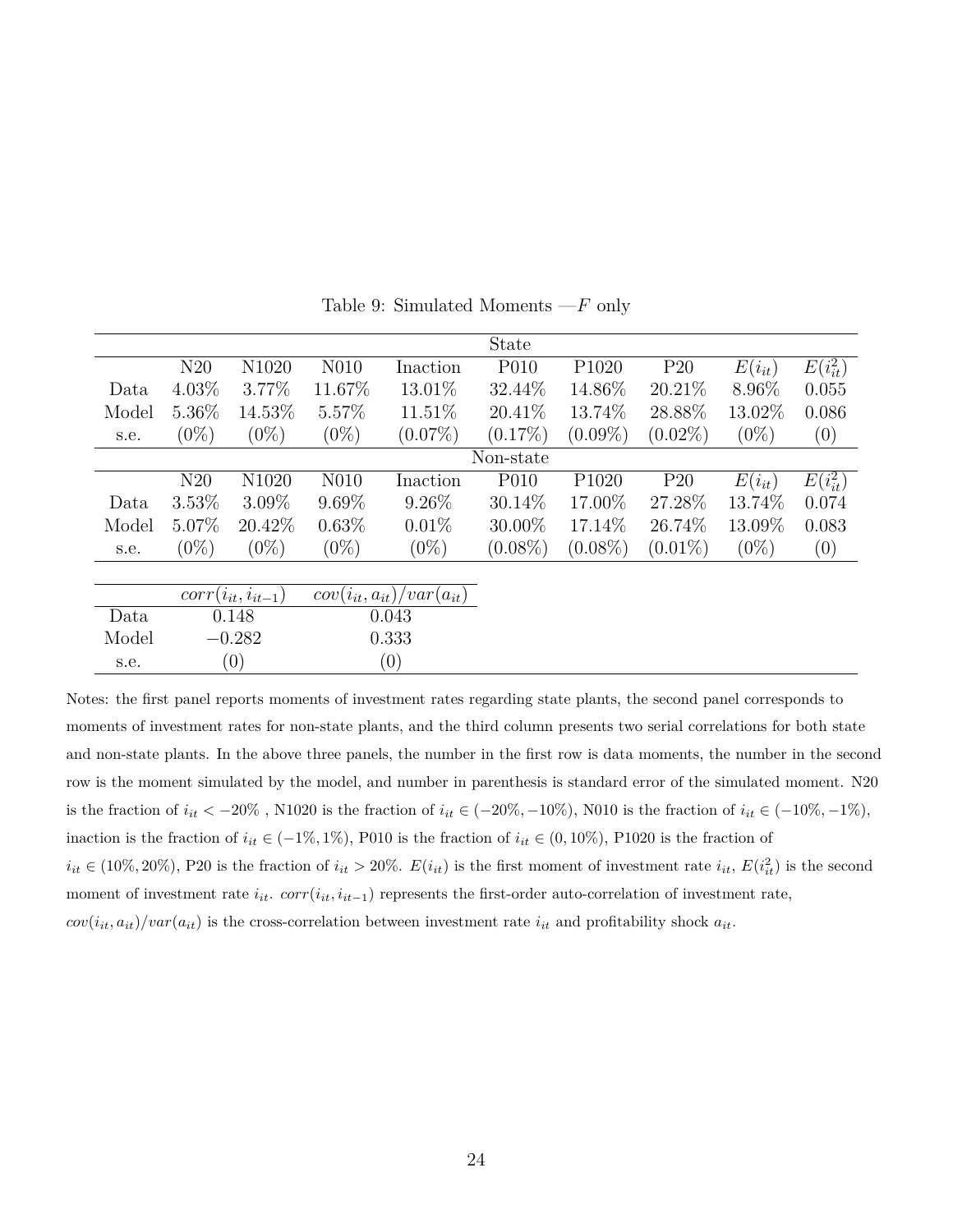<span id="page-25-0"></span>

|       |            |            |                   |            | <b>State</b>     |                   |           |             |               |
|-------|------------|------------|-------------------|------------|------------------|-------------------|-----------|-------------|---------------|
|       | N20        | N1020      | N <sub>0</sub> 10 | Inaction   | P010             | P <sub>1020</sub> | P20       | $E(i_{it})$ | $E(i_{it}^2)$ |
| Data  | 4.03%      | 3.77%      | 11.67%            | 13.01\%    | 32.44%           | 14.86%            | $20.21\%$ | 8.96\%      | 0.055         |
| Model | 5.36%      | 2.89%      | $10.41\%$         | 17.77\%    | 24.59%           | 12.69%            | 26.28%    | 11.41\%     | 0.054         |
| s.e.  | $(0.03\%)$ | $(0.02\%)$ | $(0.03\%)$        | $(0.11\%)$ | $(0.15\%)$       | $(0.10\%)$        | $(0\%)$   | $(0\%)$     | (0.0001)      |
|       |            |            |                   |            | Non-state        |                   |           |             |               |
|       | N20        | N1020      | N <sub>0</sub> 10 | Inaction   | P <sub>010</sub> | P1020             | P20       | $E(i_{it})$ | $E(i_{it}^2)$ |
| Data  | $3.53\%$   | $3.09\%$   | $9.69\%$          | $9.26\%$   | 30.14%           | 17.00%            | 27.28\%   | 13.74%      | 0.074         |
| Model | 2.94%      | 5.39%      | 4.90%             | 24.30%     | 24.48%           | 11.79%            | 26.20%    | 11.79%      | 0.050         |
| s.e.  | $(0\%)$    | $(0\%)$    | $(0\%)$           | $(0.02\%)$ | $(0.08\%)$       | $(0.07\%)$        | $(0\%)$   | $(0\%)$     | (0)           |
|       |            |            |                   |            |                  |                   |           |             |               |

Table 10: Simulated Moments —*P<sup>s</sup>* only

|       | $corr(i_{it}, i_{it-1})$ | $cov(i_{it}, a_{it})/var(a_{it})$ |
|-------|--------------------------|-----------------------------------|
| Data. | 0.148                    | 0.043                             |
| Model | $-0.140$                 | 0.272                             |
| s.e.  | (0.0001)                 | (0.0001)                          |

Notes: the first panel reports moments of investment rates regarding state plants, the second panel corresponds to moments of investment rates for non-state plants, and the third column presents two serial correlations for both state and non-state plants. In the above three panels, the number in the first row is data moments, the number in the second row is the moment simulated by the model, and number in parenthesis is standard error of the simulated moment. N20 is the fraction of  $i_{it} < -20\%$ , N1020 is the fraction of  $i_{it} \in (-20\%, -10\%)$ , N010 is the fraction of  $i_{it} \in (-10\%, -1\%)$ , inaction is the fraction of  $i_{it} \in (-1\%, 1\%)$ , P010 is the fraction of  $i_{it} \in (0, 10\%)$ , P1020 is the fraction of  $i_{it} \in (10\%, 20\%)$ , P20 is the fraction of  $i_{it} > 20\%$ .  $E(i_{it})$  is the first moment of investment rate  $i_{it}$ ,  $E(i_{it}^2)$  is the second moment of investment rate  $i_{it}$ .  $corr(i_{it}, i_{it-1})$  represents the first-order auto-correlation of investment rate,  $cov(i_{it}, a_{it})/var(a_{it})$  is the cross-correlation between investment rate  $i_{it}$  and profitability shock  $a_{it}$ .

Table 11: Adjustment Costs Paid as a Fraction of Revenue

|                               | $\gamma$ only | $F$ only                    | $P_s$ only |
|-------------------------------|---------------|-----------------------------|------------|
| State Plants                  |               | $0.228e - 02$ $9.901e - 07$ | 0.206      |
| Non-state Plants $0.206e-0.2$ |               |                             | 0.216      |

<span id="page-25-1"></span>Notes: this table reports the average adjustment cost paid and type of plant as a fraction of revenue, in three models, quadratic cost  $\gamma$  only, fixed cost *F* only and irreversibility  $P_s$  only, respectively.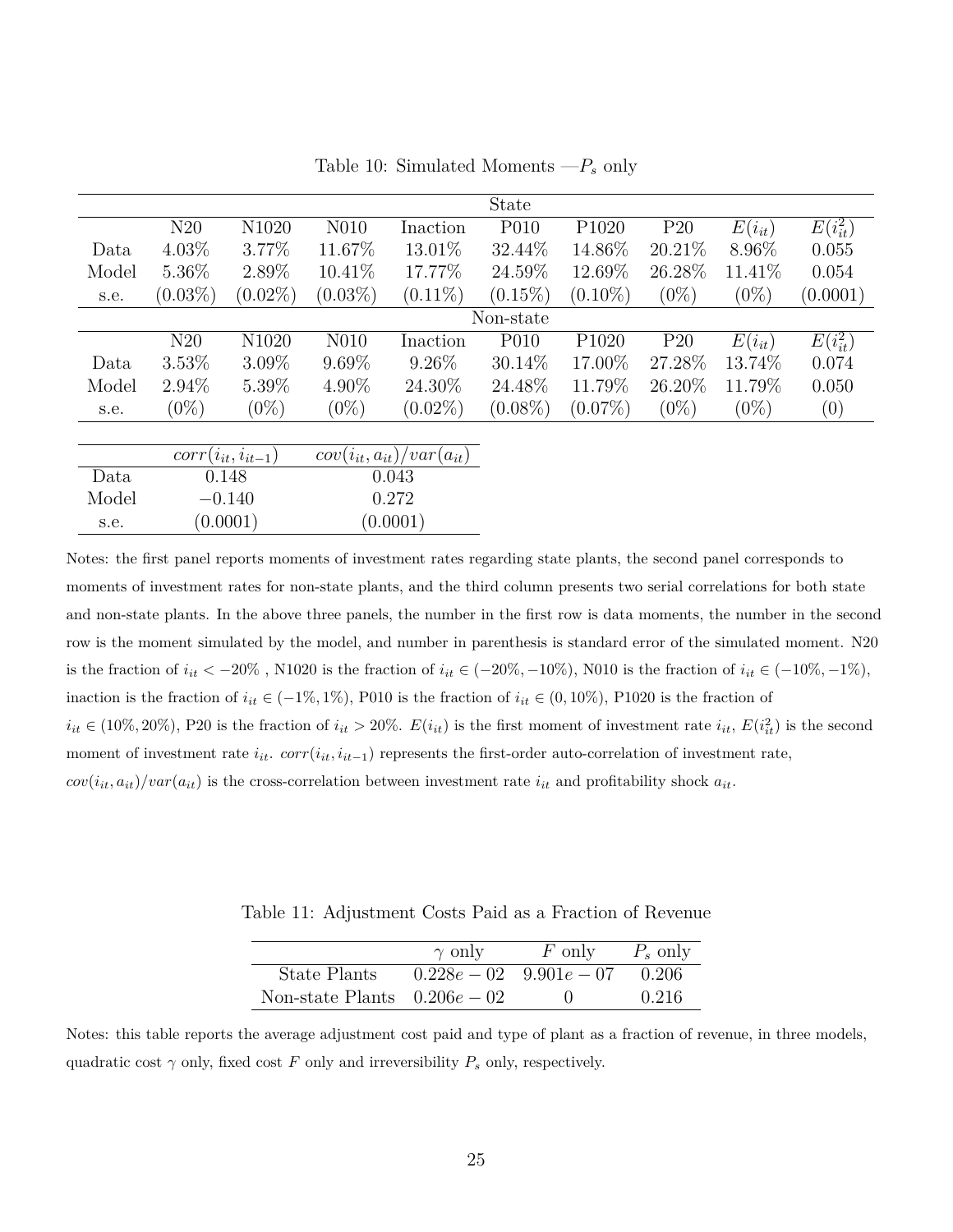<span id="page-26-0"></span>

| Input       | All State | State & Non-state All Non-state                            |       |
|-------------|-----------|------------------------------------------------------------|-------|
| $\gamma^s$  | 0.108     | 0.108                                                      |       |
| $\gamma^n$  |           | 0.082                                                      | 0.082 |
| S           | $S=1$     | $S = \left(\begin{array}{c} 1 \\ 0 \end{array}\right)$     | $S=0$ |
| $\pi(S' S)$ |           | $\begin{array}{cc} 0.57 & 0.43 \\ 0.15 & 0.85 \end{array}$ |       |

Table 12: Inputs in 3 economies —  $\gamma$  only

Notes: this table shows the different inputs of the DSGE model described by Equation (6.1)-(6.2). The first column labeled "All State" shows the inputs corresponding to the case that all plants are state plants, the second column labeled "State & Non-state" corresponds to the case of mixture of state and non-state plants, which is consistent with the data, and the third column labeled "All Non-state" corresponds to the case that all plants are private ones. The values of quadratic cost $\gamma^s$  and  $\gamma^n$  are estimated in Section 4.

|                               | All State | All Non-state |
|-------------------------------|-----------|---------------|
| $E(Yt)/Y_{S\&N}-1$            | $-0.07%$  | $0.04\%$      |
| $Var(Yt)/\sigma_Y^2-1$        | $-0.25%$  | 0.11%         |
| $E(Ct)/\overline{C}_{S\&N}-1$ | $-0.16\%$ | $0.08\%$      |
| $Var(Ct)/\sigma_C^2-1$        | $-0.40\%$ | 0.15%         |
| $E(Kt)/\overline{K}_{S\&N}-1$ | $-0.22\%$ | 0.13%         |
| $Var(Kt)/\sigma_K^2-1$        | $-1.02%$  | $0.36\%$      |
| $\overline{E(It)/I}_{S\&N}-1$ | $-0.22\%$ | $0.08\%$      |
| $Var(It)/\sigma_I^2-1$        | $-1.53%$  | 0.57%         |

<span id="page-26-1"></span>Table 13: Comparison of stationary equilibrium in 3 economies—  $\gamma$  only

Notes: this table compares the stationary equilibrium to the baseline economy: a mixture of state and private plants. The first column labeled "All State" reports the comparison between the case that all plants are state to the baseline economy. The second column labeled "All Non-state" reports the comparison between the case that all plants are private to the baseline economy. In both columns, I compare average and variation of aggregate output *Y* , aggregate consumption *C*, aggregate capital stock *K* and aggregate investment *I*.  $E(\cdot)$  corresponds to the average of a variable, *V ar*(·) corresponds to the variation of a variable, subscript *S*&*N* means the variables in the baseline economy.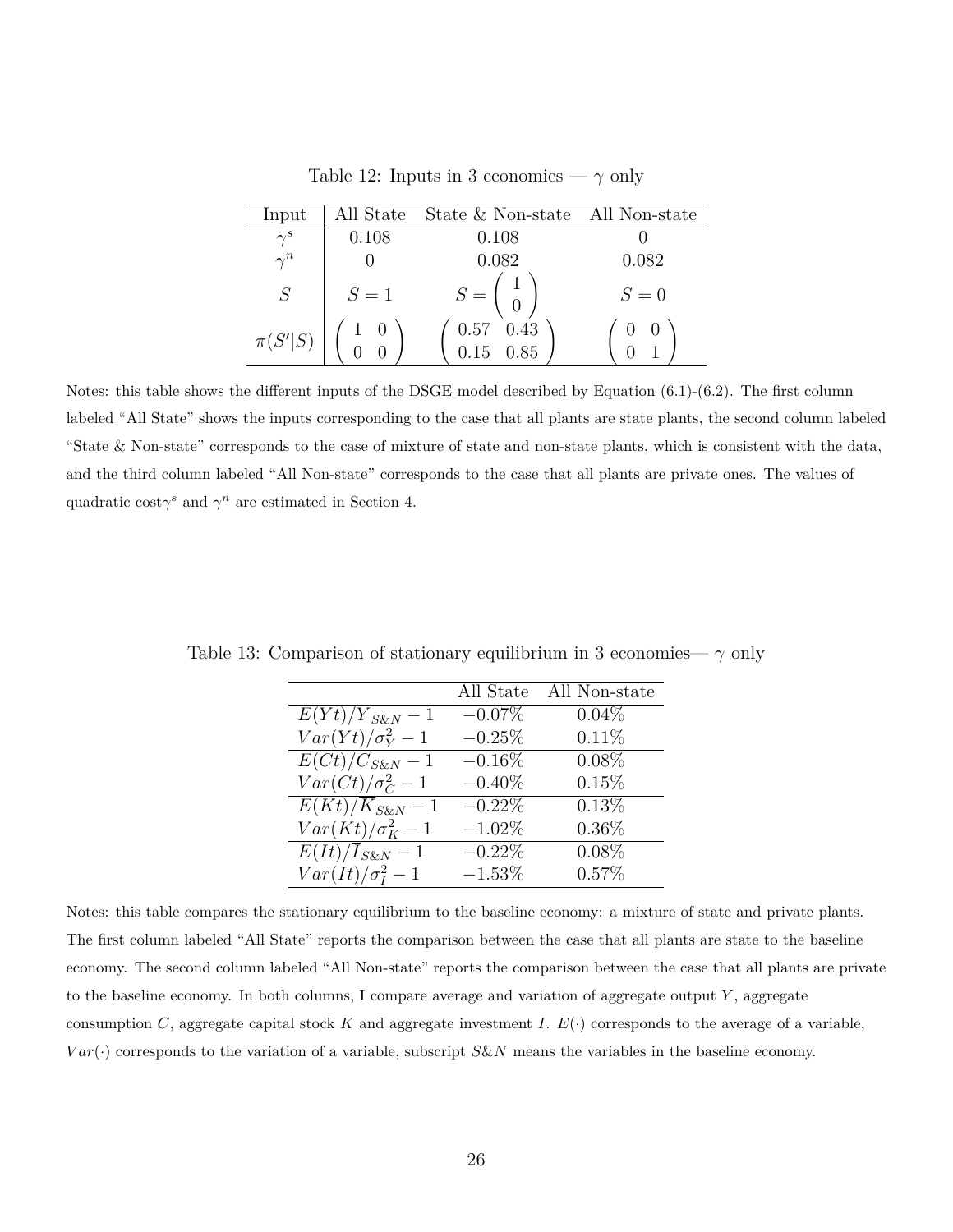Table 14: Inputs in 3 economies —  $F$  only

<span id="page-27-0"></span>

| Input       | All State                                    | State & Non-state All Non-state                                    |       |
|-------------|----------------------------------------------|--------------------------------------------------------------------|-------|
| $F^s$       | 0.000375                                     | 0.000375                                                           |       |
| $F^n$       |                                              |                                                                    |       |
| S           | $S=1$                                        | $S = \left(\begin{array}{c} 1 \\ 0 \end{array}\right)$             | $S=0$ |
| $\pi(S' S)$ | $\begin{matrix} 1 & 0 \\ 0 & 0 \end{matrix}$ | $\begin{array}{cc} 0.57 & 0.43 \\ 0.15 & 0.85 \end{array}$<br>0.15 |       |

Notes: this table shows the different inputs of the DSGE model described by Equation (6.3)-(6.5). The first column labeled "All State" shows the inputs corresponding to the case that all plants are state plants, the second column labeled "State & Non-state" corresponds to the case of mixture of state and non-state plants, which is consistent with the data, and the third column labeled "All Non-state" corresponds to the case that all plants are private ones. The values of fixed  $\cos t$   $F^s$  and  $F^n$  are estimated in Section 4.

|                                          | All State | All Non-state |
|------------------------------------------|-----------|---------------|
| $E(Yt)/\overline{Y}_{S\&N}-1$            | $-0.06%$  | $0.32\%$      |
| $Var(Yt)/\sigma_Y^2-1$                   | $-0.12%$  | $0.63\%$      |
| $\overline{E(Ct)}/\overline{C}_{S\&N}-1$ | $-0.10\%$ | 0.12%         |
| $Var(Ct)/\sigma_C^2-1$                   | $-0.04%$  | $-0.24\%$     |
| $\overline{E}(Kt)/\overline{K}_{S\&N}-1$ | $-0.21%$  | 1.13%         |
| $Var(Kt)/\sigma_K^2-1$                   | $-0.49%$  | 2.10%         |
| $E(It)/\overline{I}_{S\&N}-1$            | $-0.21\%$ | 1.14%         |
| $Var(It)/\sigma_I^2-1$                   | $-0.15%$  | 1.20%         |

<span id="page-27-1"></span>Table 15: Comparison of stationary equilibrium in 3 economies— *F* only

Notes: this table compares the stationary equilibrium to the baseline economy: a mixture of state and private plants. The first column labeled "All State" reports the comparison between the case that all plants are state to the baseline economy. The second column labeled "All Non-state" reports the comparison between the case that all plants are non-state to the baseline economy. In both columns, I compare average and variation of aggregate output *Y* , aggregate consumption *C*, aggregate capital stock *K* and aggregate investment *I*.  $E(\cdot)$  corresponds to the average of a variable,  $Var(\cdot)$  corresponds to the variation of a variable, subscript *S&N* means the variables in the baseline economy.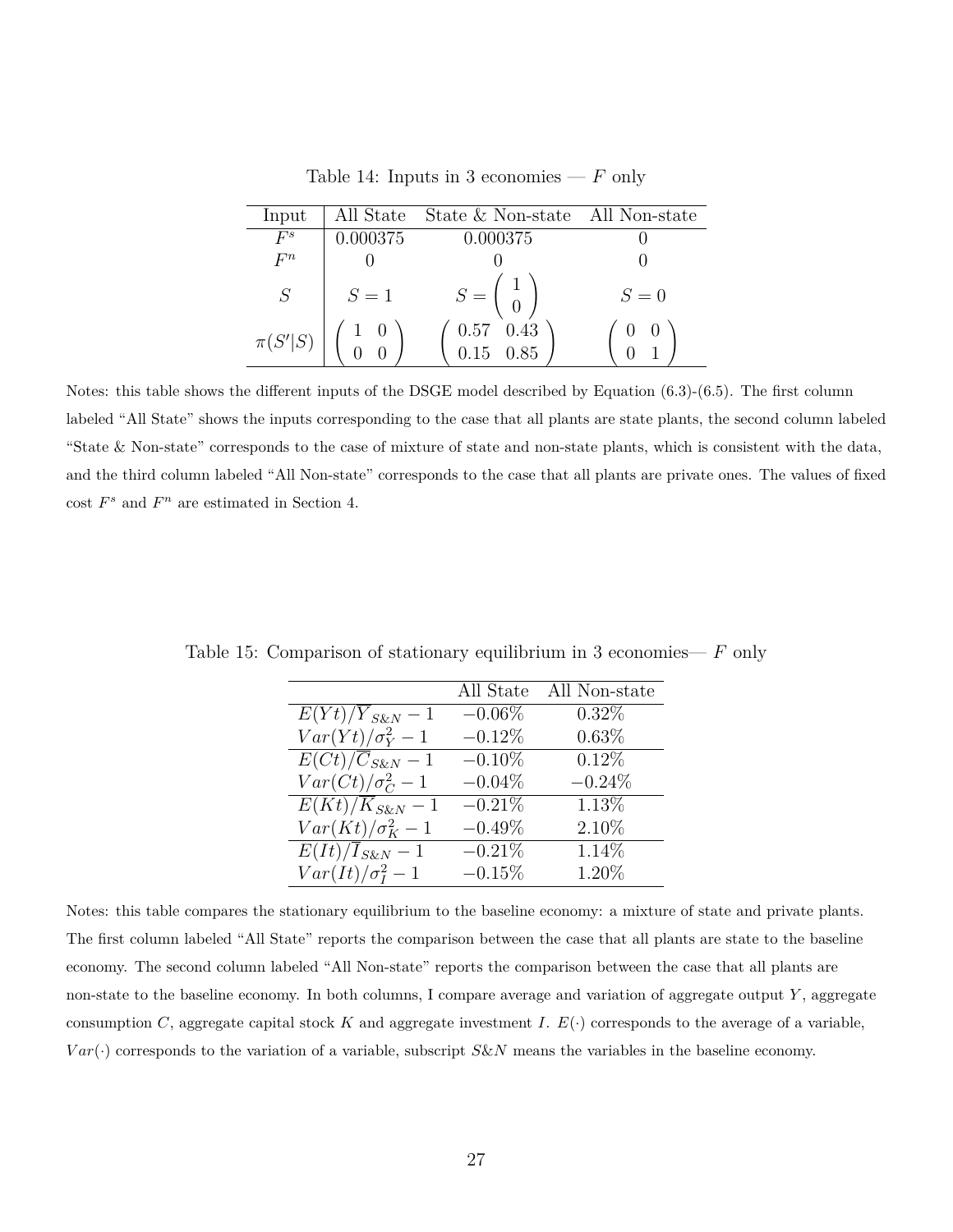# <span id="page-28-0"></span>**8 Figures**



Figure 1: Gross Capital Formation to GDP Ratio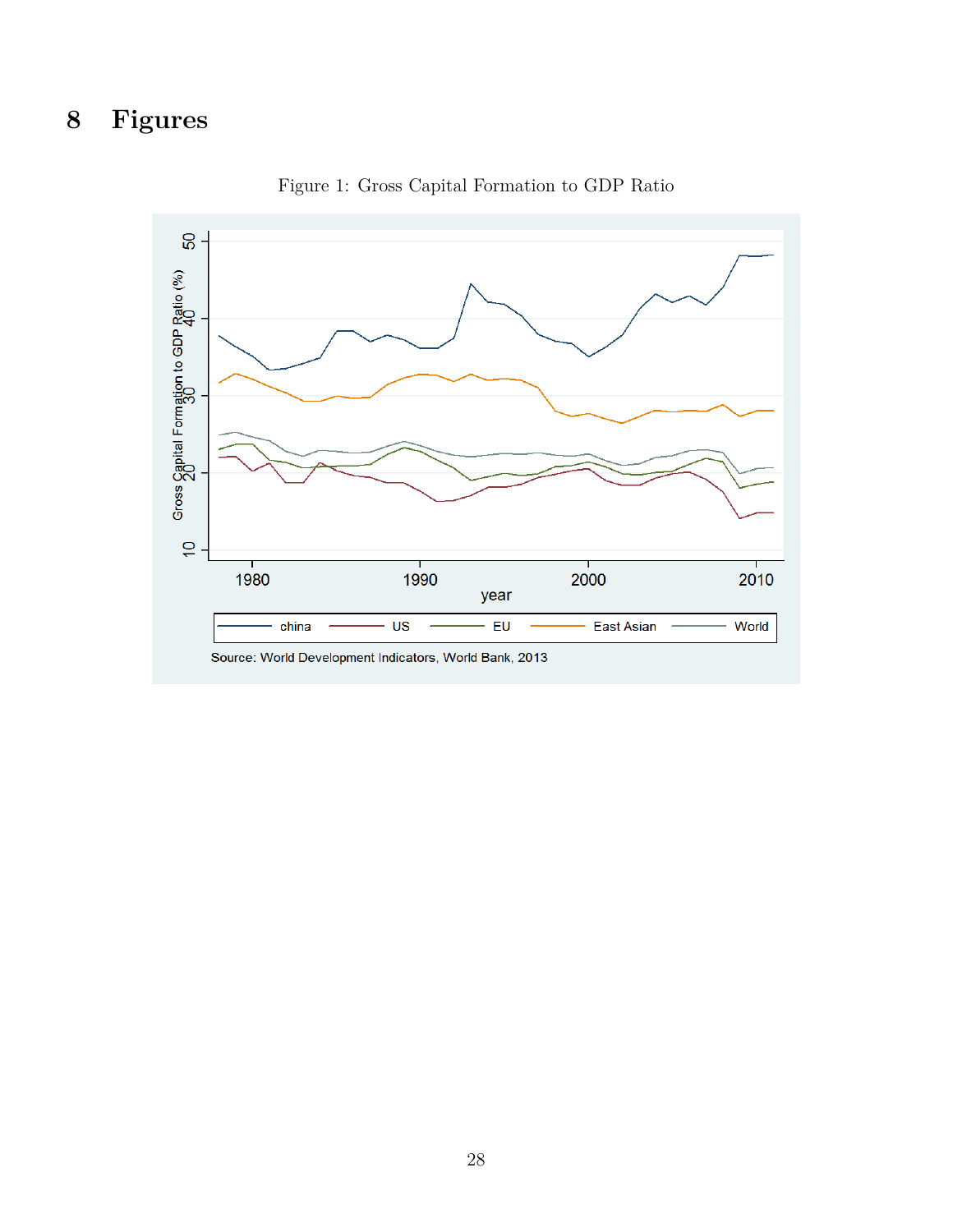<span id="page-29-0"></span>

Figure 2: Distribution of Investment Rates

Notes: the left panel is the distribution of investment rate for non-state plants, and the right panel is the distribution of investment rate for state plants, from the balanced panel of Above Scale Enterprises Data set, 1998 - 2007. The blue curve in each panel is a density function of a normal distribution.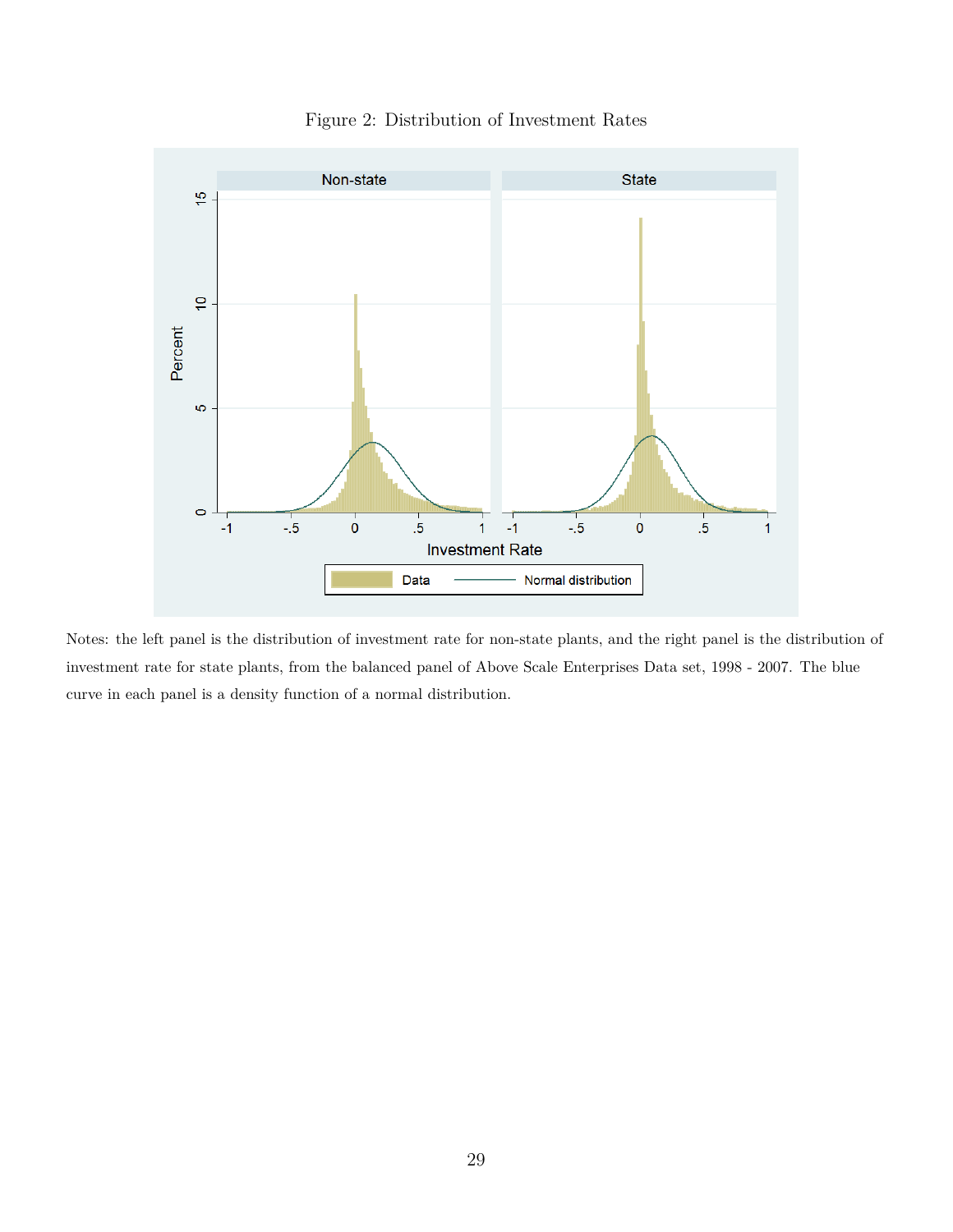Figure 3: State to Private: Investment Rate

<span id="page-30-0"></span>

<span id="page-30-1"></span>Notes: the vertical axis is investment rate, horizontal axis represent time. Positive number on horizontal axis means number of periods after the state plant switching to non-state plant, and negative numbers represents number of periods before the state plant switching to non-state plants. Green squares represents the average investment rate, and two blue lines are 95% confidence interval of average investment rate.



Figure 4: Private to State: Investment Rate

Notes: the vertical axis is investment rate, horizontal axis represent time. Positive number on horizontal axis means number of periods after the non-state plants switching to state plants, and negative numbers represents number of periods before the non-state plants switching to state plants. Green squares represents the average investment rate, and two blue lines are 95% confidence interval of average investment rate.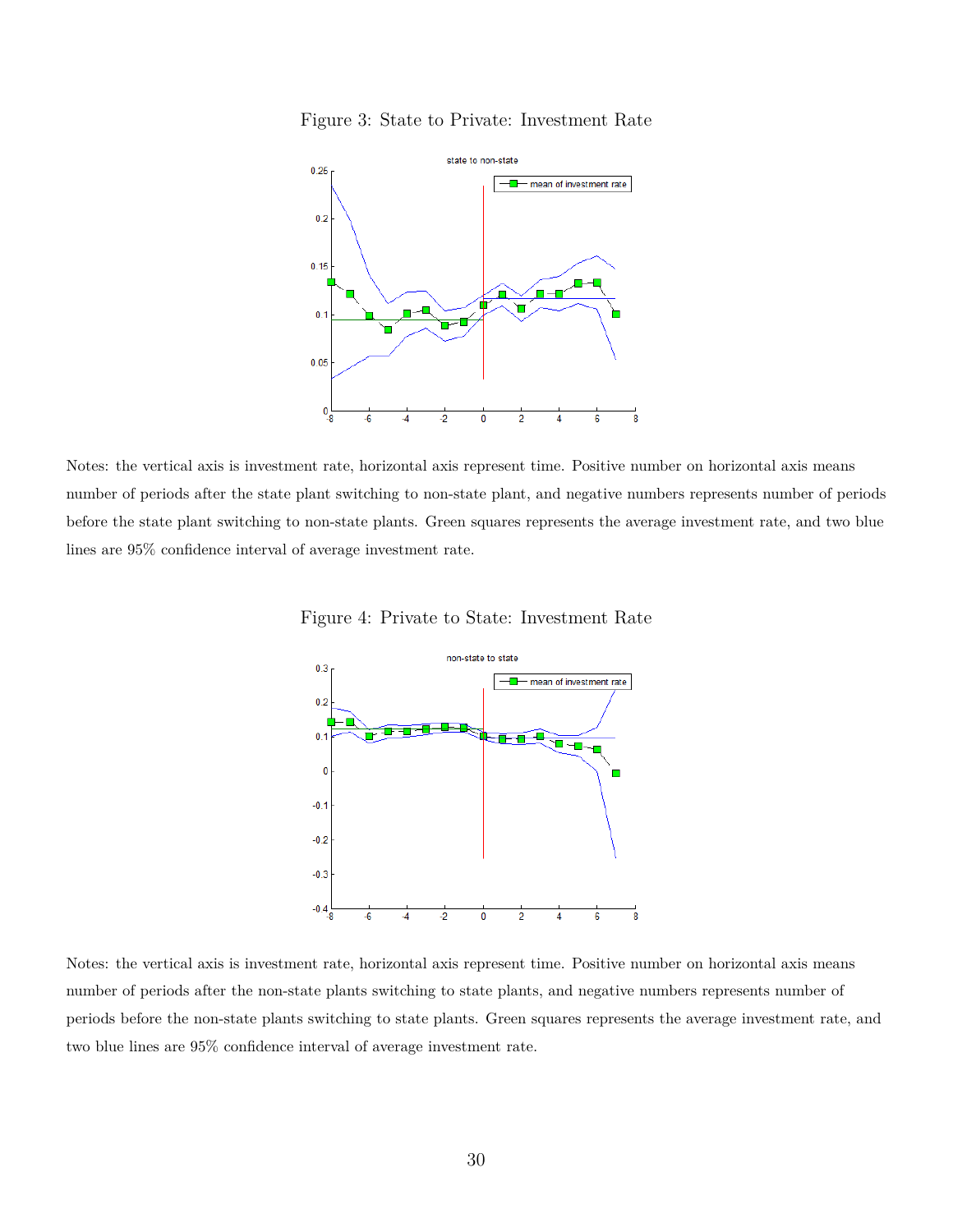### Figure 5: Comparison—*γ* only

<span id="page-31-0"></span>

Notes: in both figures, the vertical axis is investment rate, horizontal axis represent time. Positive number on horizontal axis means number of periods after the state plants switching to non-state plants, and negative numbers represents number of periods before the state plants switching to non-state plants. Green squares represents the average investment rate, and two blue lines are 95% confidence interval of average investment rate. Figure (a) shows the switching pattern from data, figure (b) shows the switching pattern from the model with quadratic cost  $\gamma$  only.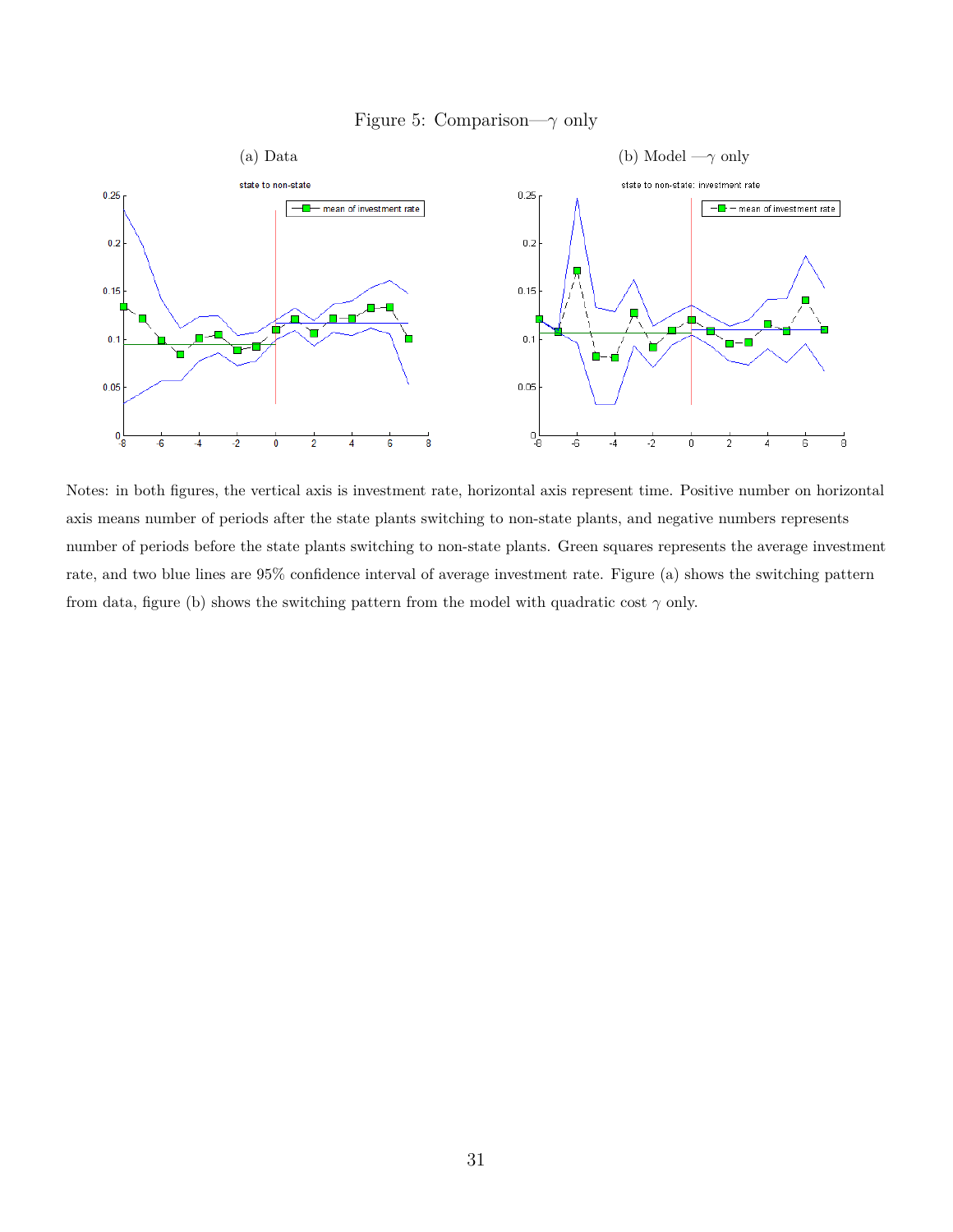### Figure 6: Comparison—*γ* only

<span id="page-32-0"></span>

Notes: in both figures, the vertical axis is investment rate, horizontal axis represent time. Positive number on horizontal axis means number of periods after the non-state plants switching to state plants, and negative numbers represents number of periods before the non-state plants switching to state plants. Green squares represents the average investment rate, and two blue lines are 95% confidence interval of average investment rate. Figure (a) shows the switching pattern from data, figure (b) shows the switching pattern from the model with quadratic cost  $\gamma$  only.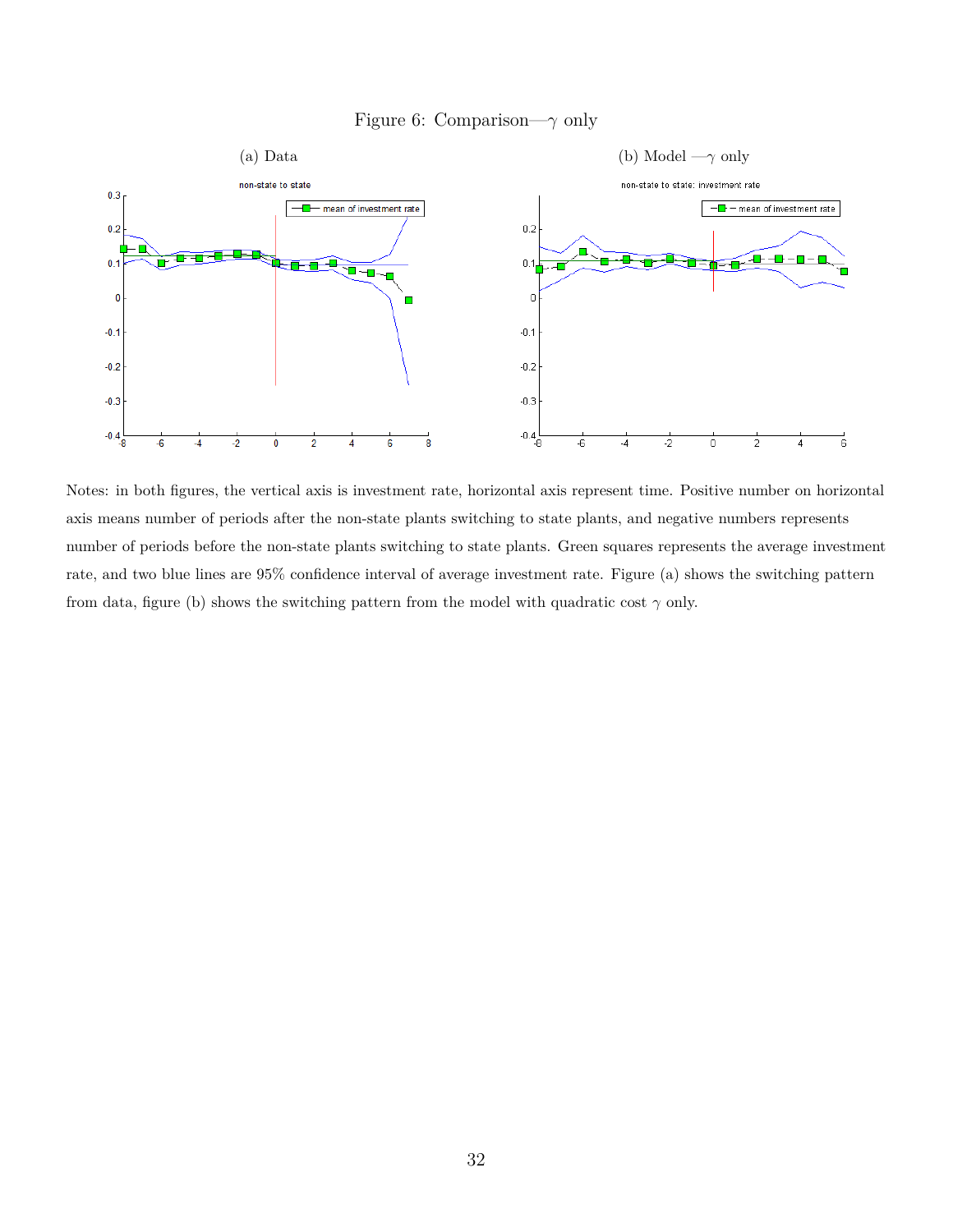### Figure 7: Comparison—*F* only

<span id="page-33-0"></span>

Notes: in both figures, the vertical axis is investment rate, horizontal axis represent time. Positive number on horizontal axis means number of periods after the state plants switching to non-state plants, and negative numbers represents number of periods before the state plants switching to non-state plants. Green squares represents the average investment rate, and two blue lines are 95% confidence interval of average investment rate. Figure (a) shows the switching pattern from data, figure (b) shows the switching pattern from the model with fixed cost *F* only.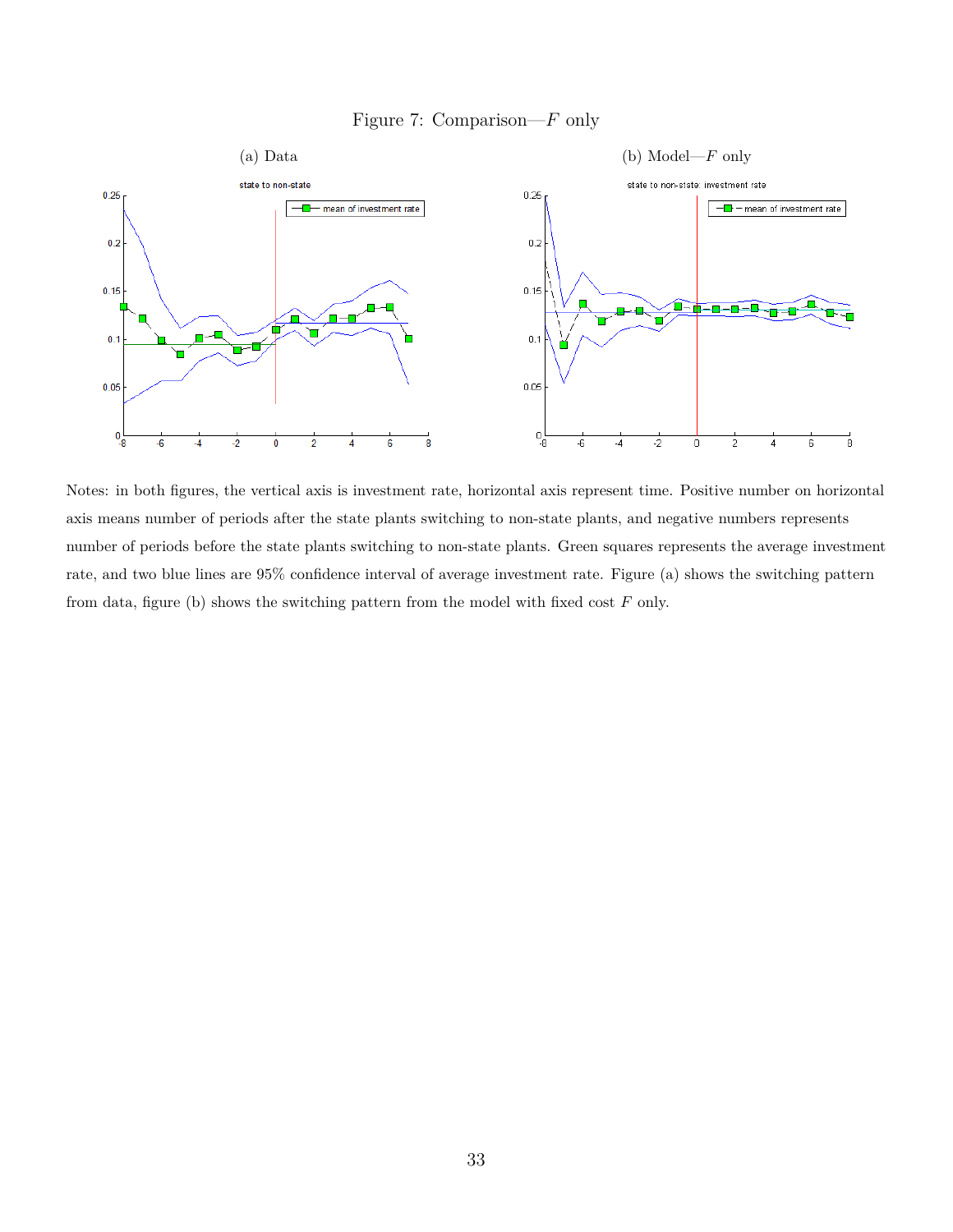### Figure 8: Comparison—*F* only

<span id="page-34-0"></span>

Notes: in both figures, the vertical axis is investment rate, horizontal axis represent time. Positive number on horizontal axis means number of periods after the non-state plants switching to state plants, and negative numbers represents number of periods before the non-state plants switching to state plants. Green squares represents the average investment rate, and two blue lines are 95% confidence interval of average investment rate. Figure (a) shows the switching pattern from data, figure (b) shows the switching pattern from the model with fixed cost *F* only.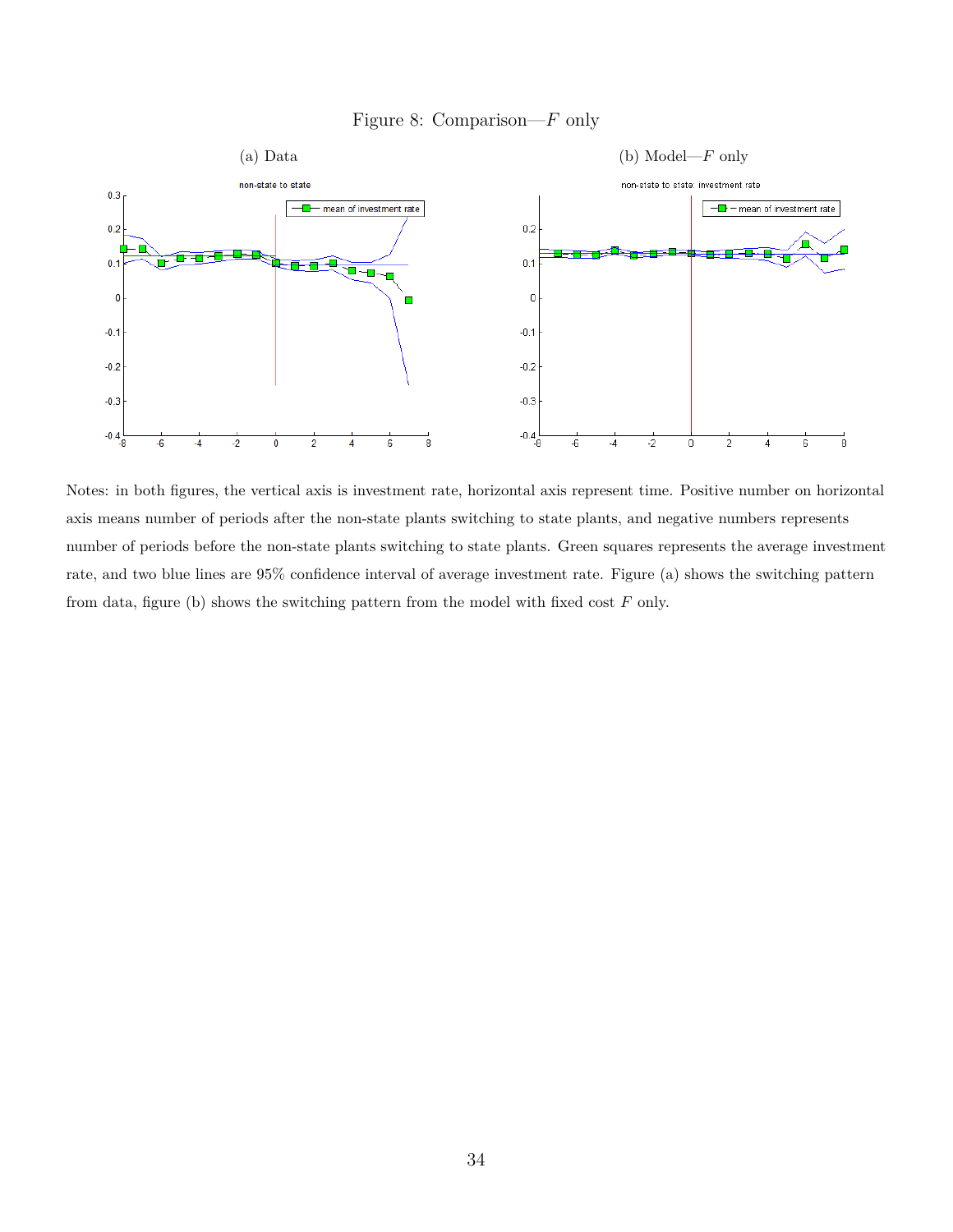### Figure 9: Comparison—*P<sup>s</sup>* only

<span id="page-35-0"></span>

Notes: in both figures, the vertical axis is investment rate, horizontal axis represent time. Positive number on horizontal axis means number of periods after the state plants switching to non-state plants, and negative numbers represents number of periods before the state plants switching to non-state plants. Green squares represents the average investment rate, and two blue lines are 95% confidence interval of average investment rate. Figure (a) shows the switching pattern from data, figure (b) shows the switching pattern from the model with irreversibility *P<sup>s</sup>* only.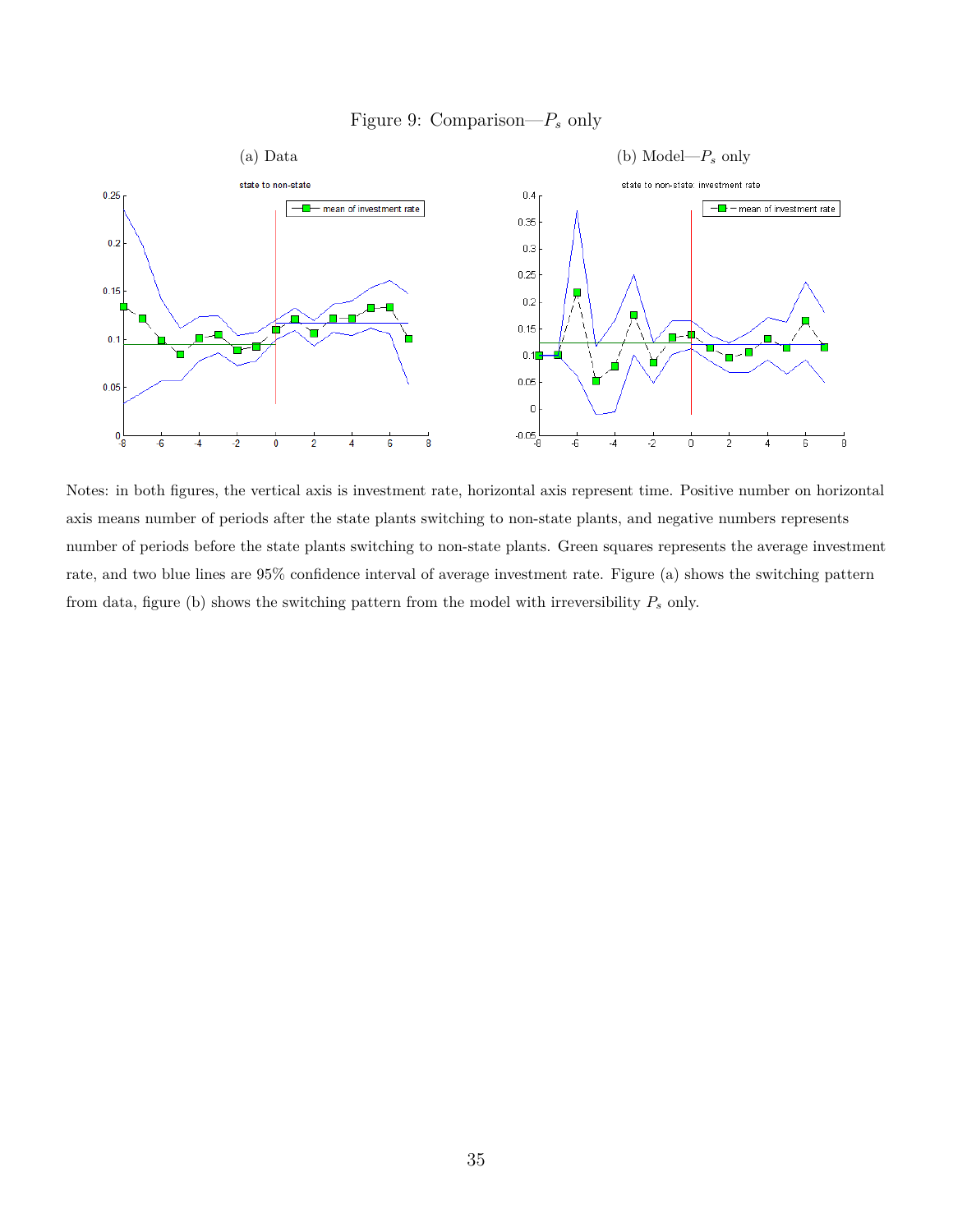### Figure 10: Comparison—*P<sup>s</sup>* only

<span id="page-36-0"></span>

Notes: in both figures, the vertical axis is investment rate, horizontal axis represent time. Positive number on horizontal axis means number of periods after the non-state plants switching to state plants, and negative numbers represents number of periods before the non-state plants switching to state plants. Green squares represents the average investment rate, and two blue lines are 95% confidence interval of average investment rate. Figure (a) shows the switching pattern from data, figure (b) shows the switching pattern from the model with irreversibility *P<sup>s</sup>* only.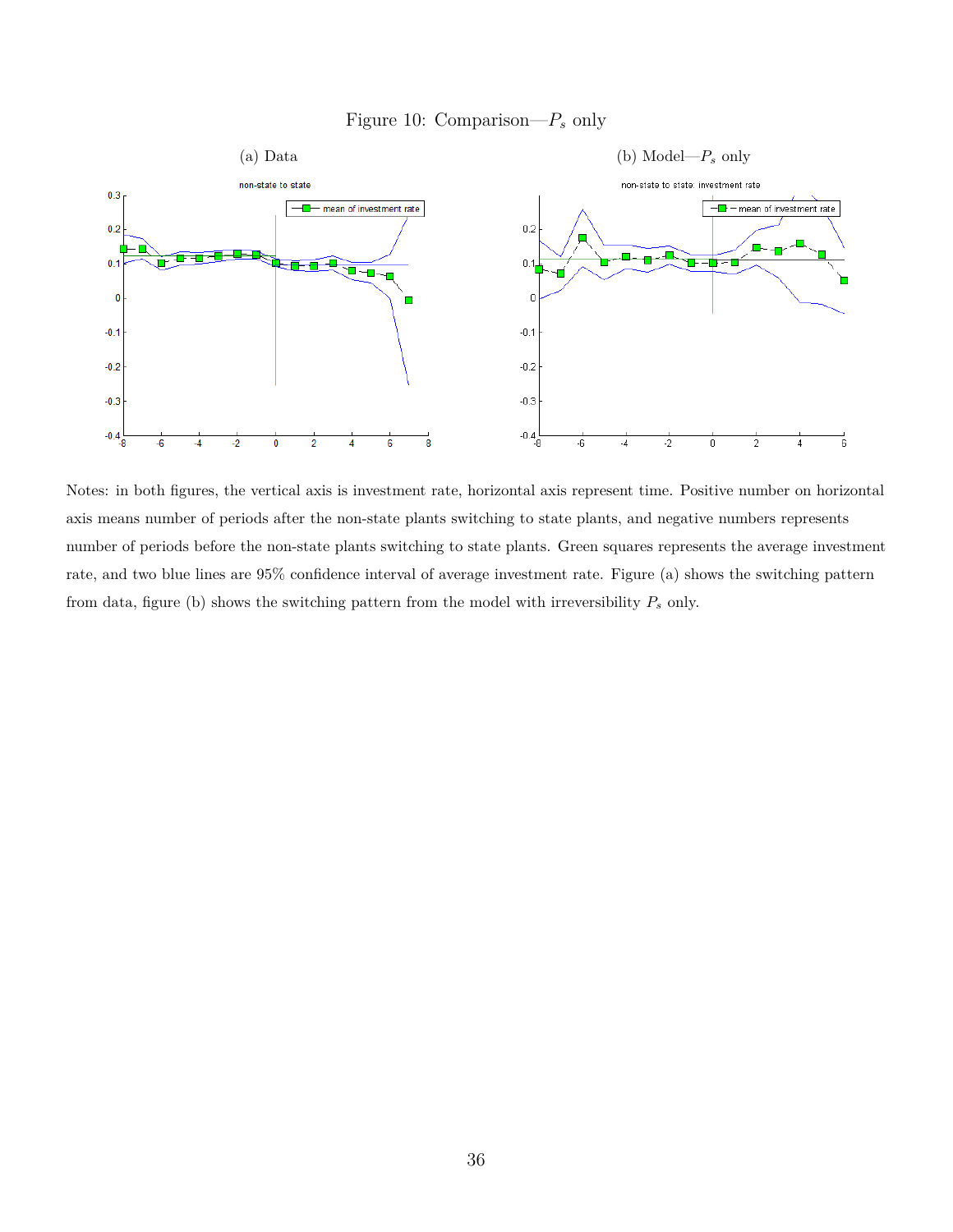# **Appendix**

# **A: Data and variables**

In the Above Scale data set, there are 4 variables relevant to fixed assets, they are: original value of fixed assets (OVFA), current depreciation (CURDEP), cumulative depreciation (CUMDEP), and net value of fixed assets (NVFA). Given the above available variables, I construct the investment at plant level using perpetual inventory method. Assume the evolution of capital stock follows

$$
K_{t+1} = (1 - \delta)K_t + I_t \tag{1}
$$

Backwards substitution gives

$$
I_t = NVR_{t+1} - NVR_{t} + CUMDEPR_{t+1} - CUMDEPR_t
$$
\n
$$
(.2)
$$

In principle, the difference of cumulative depreciation in two consecutive years should be equal to the current depreciation, and it is supposed to be greater than zero, i.e.,  $CUMDER_{t+1} - CUMDER_t =$ *CurrentDepreciation*<sub>t+1</sub> > 0. However, in the Above Scale data set, there are about 15% observations have negative  $CUMDEPR_{t+1} - CUMDEPR_t$ . This might be due to the fact that firms adjust their cumulative depreciation, when they dispose or retire certain capital goods, or merge and/or acquire assets from other firms. Compared with current depreciation, the variable cumulative depreciation may involve more measure errors or mus-reporting issues. Since all observations have positive current depreciation, I construct investment variable by:  $I_t = N_VFA_{t+1} - N_VFA_t + CURDEPR_{t+1}$ .

After the calculation of investment at plant level, I use equation (19) to calculate plant depreciation rate *δ*. In the sample, the average of depreciation rate is 10*.*69%, standard error is 0*.*02%. Therefore, I set depreciation rate at 10% through whole analysis. Previous papers on growth accounting in China, like Woo (1998), Yong (2000) and Wang & Yao (2001), etc used depreciation rate ranging from5% - 6%. The reasons are: those growth literature use data before year 2000, my sample is from 1998 to 2007; those authors used aggregate data to back out capital stock and depreciation rate, I use plant-level data to calculate the depreciation rate directly. 10% annual depreciation rate is a reasonable value of most calibration exercise, see Song etc (2008).

# **B: Estimation of profitability shock**

This section discusses the measurement of key variables and estimation of the static reduced-form profit function in Section 4.2.

Assume that a plant uses two inputs, *K* capital and *L* labor to produce a single final good *Y* . The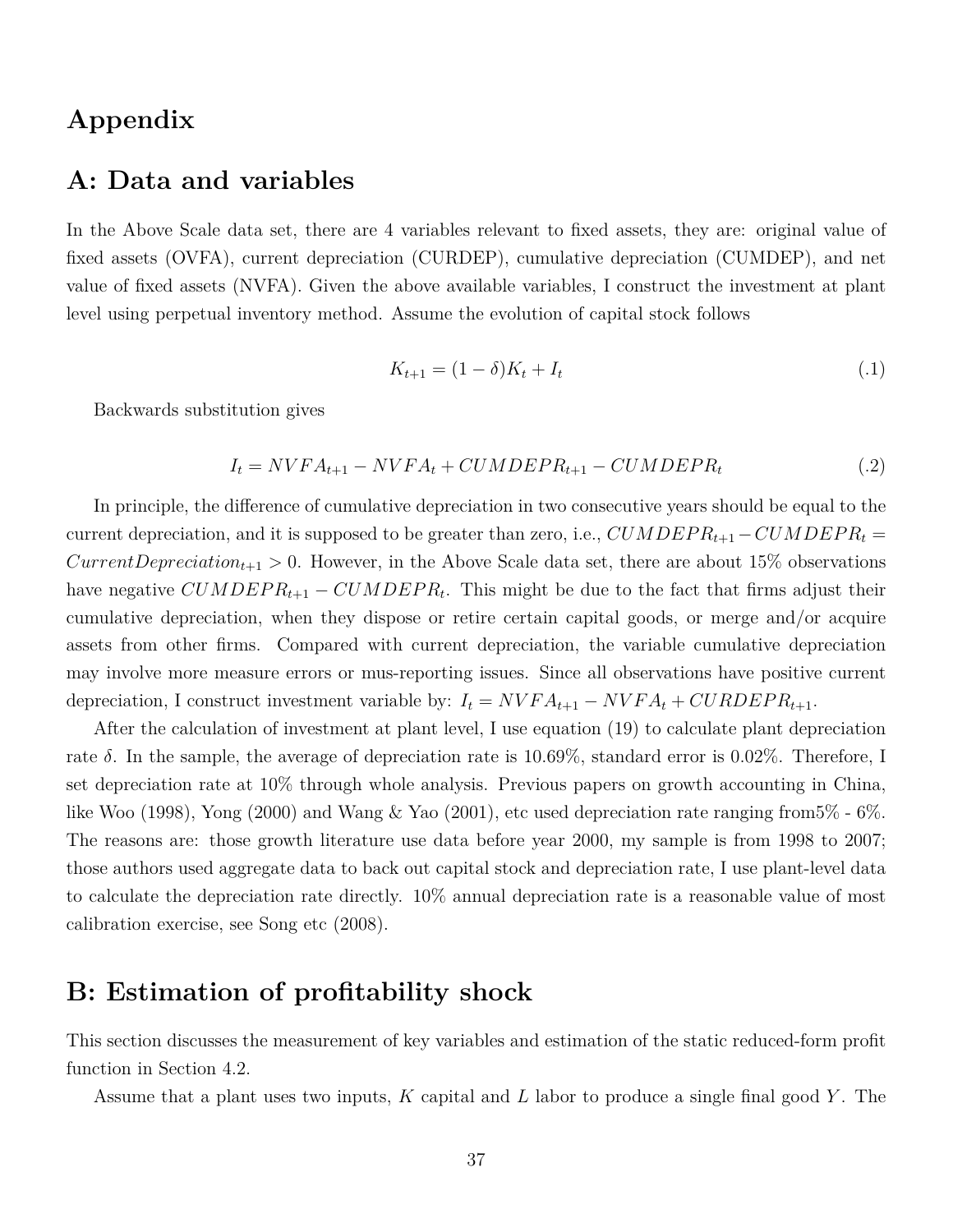production function is Cobb-Douglas form:  $Y = \hat{A}K^{\alpha}L^{\psi}$ , where  $\hat{A}$  represents productivity shock,  $\alpha$  and  $\psi$  are share of capital *K* and labor *L* respectively. The market structure of final good *Y* monopolistic competition, and the demand function facing by a plant is  $P = Y^{-\eta}$ , where  $\eta$  is the inverse of demand elasticity. Given its current capital stock  $K$ , a plant chooses the amount of labor  $L$  to maximize its profit. Let wage be *w*. Hence, the statici profit-maximization problem can be described as:

$$
\max_{L} \pi = PY - wL = (\hat{A}K^{\alpha}L^{\psi})^{1-\eta} - wL \tag{.3}
$$

The optimal choice of labor L is:  $L^* = \left(\frac{w}{\psi(1-\eta)}\right)^{\frac{1}{\psi(1-\eta)-1}} \hat{A}^{\frac{\eta-1}{\psi(1-\eta)-1}} K^{\frac{\alpha(\eta-1)}{\psi(1-\eta)-1}}$ . Plug the optimal choice of labor  $L^*$  back the profit function, I get the reduced-form profit  $\pi = AK^\theta$ , where  $\theta = \frac{\alpha(\eta-1)}{\phi(1-\eta)}$  $\frac{\alpha(\eta-1)}{\psi(1-\eta)-1}$ , and  $A = (2 - \psi(1 - \eta)) * (\frac{w}{\psi(1 - \eta)})$  $\frac{w}{\psi(1-\eta)-1}$   $\psi^{(n-1)}(1-\eta)-1}$  \*  $\widehat{A}^{\frac{n-1}{\psi(1-\eta)-1}}$ . The profitability shock *A* incoporates the shock to productivity  $\hat{A}$ , the shock to demand  $\eta$ , and variation in factor prices of variable inputs, in this case, wage *w*.

In the estimation of the reduced-form profit function, revenue *P* ∗ *Y* is approximated by the variable "GVIO" (Gross Value of Industrial Output). *w* ∗ *L* corresponds to the sum of variable "Total Wage Payable" and variable "Total Welfare Payment". Hence profit is construed by GVIO-(Total Wage Payable+Total Welfare Payment), then it is deflated by annual output price at provincial level.

Suppose  $a_{it} = ln(A_{it})$  that has the following structure:

$$
a_{it} = b_t + \epsilon_{it} + \alpha_i
$$

where  $b_t$  is a common shock faced by all the plants at year  $t$ , and  $\epsilon_{it}$  is a plant-level idiosyncratic shock,  $\alpha_i$  is plant's unobservable individual fixed effect. Assume  $\epsilon_{it}$  follows an AR(1) process:  $\epsilon_{it} = \rho_{\epsilon} \epsilon_{it-1} + \eta_{it}$ , where $\eta_{it} \sim \text{iid}(0, \sigma_{\eta}^2)$ . Taking logs of both sides of (18), we have:

$$
\pi_{it} = b_t + \epsilon_{it} + \alpha_i + \theta k_{it} \tag{.4}
$$

First, to get rid of the individual fixed effect, I use de-mean method:

$$
\frac{\sum_{t} \pi_{it}}{T} = \frac{\sum_{t} b_{t}}{T} + \frac{\sum_{t} \epsilon_{it}}{T} + \alpha_{i} + \theta \frac{\sum_{t} k_{it}}{T}
$$
\n(.5)

$$
\pi_{it} - \frac{\sum_{t} \pi_{it}}{T} = (b_t - \frac{\sum_{t} b_t}{T}) + (\epsilon_{it} - \frac{\sum_{t} \epsilon_{it}}{T}) + \theta(k_{it} - \frac{\sum_{t} k_{it}}{T}) \tag{6}
$$

Let's assume  $\mu_b = \frac{\sum_t b_t}{T}$  $\frac{\sum_{t} b_t}{T}, \frac{\sum_{t} \epsilon_{it}}{T} = 0 \text{ (if } \frac{\sum_{t} \epsilon_{it}}{T}$ *T* is not equal to zero, it can be incorporated into constant term in the final estimation equation). Let  $\frac{\sum_t \pi_{it}}{T} = \frac{\sum_t k_{it}}{T} = \overline{k_i}$ . Quasi-differencing (4) yields: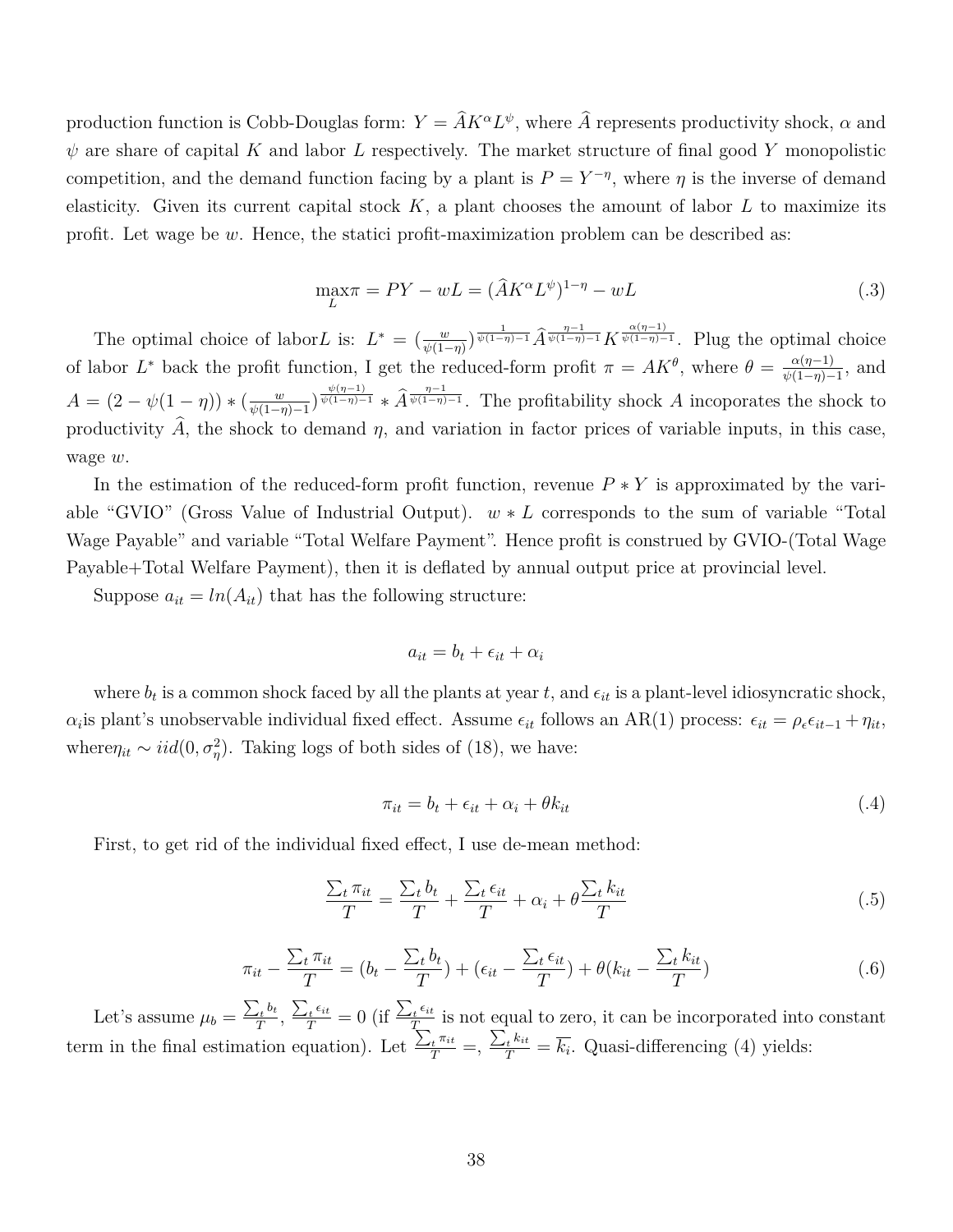$$
\pi_{it} - \overline{\pi_i} = \rho_{\epsilon}(\pi_{it-1} - \overline{\pi_i}) + \theta(k_{it} - \overline{k_i}) - \rho_{\epsilon}\theta(k_{it-1} - \overline{k_i}) + (b_t - \rho_{\epsilon}b_{t-1}) + (\rho_{\epsilon}\mu_b - \mu_b) + \eta_{it} \tag{7}
$$

where  $\overline{\pi_i} = \frac{\sum_t \pi_{it}}{T_i}$  $\frac{t^{\pi_{it}}}{T}, \overline{k_i} = \frac{\sum_t k_{it}}{T}$  $\frac{t^{k} - t}{T}$ ,  $b_t$  is year dummy.

I estimate this equation (22 via non-linear least squares method, using a complete set of year dummies  $b_t$  to capture the aggregate shock. From the plant-level data, the estimation results are in Table 17.

 $R<sup>2</sup> = 0.365$ . The non-linear least square estimation results are robust, regardless of the initial values that are chosen. Having estimated  $\theta$ , I recover  $a_{it}$  from the reduced form profit function (4) and decompose it into aggregate and idiosyncratic components. This latter step amounts to measuring the aggregate shock  $b_t$  as the mean of  $a_{it}$  in each year and the idiosyncratic shock  $\epsilon_{it}$  as the deviation of  $a_{it}$ from the year-specific mean. Using this decomposition,  $b_t$  is approximated by an  $AR(1)$  process:

$$
b_t - 6.29 = 0.98(b_{t-1} - 6.29) + v_t, \ v_t \sim iid(0, 0.02^2)
$$
\n
$$
(0.8)
$$

<span id="page-39-0"></span>To sum up, in what follows, I use the following key estimates from the plant-level data in estimation of adjustment costs as reported in Table [16.](#page-39-0)

| parameters |         | J <sub>Ε</sub> |  |
|------------|---------|----------------|--|
|            | 0.32    | 0.49           |  |
| s.e.       | (0.007) | (0.003)        |  |

Table 16: Profit Function Estimation

Note: numbers in the parentheses are standard errors.

# **C: Numerical methods**

In this appendix, I describe how I use numerical techniques to solve the dynamic optimization problem and implement SMM procedure.

### **C.1 Model Solution**

The dynamic problem for the plant's investment decision can be re-expressed by the following equations:

$$
V(A, S, K) = \max \{ V^n(A, S, K), V^b(A, S, K), V^s(A, S, K) \}
$$
 (.9)

where superscript *n* represents no investment, superscript *b* corresponds to buying capital goods, and superscript *s* corresponds to selling capital goods. Specifically, they are:

$$
V^{n}(A, S, K) = AK^{\theta} + \beta E[V(A', S', (1 - \delta)K)|A, S]
$$
\n(.10)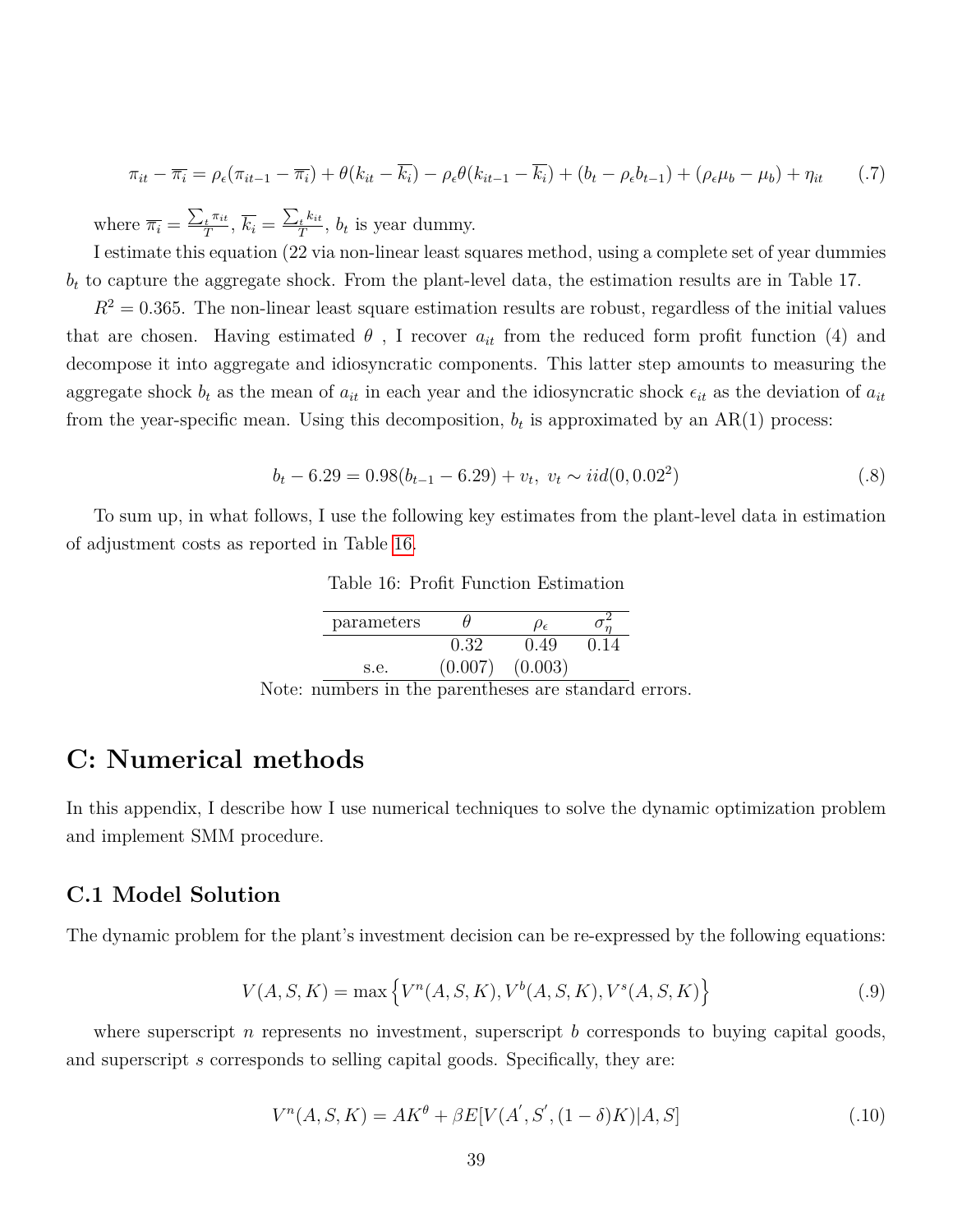$$
V^{b}(A, S, K) = \max_{K'>(1-\delta)K} \{ AK^{\theta} - (K' - (1-\delta)K) - \frac{\gamma(S)}{2} (\frac{K' - (1-\delta)K}{K})^{2} K - F(S)K + \beta E[V(A', S', K')|A, S] \}
$$
(.11)

$$
V^{s}(A, S, K) = \max_{K' < (1-\delta)K} \{ AK^{\theta} - P_{s}(S)(K' - (1-\delta)K) - \frac{\gamma(S)}{2} (\frac{K' - (1-\delta)K}{K})^{2} K - F(S)K + \beta E[V(A', S', K')]A, S] \} \tag{.12}
$$

First, the profitability shock *Ait* is estimated directly from data, which is described in Appendix B. Then the aggregate shock  $b_t$  and the idiosyncratic shock  $\varepsilon_{it}$ , which both follow AR(1) processes, are discretized into 2 and 3 states, respectively. I follow the method described in Adda & Cooper (2003). Second, I descretize the capital grid over 40 uneven points, which covers by the steady-state value, and more points when capital stock is low and fewer points when capital stock is large. Hence, with two states for the type of plants*S*, there are 2∗3∗2∗40 = 480 points in the state space of the above dynamic problem.

I take two steps to solve the unknown value functions in the case of no investment, buying and selling capital goods,  $V^n(A, S, K)$ ,  $V^b(A, S, K)$  and  $V^s(A, S, K)$ . First, I approximate the value functions by linear interpolations. (Due to the fixed cost or irreversibility in the model, the value function is continuous but not differentiable. Although it might not be efficient, linear interpolations are shapepreserving and derivative free.) Second, I find the optimal value of capital stock in next period via golden section search method, then update the value function till the difference in value function between two consecutive iterations is small. Specifically, value function iterations stop till the change of decision rule is less than  $10^{-4}$  or the change of value functions is less than  $10^{-2}$  in two consecutive iterations.

### **C.2 SMM Procedure**

Given the policy function I found via solving the dynamic problem, I simulate a balanced panel with time periods  $T = 400$ , and  $S = 300$  plants in every period. Simulated moments are then calculated from this simulated data set.

In the procedure of recovering the parameters in the adjustment cost, I apply 2-stage SMM procedure. In the first stage, I use identity matrix as the weighting matrix, then get a set of estimator  $\hat{\Theta}_0$  by minimization Equation (4.5); next I simulate the corresponding moments with relatively long time horizon (Specifically, the simulated panel has 450 time periods and 300 plants. As the process is ergodic, after dropping the first 50 period, the simulated moments are determined by the total observations),